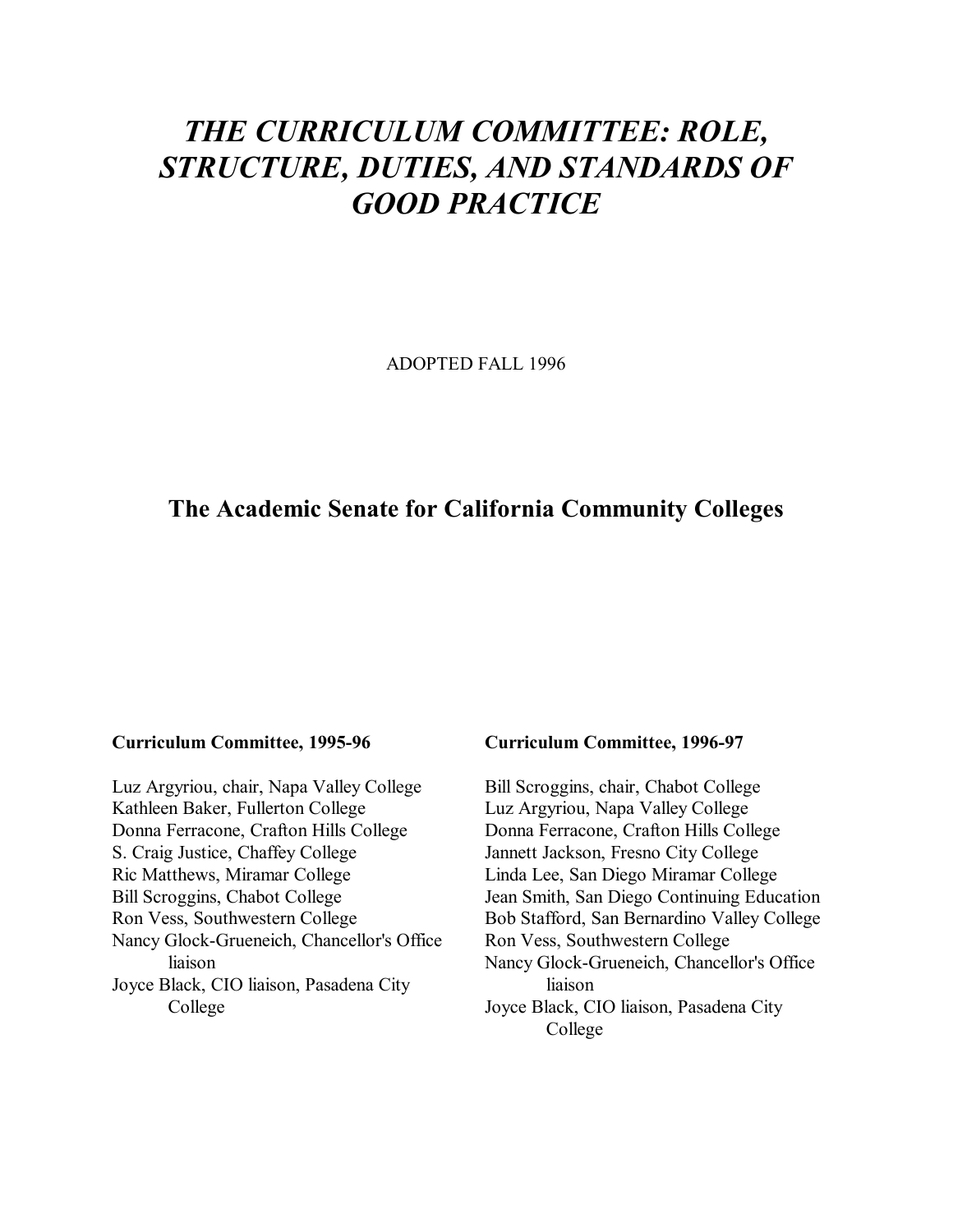## **Table of Contents**

| $I_{\cdot}$ |                                                                                       |    |
|-------------|---------------------------------------------------------------------------------------|----|
| II.         |                                                                                       |    |
| III.        |                                                                                       |    |
|             |                                                                                       |    |
|             |                                                                                       |    |
|             |                                                                                       |    |
|             |                                                                                       |    |
|             |                                                                                       |    |
| IV.         |                                                                                       |    |
|             |                                                                                       |    |
|             |                                                                                       |    |
|             | Approval of Prerequisites, Corequisites, and Advisories on Recommended Preparation 12 |    |
|             |                                                                                       |    |
|             |                                                                                       |    |
|             |                                                                                       |    |
|             |                                                                                       |    |
|             |                                                                                       |    |
|             |                                                                                       |    |
| V.          |                                                                                       |    |
|             |                                                                                       |    |
|             |                                                                                       |    |
|             |                                                                                       |    |
|             |                                                                                       |    |
|             |                                                                                       |    |
|             |                                                                                       |    |
| VI.         |                                                                                       |    |
|             |                                                                                       |    |
|             | Preliminaries:                                                                        |    |
|             |                                                                                       |    |
|             | <b>Library Sign-Off</b>                                                               | 22 |
|             |                                                                                       |    |
|             |                                                                                       |    |
|             |                                                                                       |    |
|             |                                                                                       |    |
|             |                                                                                       |    |
|             |                                                                                       |    |
|             |                                                                                       |    |
|             |                                                                                       |    |
|             |                                                                                       |    |
|             |                                                                                       |    |
| IX.         |                                                                                       |    |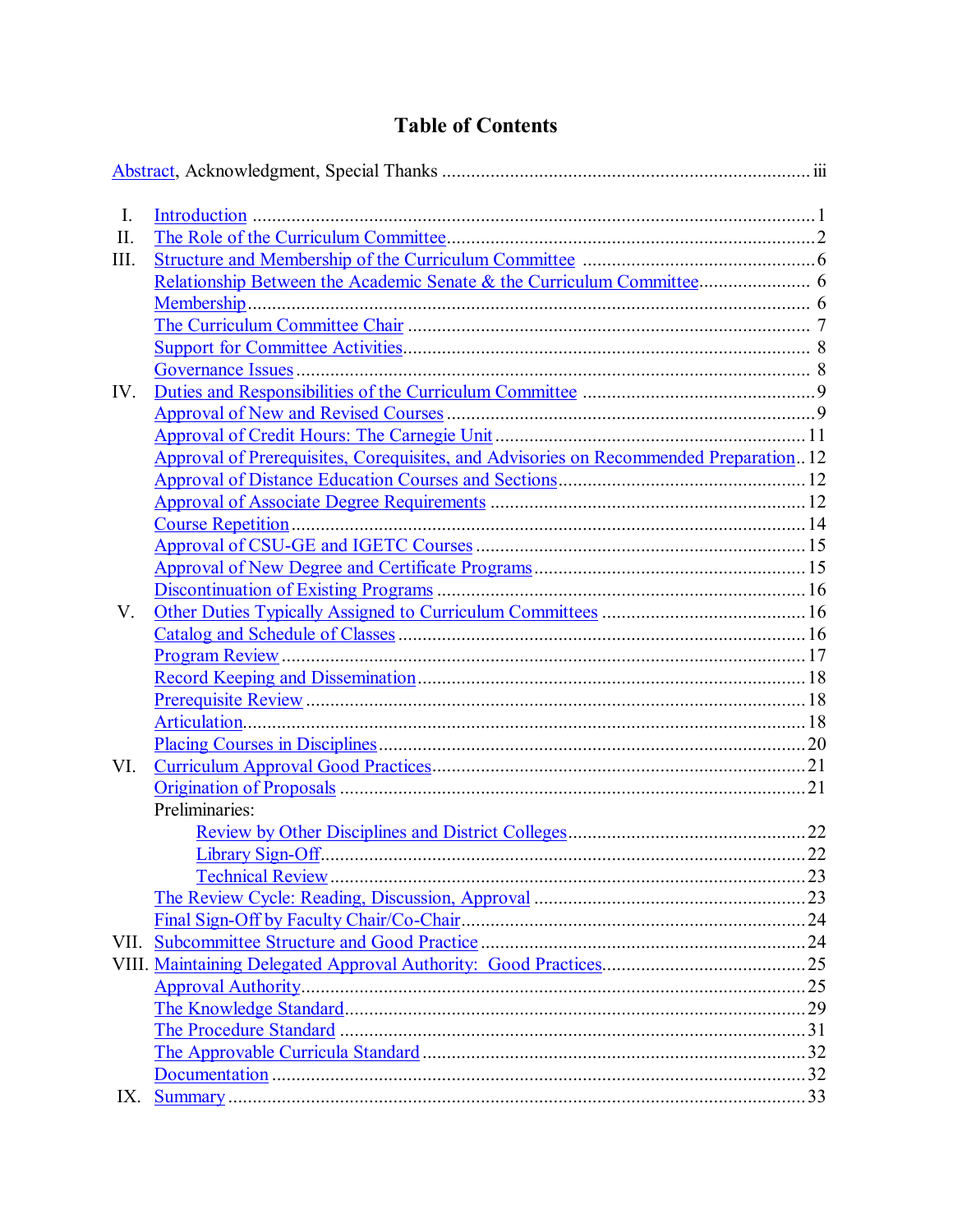# **The Curriculum Committee: Role, Structure, Duties, and Standards of Good Practices**

The Academic Senate for California Community Colleges

### **Abstract**

The curriculum committee plays a central role in the California Community Colleges. This role has expanded tremendously with the expanding role of faculty in community college governance and with the expanding demand for a curriculum which is flexible and responsive to the needs of our increasingly diverse student body. These demands have necessitated, now more than ever, that faculty understand the role of the curriculum committee, remain committed to high curriculum standards, and implement the college curriculum in an organized, efficient manner. To that end, this document reflects the collective wisdom of the faculty of the California Community Colleges and is recommended as a compilation of requirements and good practices to our colleagues charged with that task closest to our professional calling--the development, review, renewal, and approval of sound curricula.

### **Acknowledgment**

The inspiration for this paper originated under the leadership of Jean Rincon-Germond who was the founding chair of the Academic Senate's Curriculum Committee and served with distinction as the Vice President of the Academic Senate, 1994-95. Her enthusiasm and creativity is gratefully acknowledged.

### **Special Thanks**

The Curriculum Committee wishes to extend a special thanks to Craig Justice for hosting its meetings for three years at Chaffey College and for his service as a primary author of this paper. The goals of the state Academic Senate could not even be approached if not for the selfless service of individuals such as Craig.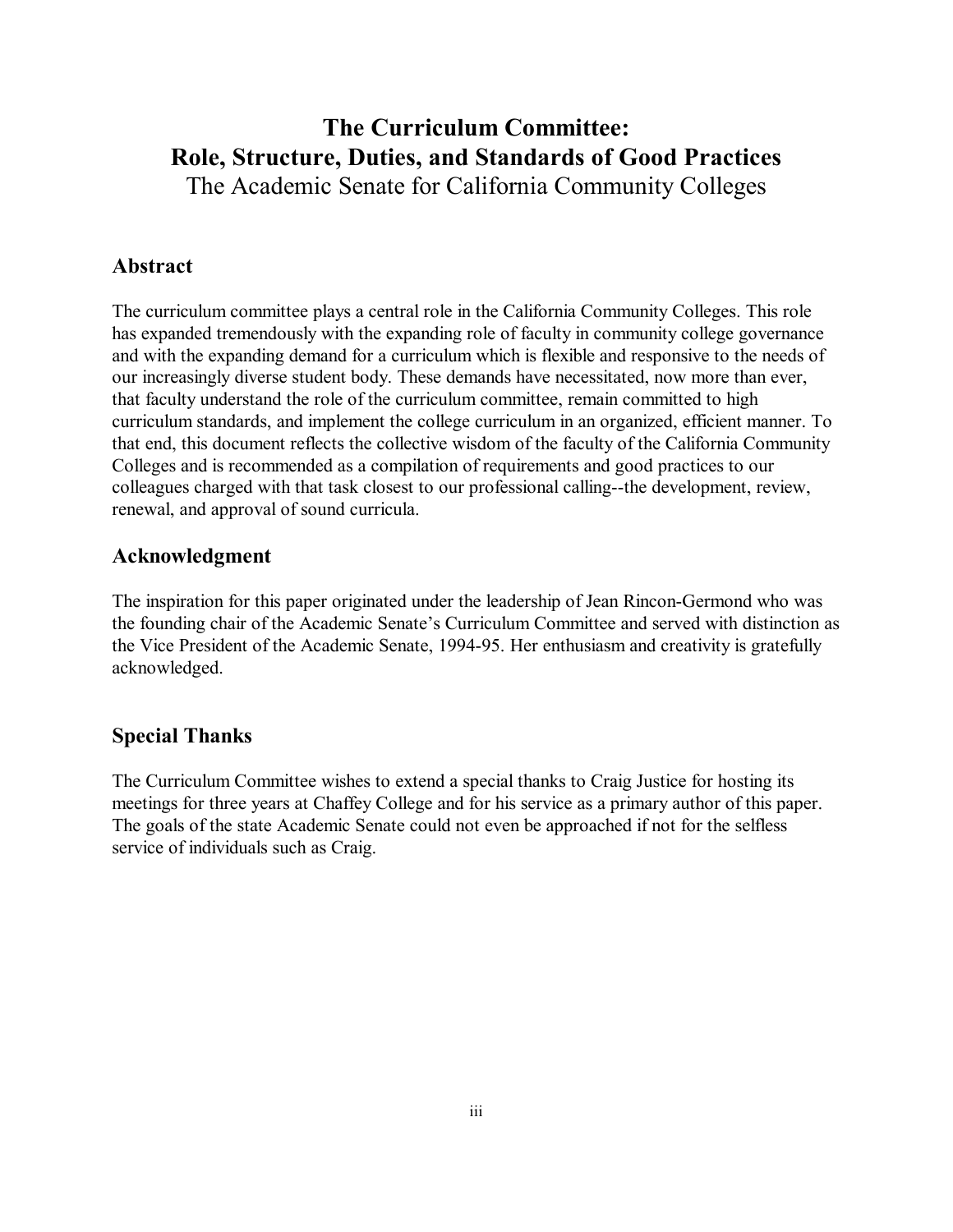## **The Curriculum Committee: Role, Structure, Duties, and Standards of Good Practices** The Academic Senate for California Community Colleges

### **I. Introduction**

Given the diversity of disciplines and faculty and the varying degrees of shared governance currently operating in the system, practices utilized by curriculum committees throughout California's community college system vary widely. Nevertheless, a clear consensus about the main function of the curriculum committee has emerged. *The main function of the curriculum committee is that of primary responsibility for the development, review, renewal, and recommendation of curriculum to be approved by the Board of Trustees.*

Curriculum renewal and development necessarily reflect the collegial decision to meet student needs for course work that is encompassed within basic skills, general education, transfer, and major programs of study, which include a wide array of occupational and liberal arts disciplines and areas. *Effective* curriculum renewal and development require that the curriculum committee of each college utilize standards of practice that ensure the highest possible quality for the curriculum offerings that can be made available within allocated resources.

There is no single or monolithic list of "good practices" in the process of curriculum renewal and development. Instead, many effective practices exist that are appropriate within unique settings of shared governance of each local college. On the other hand, discussion about comparative practices often yields a consensus of what is likely to lead to effective, quality curriculum and therefore be considered a "good practice," and what practices that are likely to be problematic and thus should generally be avoided.

Attaining effective standards of good practice requires that a number of factors come together at the right time and place to arrive at a curriculum consistent with the mission of the community college. Effective leadership must be forthcoming from faculty, and administration must provide adequate resources and support so that effective, quality curriculum can be attained in a costeffective manner. Regulations that have been promulgated must be understood widely, and clear models of good practice must be identified and disseminated. From all of these cooperative efforts should emerge a dynamic curriculum development and renewal process that produces the desired quality, effective curriculum. In addition, the process should be highly adaptive to needed changes and, at the same time, insulates quality, effective curriculum already in place from transitory, faddish, or disruptive pressures.

As faculty, we have dedicated our professional lives to ensuring that students are able to fulfill their educational potential. *The provision of instruction, with all the support services necessary to*  make that instruction possible, is the faculty's responsibility. The design of the curricula needed *to carry out that instruction is a primary role of faculty and the major area of our professional expertise.* While each of us in our own disciplines provides the specific expertise to develop courses and programs in the areas of our training and preparation, the oversight of that process is our collective responsibility as members of the college faculty. That collective oversight is accomplished at the local level both by the academic senate, in its role of recommending policies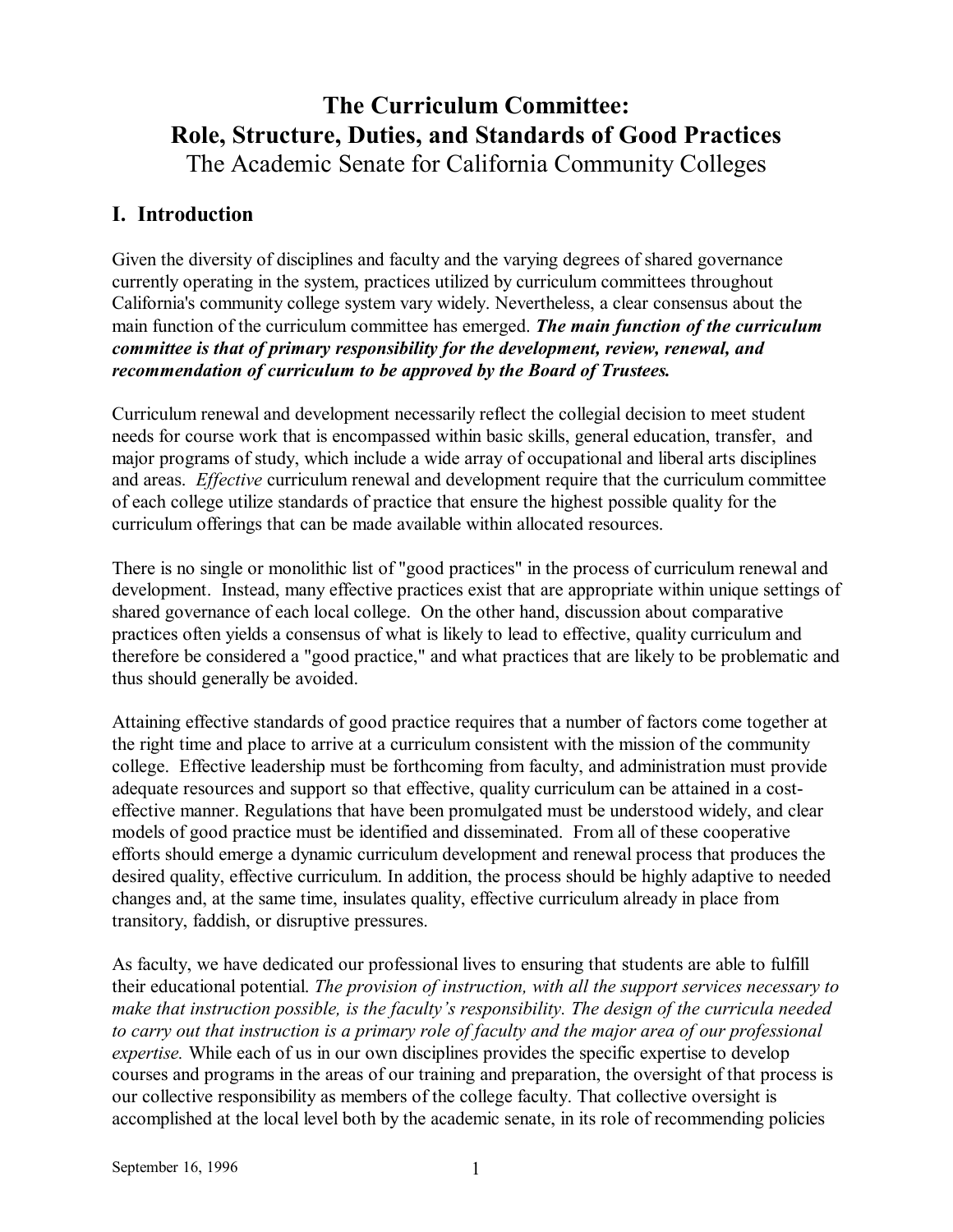and procedures in the area of curriculum, and by the curriculum committee, as the vehicle by which the academic senate assures that those policies and procedures are implemented and that quality, effective courses and programs are recommended for approval.

This paper outlines the statutory and regulatory roles of the curriculum committee. Moreover, this paper describes the policies and procedures faculty have found to be most effective in putting those statutes and regulations into practice. Readers of this document should pay particular attention to the differentiation between curriculum committee functions which are "required" and those which are "good practice."

The experiences of college curriculum committees throughout the system in developing curriculum are continually being discussed in a variety of forums, including semi-annual meetings of the Academic Senate, meetings of chief instructional officers, and in regional colloquia. The need for this paper was formally recognized at the Spring 1994 Plenary Session in passing Resolution 8.1 (Rincon-Germond):

Be it resolved that the Academic Senate for California Community Colleges direct the Executive Committee to prepare guidelines for local senates regarding model practices for curriculum committees which include, but are not limited to: standards for committee composition, role of department/division chairs, role of administrators, role of librarians, involvement in program review, and resource allocation, and to present such guidelines at a future session.

This paper will become the centerpiece of volume II of *The Curriculum Standards Handbook for the California Community Colleges: Good Practices* which will be prepared jointly by the Academic Senate and the Chief Instructional Officers. This volume will list and summarize the variety of good practices that are currently being employed as well as provide model documents, flow charts, and other materials that reflect the steps taken by colleges successful in their efforts to renew and develop their curriculum. Readers should refer to volume I, *The Curriculum Standards Handbook for the California Community Colleges: Legal and Procedural Requirements*, for required practices.

### **II. The Role of the Curriculum Committee**

For decades the curriculum committee has been the major mechanism by which the primacy of faculty has been exercised in their central domain of expertise: developing and renewing the college curriculum and assessing its quality and effectiveness to the highest of professional standards. The primacy of faculty in the area of curriculum has been repeatedly confirmed by the Legislature in the form of statutes and by the Board of Governors in the promulgation of regulations to implement those statutes.

In AB 1725, the Legislature specifically required the Board of Governors to establish regulations ensuring the effective participation of local academic senates in governance, especially in the area of curriculum and academic standards (bold and italics are added for emphasis):

Ed. Code, ß70901. (a) The Board of Governors of the California Community Colleges shall provide leadership and direction in the continuing development of the California Community Colleges as an integral and effective element in the structure of public higher education in the state. The work of the Board of Governors shall at all times be directed to maintaining and continuing, to the maximum degree permissible, local authority and control in the administration of the California Community Colleges.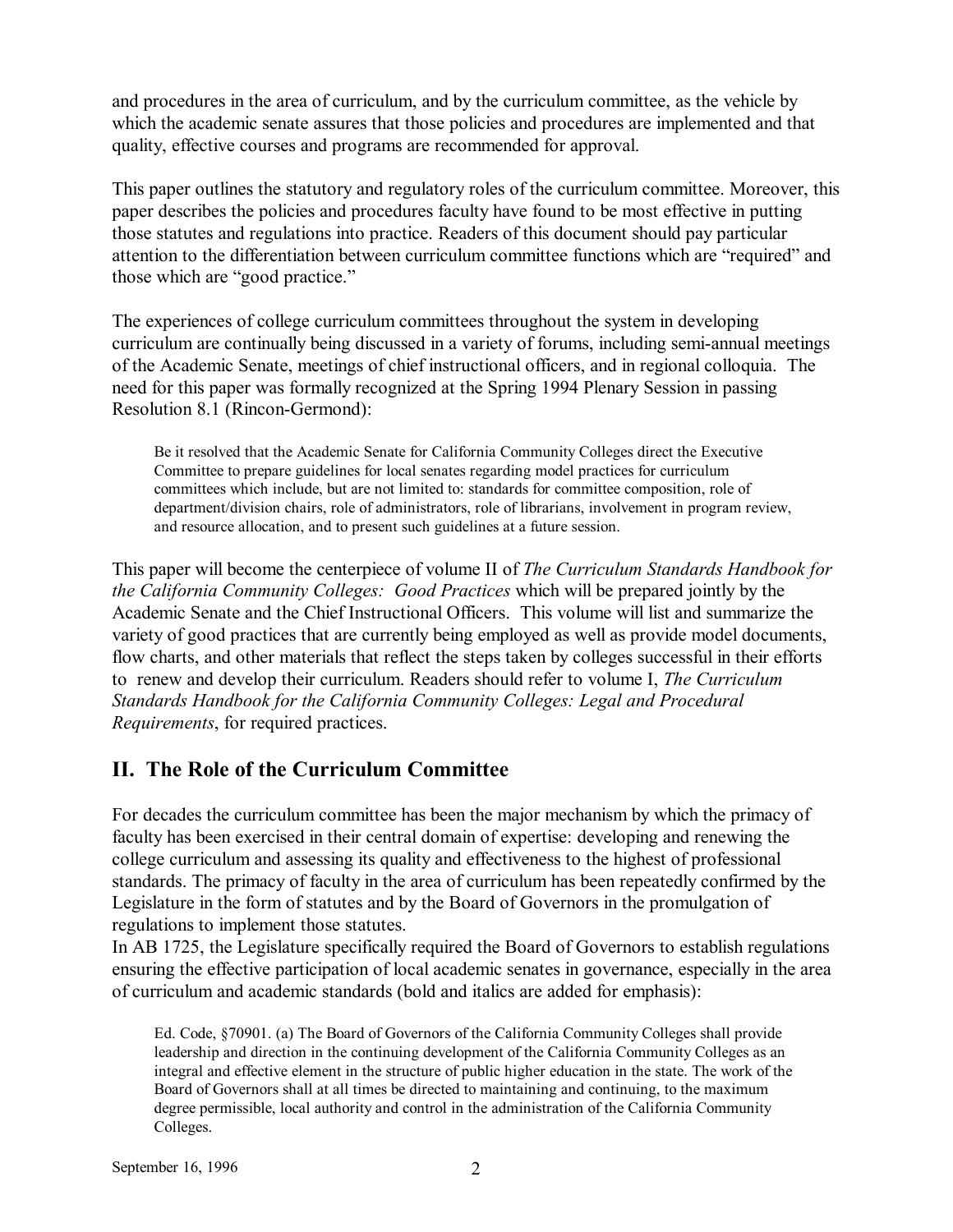(b) Subject to, and in furtherance of subdivision (a), and in consultation with community college districts and other interested parties as specified in subdivision (e), the Board of Governors shall provide general supervision over community college districts and shall, in furtherance thereof, perform the following functions:

(1) Establish minimum standards as required by law, including, but not limited to, the following: (E) Minimum standards governing procedures established by governing boards of community college districts to ensure faculty, staff, and students the right to participate effectively in district and college governance, and the opportunity to express their opinions at the campus level and to ensure that these opinions are given every reasonable consideration, and *the right of academic senates to assume primary responsibility for making recommendations in the areas of curriculum and academic standards.*

While authority for final approval of educational programs remains with the Board of Governors, approval of the courses which constitute those programs lies with the local governing board. Furthermore, the Legislature differentiated between the role of the local governing board in *approving* courses and programs from that of the academic senate in having primary responsibility for *recommending* that curriculum.

Ed. Code, ß70902. (a) ...The governing board of each community college district shall establish rules and regulations not inconsistent with the regulations of the Board of Governors and the laws of this state for the government and operation of one or more community colleges in the district. (b) In furtherance of the provisions of subdivision (a), the governing board of each community college district shall do all of the following:

(2) *Establish policies for and approve courses of instruction and educational programs*. The educational programs shall be submitted to the Board of Governors for approval. Courses of instruction that are not offered in approved educational programs shall be submitted to the Board of Governors for approval. *[Note: Authority to approve courses not part of programs has been conditionally delegated to the local board. See the section of this paper on Maintaining Delegated Curriculum Approval.] The governing board shall establish policies for, and approve, individual courses that are offered in approved educational programs without referral to the Board of Governors.*

(7) Establish procedures not inconsistent with minimum standards established by the Board of Governors to ensure faculty, staff, and students the right to participate effectively in district and college governance and *the right of academic senates to assume primary responsibility for making recommendations in the areas of curriculum and academic standards.*

The Board of Governors is specifically called upon to establish policies to ensure the primary role of the academic senate in determining curriculum:

AB 1725. Section 61. The Board of Governors of the California Community colleges shall, by January 1, 1990, do all of the following:

(a) Develop policies and guidelines for strengthening the role of the academic senate with regard to the determination and administration of academic and professional standards, *course approval and curricula*, and other academic matters.

The Board enacted regulations in this area as Title 5 Sections 53200-206.

#### Title 5, ß53203. Powers.

(a) The governing board of a community college district shall adopt policies for the appropriate delegation of authority and responsibility to its college and/or district academic senate. Among other matters, said policies, at a minimum, shall provide that the governing board or its designees will consult collegially with the academic senate when adopting policies and procedures on academic and professional matters. This requirement to consult collegially shall not limit other rights and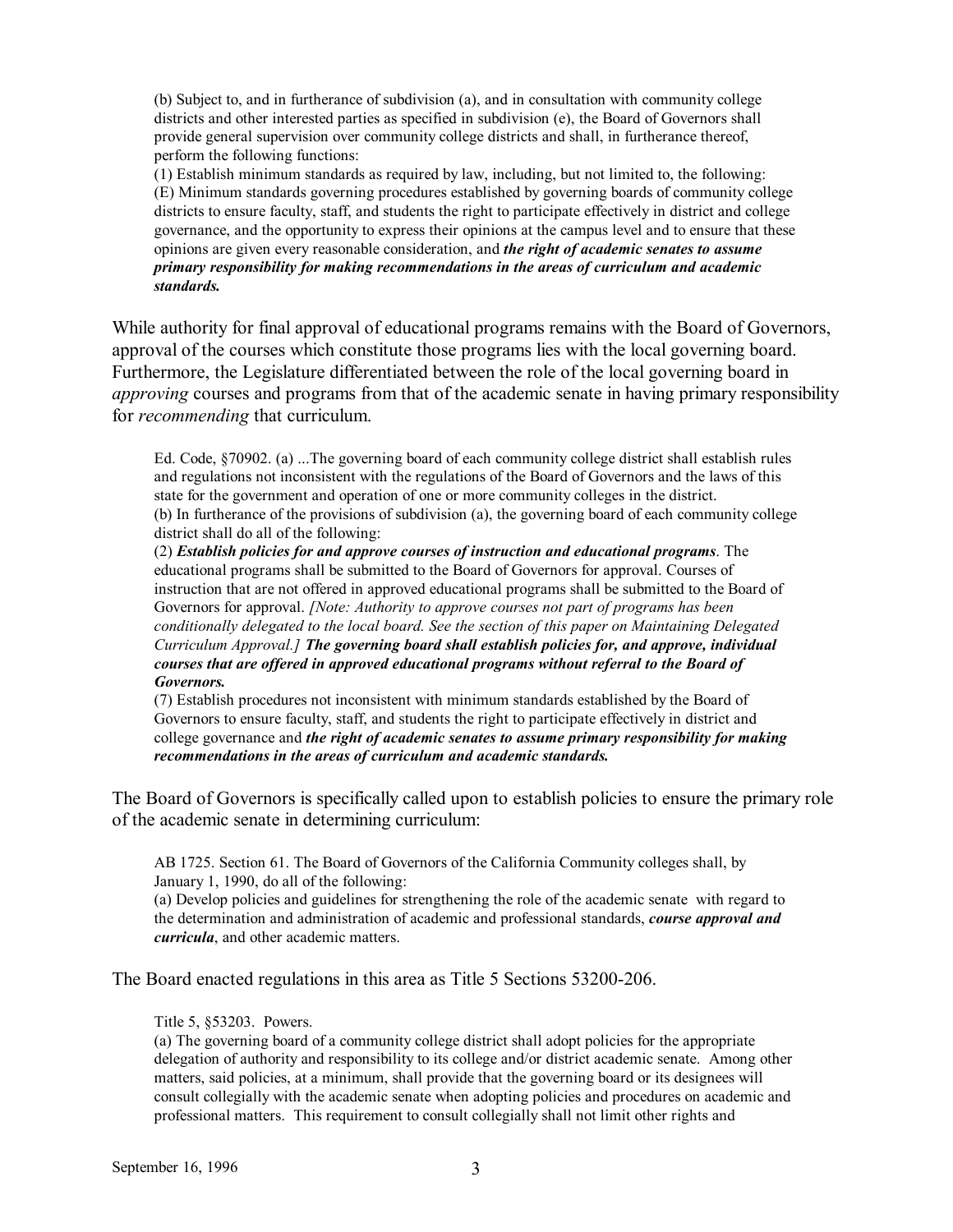responsibilities of the academic senate which are specifically provided in statute or other regulations contained in this part.

§53200. Definitions

(c) "Academic and professional matters" means the following policy development and implementation matters:

*(1) Curriculum, including establishing prerequisites and placing courses within disciplines* 

 *(2) Degree and certificate requirements* 

 *(3) Grading policies* 

 *(4) Educational program development* 

 *(5) Standards or policies regarding student preparation and success*

(6) District and college governance structures, as related to faculty roles

(7) Faculty roles and involvement in accreditation processes, including self study and annual reports

(8) Policies for faculty professional development activities

(9) Processes for program review

(10) Processes for institutional planning and budget development, and

(11) Other academic and professional matters as mutually agreed upon between the governing board and the academic senate.

(d) "Consult collegially" means that the district governing board shall develop policies on academic and professional matters through either or both of the following methods, according to its own discretion:

(1) Relying primarily upon the advice and judgment of the academic senate; or

(2) That the district governing board, or such representatives as it may designate, and the representatives of the academic senate shall have the obligation to reach mutual agreement by written resolution, regulation, or policy of the governing board effectuating such recommendations.

As a consequence, each local governing board may adopt policies and procedures related to curriculum only if recommendations on those curriculum policies and procedures are made through collegial consultation with the local academic senate.

The curriculum committee is the vehicle upon which the local academic senate relies in carrying out its responsibility to develop curriculum recommendations for presentation to the local governing board. As stated in the Title 5 sections below, courses and programs must be recommended by the curriculum committee and approved by the governing board of a college district. The curriculum committee may either be a committee of the senate or a college committee whose composition is mutually agreed upon by the senate and the administration.

Title 5, ß55002. Standards and Criteria for Courses and Classes

(a) Associate Degree Credit Course. An associate degree credit course is a course which has been designated as appropriate to the associate degree in accordance with the requirements of Section 55805.5, and which has been *recommended by the college and/or district curriculum committee* and approved by the district governing board as a collegiate course meeting the needs of the students eligible for admission.

*(1) Curriculum Committee. The college and/or district curriculum committee recommending the course shall be established by the mutual agreement of the college and/or district administration and the academic senate. The committee shall be either a committee of the academic senate or a committee that includes faculty and is otherwise comprised in a way that is mutually agreeable to the college and/or district administration and the academic senate.*

(2) Standards for Approval. *The college and/or district curriculum committee shall recommend approval of the course for associate degree credit* if it meets the following standards.... [*Similar language appears in paragraph (b) for nondegree credit courses and in paragraph (c) for noncredit courses*.]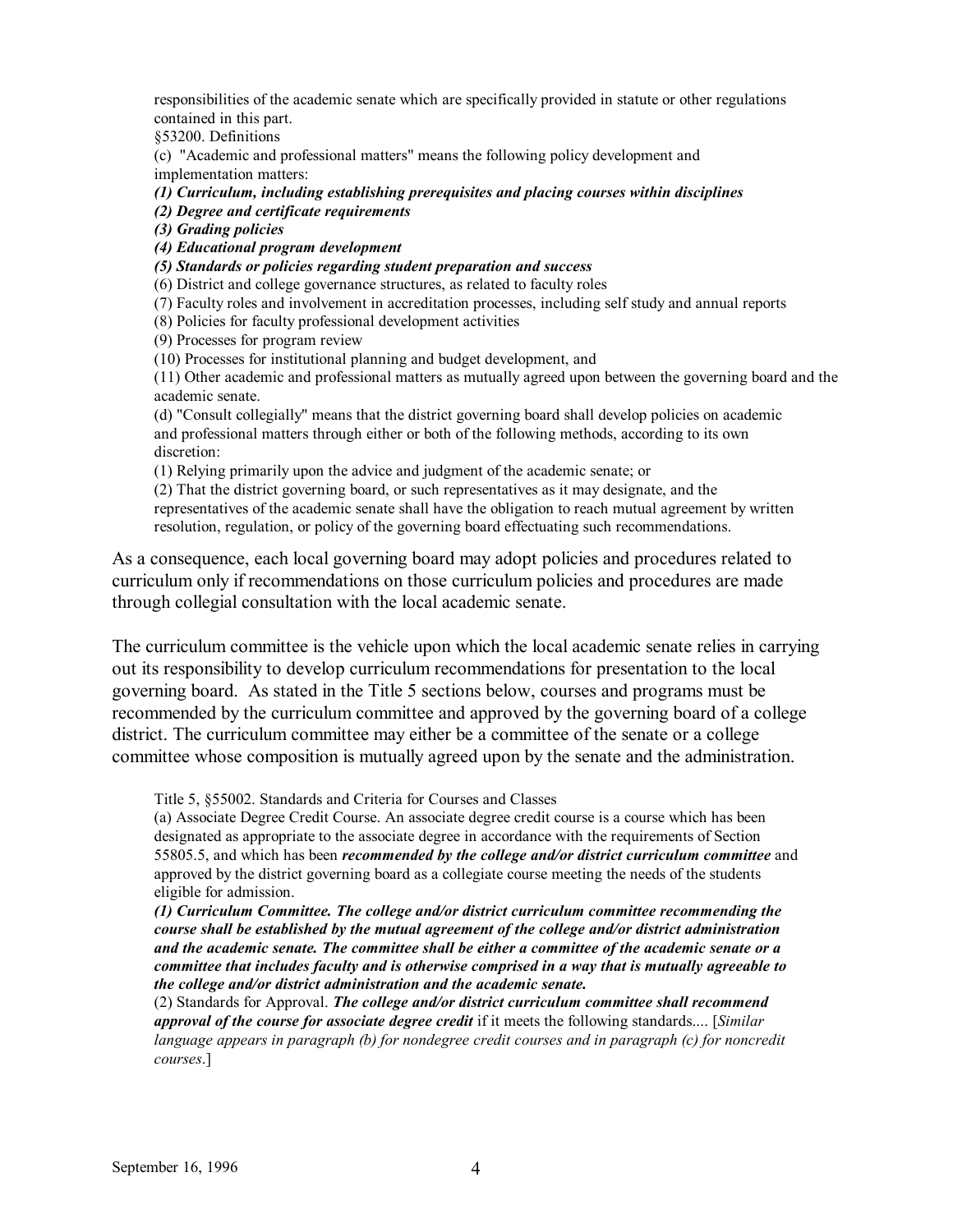### *Summary*

The Education Code and Title 5 specify the following:

- 1. The academic senate has primary responsibility for making recommendations in the area of curriculum and academic standards [Ed. Code ß70902(b)(7)]. This right is protected as a minimum standard set by the Board of Governors [Ed. Code  $$70901(b)(1)(E)$ ].
- 2. The local governing board has the responsibility to establish policies for and approve courses of instruction and educational programs [Ed. Code  $\S70902(b)(2)$ ].
- 3. The Board of Governors has the responsibility to develop policies and guidelines for strengthening the role of the academic senate with regard to determination and administration of course approval and curricula [AB 1725 Section 61] and has done so in Title 5 ß53203 and ß55002.
- 4. The academic senate has the authority and responsibility delegated to it by the local board to develop recommendations on policies and procedures in academic and professional matters, which include curriculum [Title 5 ß53203]. The board must consult collegially either by primarily relying on or reaching mutual agreement with the senate.
- 5. The curriculum committee has the responsibility to recommend to the local board those courses and programs which meet stated standards. It may be a committee of the senate or a college committee, but in either case its composition must be mutually agreed upon by the administration and the senate [Title 5 ß55002].
- 6. The role of the administration is defined in the local shared governance policies and procedures of the district in the areas of curriculum development and renewal.

The curriculum committee reviews and recommends courses and programs functioning under policies and procedures set by the academic senate (either through primary advice to or mutual agreement with the board). The composition of the curriculum committee is agreed upon mutually even if for other curriculum policies and procedures the board relies primarily upon the senate. The board approves courses and programs recommended directly by the curriculum committee and with the assurance of the academic senate that established policies and procedures have been reviewed and followed. The Board of Governors has final approval for educational programs passed by the local board and assures that local governance procedures affirm the primary responsibility of the academic senate in academic and curricular matters.

The role of the curriculum committee is specified in Title 5 in the area of recommending courses and programs in the curriculum. However, other duties may be assigned to the committee as part of the shared governance structure of the college. This paper will cover standards of good practice for such additional areas as development of the catalog and the schedule of classes, program review, articulation, and placing courses in disciplines.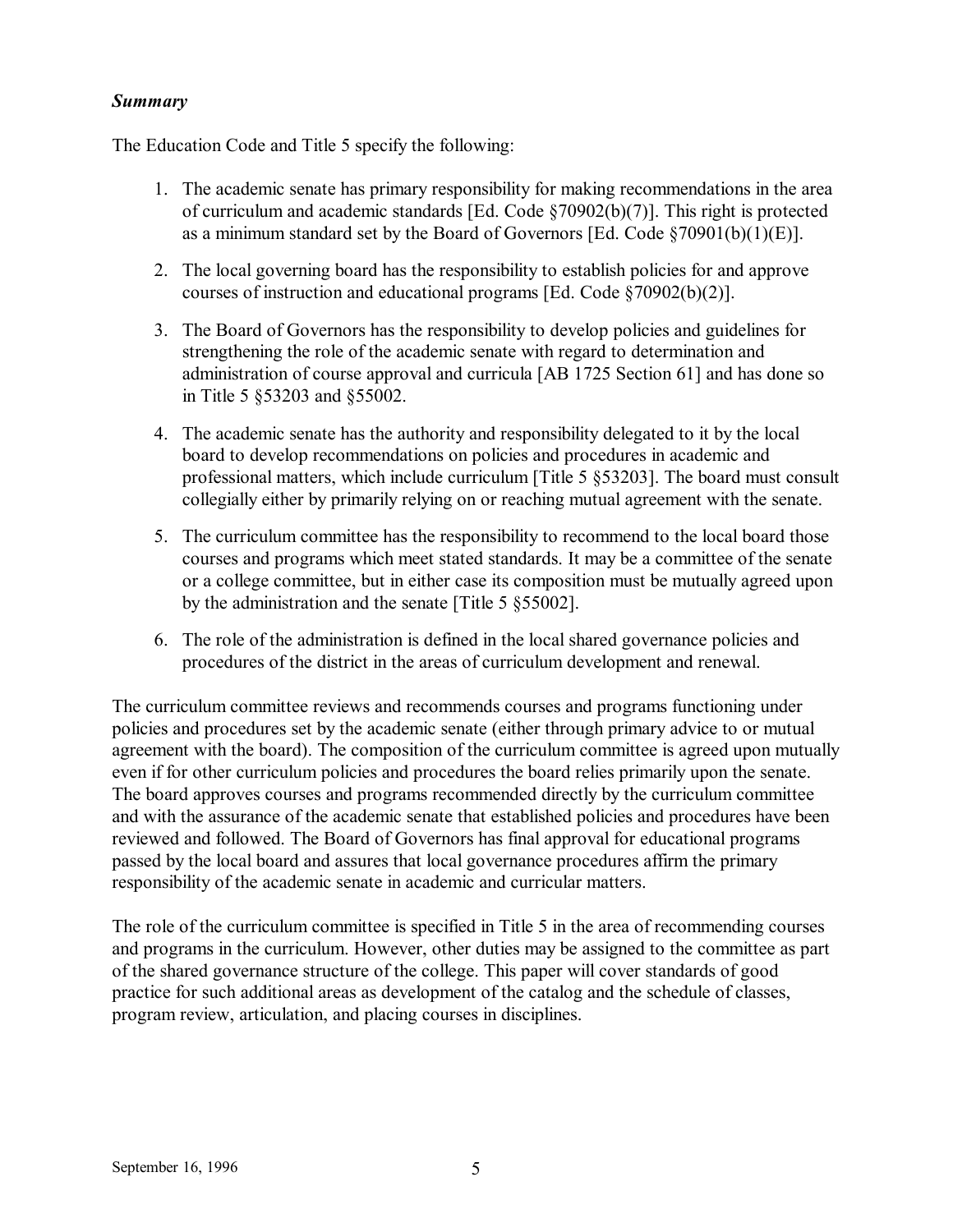### **III. Structure and Membership of the Curriculum Committee**

The curriculum committee plays a central role in the shared governance structure of the college and district. In designing the curriculum committee structure, the administration and academic senate are required to work together. Whether the curriculum committee is a committee of the senate or a college committee depends largely on the tradition and governance climate on the campus. Whatever the decision, the policies and procedures by which the committee will operate are determined by the academic senate, either solely or in partnership with the board. *Because of this required senate oversight, there must be a direct link between the curriculum committee and the senate.*

### *Relationship Between the Academic Senate and the Curriculum Committee*

The link between the academic senate and the curriculum committee can be accomplished in several ways. A common practice is to specify that the chair be a member of the senate. Often this is done by assigning the chairship to the past president or vice president of the senate. Alternately, the chair may be selected by the curriculum committee and then become an ex officio senate member. In any case, reports by the curriculum committee should be a regular senate agenda item.

The nature of the senate report requires comment. Typically, the committee reports both on the courses and programs to be recommended to the Board for approval (usually just a list) and on the procedures used (usually as committee minutes). Because Title 5 specifies that curriculum is recommended to the Board by the curriculum committee [Title 5  $\S 55002(a)$ ], it is not the role of the senate to change the recommendations. However, it is appropriate for the senate to review the policies and procedures used [Title 5  $\S$ 53203(a)] and call attention to any irregularities which might require a recommendation to be returned to the committee for reconsideration.

### *Membership*

Title 5  $$55002(a)(1)$  requires that the curriculum committee contain faculty. Good practice dictates that the faculty be representative of the departments or divisions of the college. Several good models are in use. Division faculty may nominate curriculum committee members to be appointed by the senate. The senate may delegate its appointing authority [Title 5 ß53203(f)] to a divisional election process. Some colleges have divisional curriculum committees which review its proposals for transmission to the college curriculum committee. Whatever the mechanism, terms of office should be of sufficient length (two or three years) and should be staggered to develop and retain experienced curriculum committee members.

Communication between discipline faculty and the curriculum committee is essential for smooth operation. Department and division meetings should have a regular spot on the agenda for a report from the representative to the curriculum committee. Discipline and divisional faculty should thoroughly review and approve new and revised curricula before forwarding them to the curriculum committee. Division deans and department chairs should facilitate the process but do not have approval or sign-off authority. Counseling and library faculty should be part of this representative model and each should select representatives to the curriculum committee.

Because curriculum is the primary responsibility of the faculty, the voting membership of the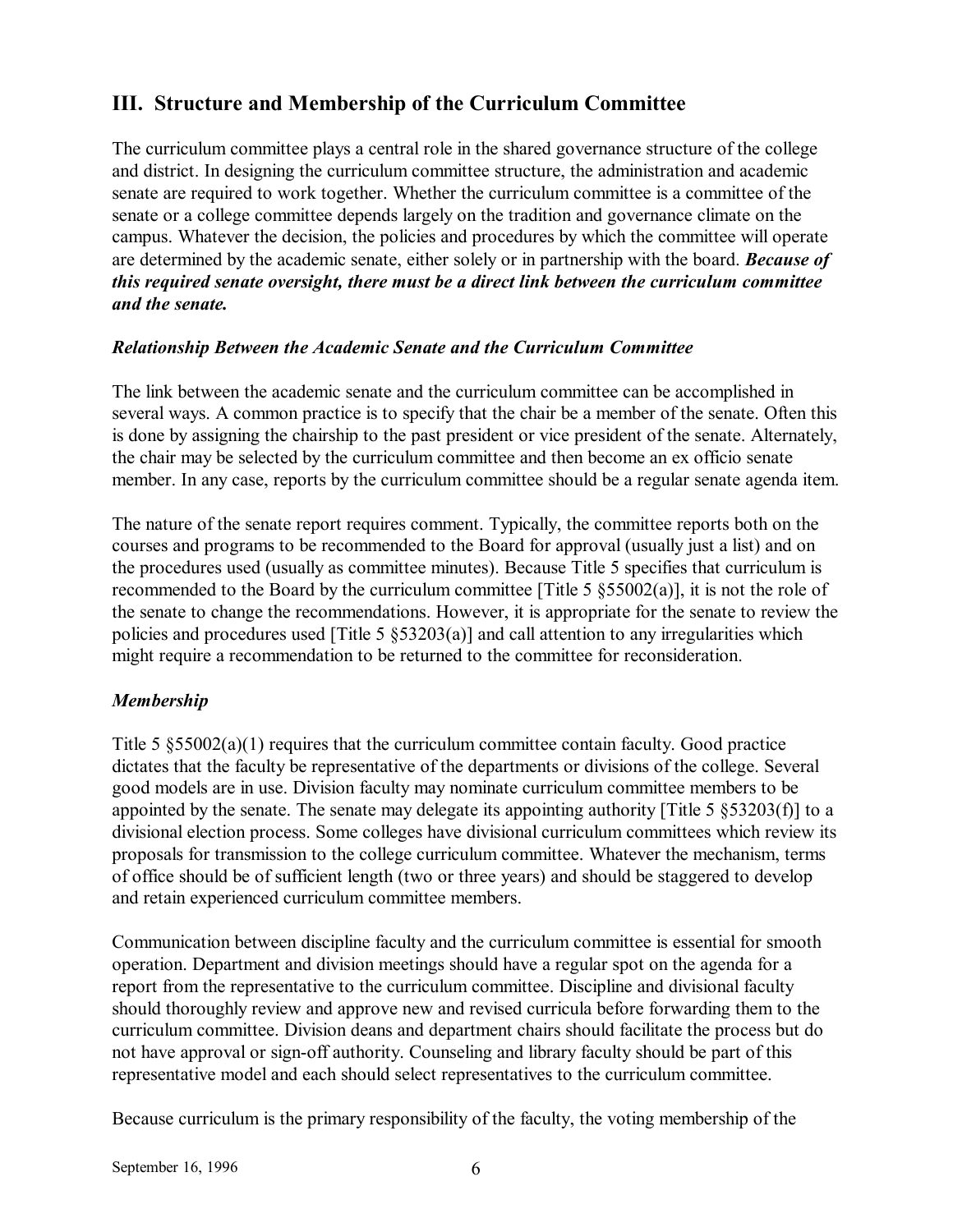committee should be predominantly faculty. Students must be provided an opportunity to participate in formulation and development of district and college policies and procedures on curriculum (Title 5 ß51023.7); their right to vote on the committee is determined locally by mutual agreement between the academic senate and the board of trustees. The exclusive bargaining agent for the faculty also has the right to negotiate representation on the committee (Title 5 ß53204). Key administrative functions which can assist the committee in its work include an instructional administrator, typically the chief instructional officer (CIO), and a student services administrator, typically the dean of counseling, as well as those responsible for articulation and matriculation--be they faculty or administrators. The voting status of administrators who may serve on the curriculum committee is a matter for local decision as the academic senate and the Board of Trustees work cooperatively to establish the shared governance structure of the college. Classified participation is not specified as an area of significant effect on classified staff as detailed in Title 5 ß51023.5 and so classified staff do not generally participate as members of the curriculum committee. Good practice has shown the value in clearly defining term lengths for each committee member, with members being able to succeed themselves if so selected by their constituency. Term limits have not shown themselves to be good practice since valuable expertise tends to be lost.

### *The Curriculum Committee Chair*

A key role on the committee is that played by the chair. Most colleges recognize the primacy of faculty in the area of curriculum by stipulating that the chair be a faculty member. Less commonly, a faculty member and the chief instructional officer co-chair the committee.

The role of the faculty chair varies significantly from college to college, particularly with the size of the institution. The following are typical duties. (See the appendix for some typical job descriptions.)

- prepare agendas
- conduct the committee meetings
- edit minutes (typically taken by a committee member or a classified person from the CIO's office)
- set the calendar of committee meetings
- keep informed of curriculum standards including Title 5, the Curriculum Standards Handbook, intersegmental, and accreditation
- supervise the orientation of new members and on-going training of continuing members
- assist discipline faculty in the curriculum development process (usually with faculty curriculum committee member from that division)
- assure that committee functions take place smoothly: technical review, prerequisite review, distance education review, general education review, library sign-off, articulation, and program review reports to the committee (see the appropriate sections of this paper)
- report regularly to the academic senate
- sign off on final version of curriculum recommendations to the Board
- sign off on IGETC and CSU-GE Breadth submittal forms
- review catalog drafts for concurrence with approved changes

The faculty chair or co-chair typically receives significant reassigned time for the year. A survey conducted by the Academic Senate in 1992 showed a median of 25% reassigned time for the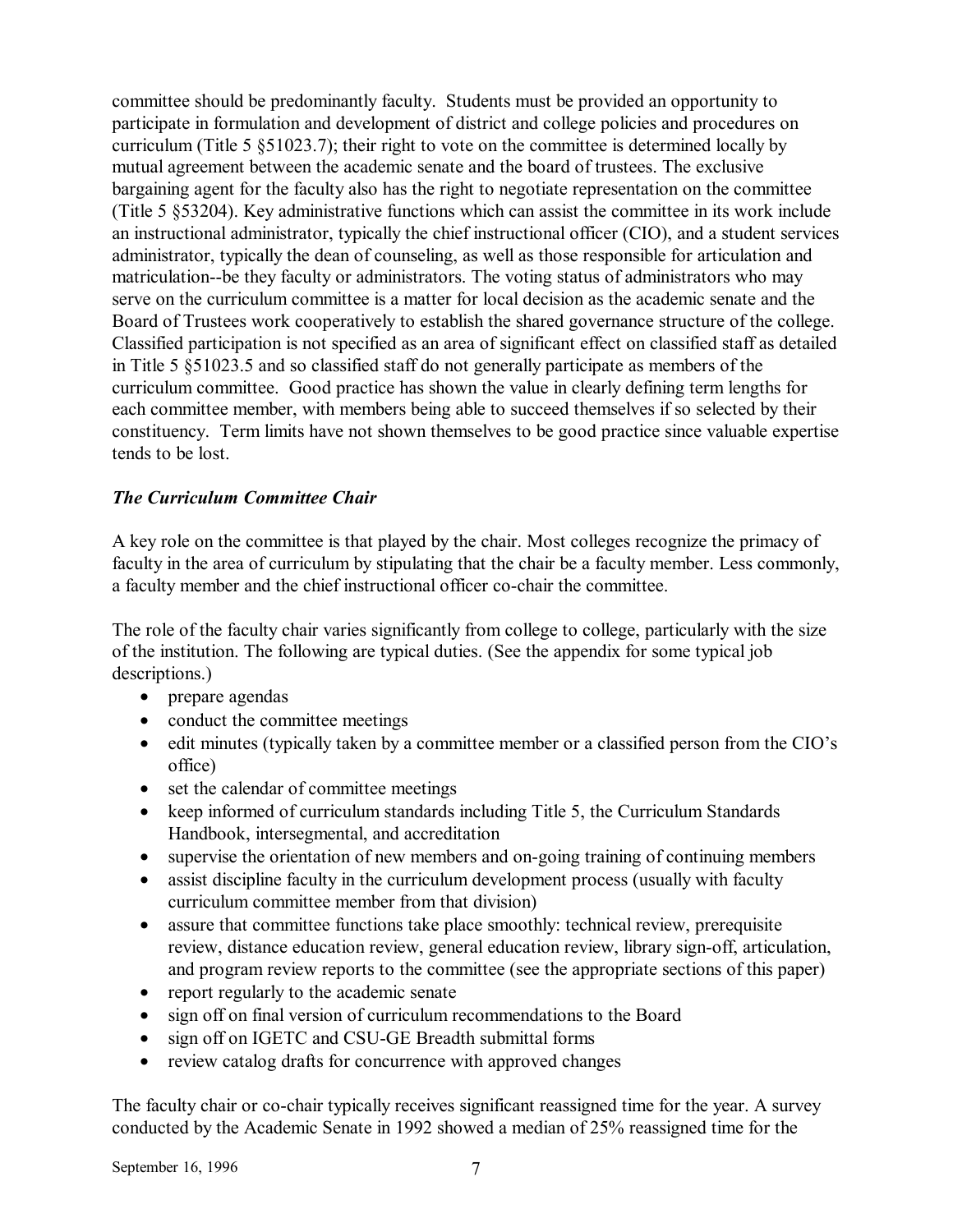chair. Reassigned time is appropriate in principle, is cost-effective (especially when replacement is at hourly adjunct rates of pay), and is good practice. In addition, more reassigned time is appropriate when the curriculum committee has an expanded and active role in program review, policy and budget development, and in college governance. Also, when considering curriculum workload, the local college should consider reassigned time for those other than the chair who are doing work such as technical review and program review.

Several models of reassigned time allocation are in use. Some districts specify the curriculum chair time in the bargaining agreement. Some colleges give a block of reassigned time to the senate for its various duties, including curriculum committee chair. Other colleges give the time to the chair directly. Whatever the mechanism, adequate reassigned time for the chair is essential.

### *Support for Committee Activities*

Adequate resources for curriculum committee operations is essential. Reassigned time for the chair has already been mentioned. Classified staff to maintain the systematic records needed for accurate curriculum is an imperative. The position is usually recognized for its unique skills with a title such as curriculum technician. Training of curriculum committee members and discipline faculty who develop curriculum must have specific funds set aside for that purpose. Travel and conference funds are needed for curriculum committee faculty to attend state academic senate plenary sessions, which regularly focus on curriculum issues, and other professional curriculum conferences. Involvement of the college in regional curriculum colloquia require a periodic commitment of resources. It is good practice for the academic senate to be involved in the determination of adequate resources devoted to curriculum and to have the appropriate line items within the academic senate budget. *The implication for good standards that result from an expanded role for the faculty in curriculum development and renewal is clear: the curriculum committee and its chair require adequate reassigned time, secretarial support, and budget for supplies and equipment.*

### *Governance Issues*

Accountability for qualify, effective curricula which meet applicable standards is a shared responsibility. A rigorous curriculum review process is demanding and adherence to time lines is crucial to assure that deadlines are met for catalog publication, CSU General Education Breadth (CSU-GE) and Intersegmental General Education Transfer Curriculum (IGETC) submissions, etc. Moreover, the strictures of Title 5 regulations, accreditation standards, CSU Executive Orders, Chancellor's Office standards and so on are detailed and voluminous. This is clearly an area in which faculty and administrative cooperation will greatly facilitate the decision making process. Administrators can aid the process by providing training opportunities, facilitating communication with and within the committee, assuring adequate clerical support, keeping an accurate historical file of committee actions and approved curricula, and supporting sufficient reassigned time to the faculty chair or co-chair. Following the principle of shared governance, all members of the committee share the responsibility of assuring courses and programs meet the highest academic standards and that the review and approval process runs smoothly so that deadlines can be met. Faculty take the responsibility for their primacy on curriculum matters seriously. It is they who would have to live with the results of poor quality programs and missed deadlines. It is they who have developed the curricula upon which has been built the outstanding national and international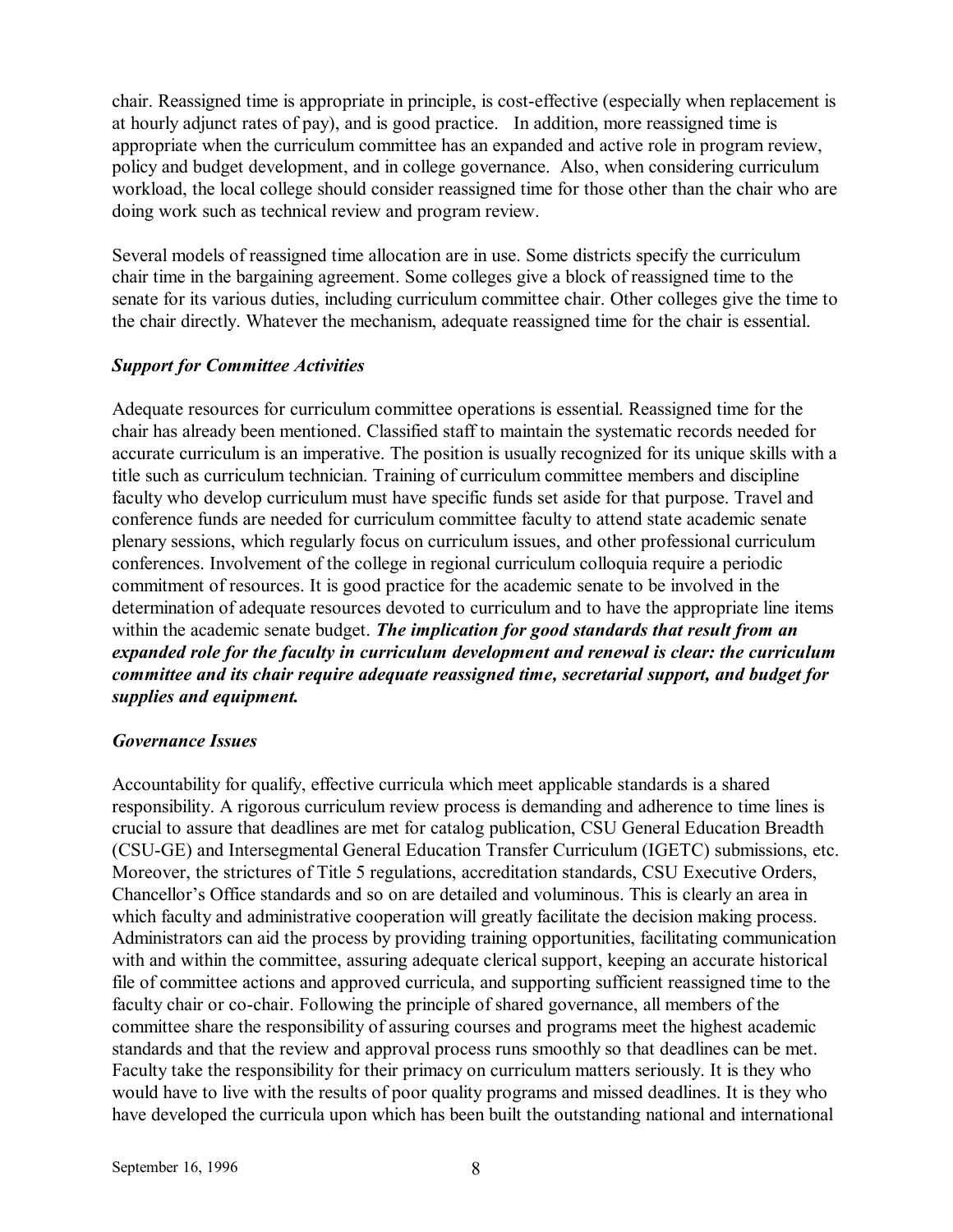reputation for excellence of the California Community Colleges.

### **IV. Duties and Responsibilities of the Curriculum Committee**

### *Approval of New and Revised Courses*

Curriculum committees review and approve degree-applicable credit courses, non-degree credit courses, and noncredit courses. No such review requirement exists for community service classes, Title 5 § \$55002(d) and § 55160, or for contract classes for which the district claims no apportionment, ß55170. Note that stand-alone courses which are not part of an approved program require Chancellor's Office approval as well unless the college has been delegated curriculum approval authority (see Title 5 ß55100 and the section of this paper on "Maintaining Delegated Approval Authority"). The standards for degree-applicable credit courses appear in Title 5 ß55002(a)(2).

#### Title 5, ß55002(a) *Associate Degree Credit Courses*

#### (2) *Standards for Approval*

 The college and/or district curriculum committee shall recommend approval of the course for associate degree credit if it meets the following standards:

 (A) *Grading Policy*. The course provides for measurement of student performance in terms of the stated course objectives and culminates in a formal, permanently recorded grade based upon uniform standards in accordance with Section 55758 of this Division. The grade is based on demonstrated proficiency in the subject matter and the ability to demonstrate that proficiency, at least in part, by means of essays, or, in courses where the curriculum committee deems them to be appropriate, by problem solving exercises or skills demonstrations by students.

 (B) *Units*. The course grants units of credit based upon a relationship specified by the governing board, between the number of units assigned to the course and the number of lecture and/or laboratory hours of performance criteria specified in the course outline. The course also requires a minimum of three hours of work per week, including class time, for each unit of credit, prorated for short term, laboratory and activity courses.

 (C) *Intensity*. The course treats subject matter with a scope and intensity that requires students to study independently outside of class time.

 (D) *Prerequisites and Corequisites*. When the college and/or district curriculum committee determines, based on a review of the course outline of record, that a student would be highly unlikely to receive a satisfactory grade unless the student has knowledge or skills not taught in the course, then the course shall require prerequisites or corequisites that are established, reviewed, and applied in accordance with the requirements of Article 2.5 (commencing with Section 55200) of this Subchapter.

 (E) *Basic Skills Requirements*. If success in the course is dependent upon communication or computation skills, then the course may require, consistent with the provisions of Article 2.5 (commencing with Section 55200) of this Subchapter, as prerequisites or corequisites eligibility for enrollment in associate degree credit courses in English and/or mathematics, respectively.

 (F) *Difficulty*. The course work calls for critical thinking and the understanding of concepts determined by the curriculum committee to be at college level.

 (G) *Level*. The course requires learning skills and a vocabulary that the curriculum committee deems appropriate for a college course.

Non-degree credit courses are precollegiate basic skills courses, as described in Title 5 ß55002(d), and courses designed to enable students to succeed in college-level work such as college orientation, guidance, and preparatory courses in individual disciplines that integrate basic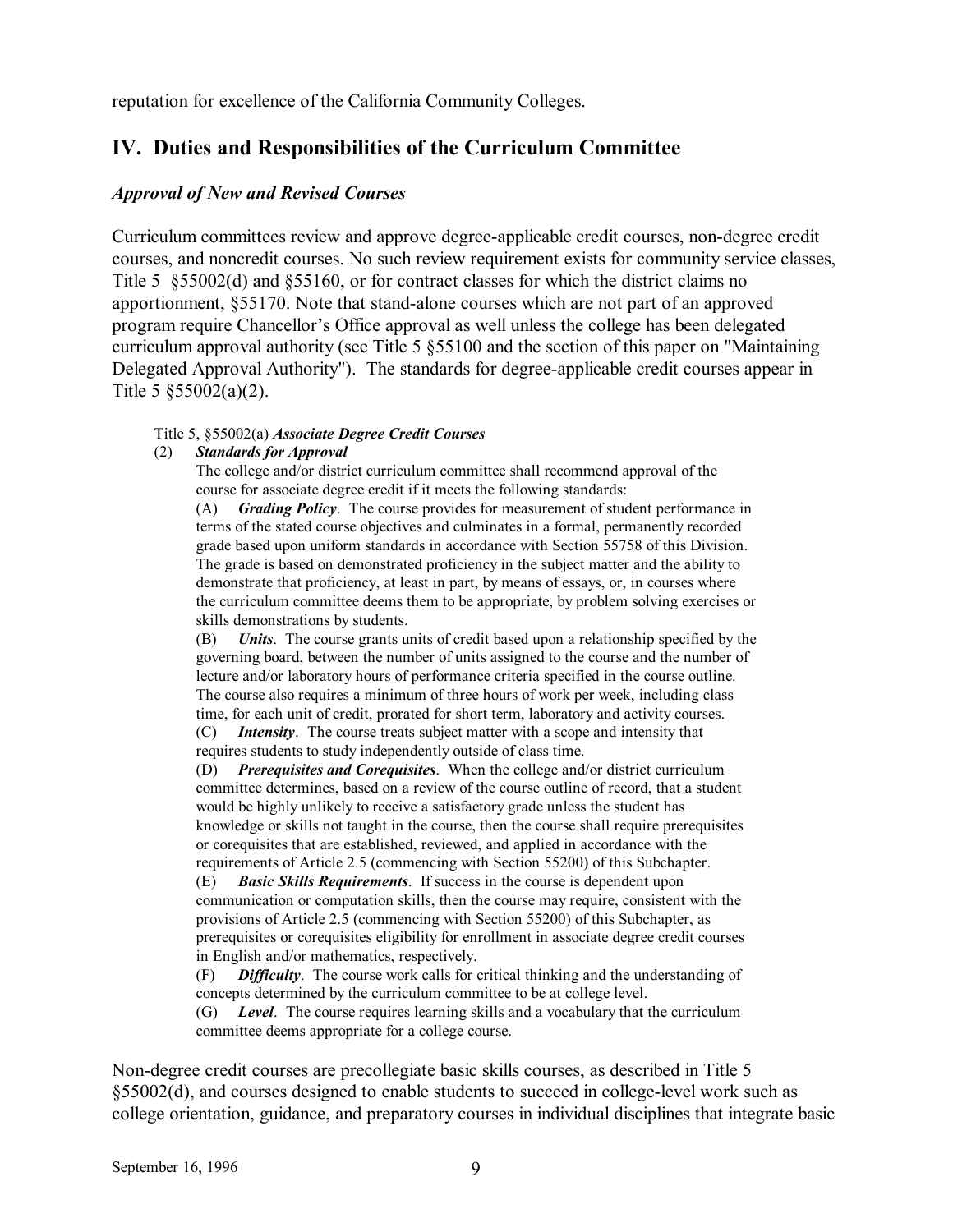skills instruction with discipline specific material. Non-degree credit courses also include foundation and core courses in occupational programs which do not require the rigor of the standards for degree-applicable courses. In non-degree credit courses the grade is based, at least partially, on mastery of basic skills. The standards for non-degree credit courses appear in Title 5  $$55002(b)(2)$ .

#### Title 5, ß55002(b) *Non-Degree Credit Courses*

(2) *Standards for Approval*. The college and/or district curriculum committee shall recommend approval of the course on the basis of the standards which follow. In order to be eligible for state apportionment, such courses must be approved (as courses not part of programs) by the Chancellor's Office as provided in section 55100 of this Division.

 (A) *Grading Policy*. The course provides for measurement of student performance in terms of the stated course objectives and culminates in a formal, permanently recorded grade based upon uniform standards in accordance with section 55758 of this Division. The grade is based on demonstrated proficiency in the subject matter and the ability to demonstrate that proficiency, at least in part, by means of written expression that may include essays, or, in courses where the curriculum committee deems them to be appropriate, by problem solving exercises or skills demonstrated by students.

 (B) *Units*. The course grants units of credit based upon a relationship specified by the governing board between the number of units assigned to the course and the number of lecture and/or laboratory hours or performance criteria specified in the course outline. The course requires a minimum of three hours of student work per week, per unit, including class time and/or demonstrated competency, for each unit of credit, prorated for short-term laboratory, and activity courses.

 (C) *Intensity*. The course provides instruction in critical thinking and generally treats subject matter with a scope and intensity that prepare students to study independently outside of class time and includes reading and writing assignments and homework. In particular, the assignments will be sufficiently rigorous that students completing each such course successfully will have acquired the skills necessary to successfully complete college-level work upon completion of the required sequence of such courses.

 (D) *Prerequisites and corequisites*. When the college and/or district curriculum committee deems appropriate, the course may require prerequisites or corequisites for the course that are established, reviewed, and applied in accordance with Article 2.5 (commencing with section 55200) of this Subchapter.

Noncredit courses are also the responsibility of the curriculum committee. Standards appear in Title 5 ß55002(c).

#### Title 5, ß55002(c) *Noncredit Courses*

 A noncredit course is a course which, at a minimum, is recommended by the college and/or district curriculum committee (the committee described and established under subdivision (a)(1) of this section) and approved by the district governing board as a course meeting the needs of enrolled students.

 *Standards for Approval*. The college and/or district curriculum committee shall recommend approval of the course if the course treats subject matter and uses resource materials, teaching methods, and standards of attendance and achievement that the committee deems appropriate for the enrolled students. In order to be eligible for state apportionment, such courses are limited to the categories of instruction listed in Education Code section 84711, and must be approved by the Chancellor's Office as noted in Title V, section 55150.

In addition, *The Curriculum Standards Handbook, Volume I,* sets forth the following criteria for course approval:

September 16, 1996 10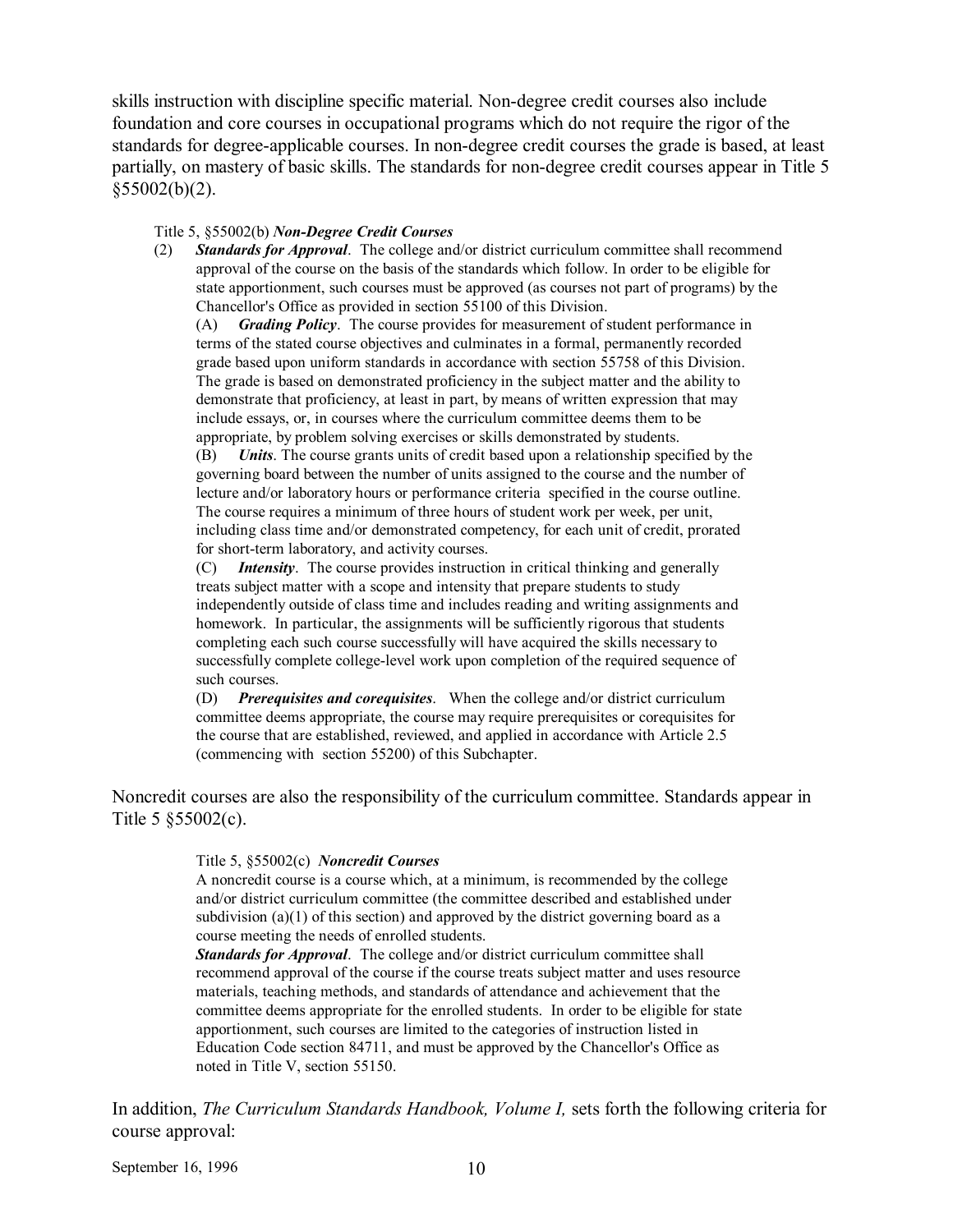#### **3.1 Appropriateness to Mission**

The stated goals and objectives of the proposed program, or the objectives defined in the course Outline of Record, are consistent with the mission of the community colleges as formulated in Title 5 ß55130(b)(5), and 55180 and with the mission and comprehensive or master plan of the college. Curricula fall within the mission when designed to be taught to lower division students for credit towards the degree, and/or for purposes of transfer, occupational preparation, or career supplementation or upgrade, rather than for a vocational use. Courses that develop the ability of students to succeed in college level courses and adult noncredit instruction also fall within the mission.

For courses to be mission appropriate, they must also *not* be designed primarily to provide group activities or services, (e.g. physical activity, counseling, or assessment) but rather to provide systematic instruction in a body of content or skills whose mastery forms the basis of the student grade. A vocational, community service, and contract courses do not qualify for state funding, but do fall within the mission if they are self-supporting.

#### **3.2 Need**

There is a demonstrable need for a course or program that meets the stated goals and objectives, at this time, and in the region the college proposes to serve with the program.

#### **3.3 Quality**

Courses and programs are integrated, with courses designed to effectively meet their objectives and the goals and objectives of the programs for which they are required. Outlines of Record for each course meet the standards outlined in Section 4.

#### **3.4 Feasibility**

The college has the resources to maintain the course or program in which the course is required at the level of quality described in course Outlines of Record and the new program application. Local approval procedures for new curriculum incorporate a detailing of costs sufficient to determine that this criterion can be fulfilled by the college.

In the case of programs, the college's affirmation of its ability to offer the program is based at least partly upon an analysis of cost estimates and includes a commitment to offer the required courses at least once every two years, unless the goals and rationale for the particular program justify a longer time frame as being in the best interests of students.

#### **3.5 Compliance**

The course or program complies with all other laws applicable to it, including federal regulations, licensing requirements, and the particular legal requirements for courses explained in 4.8 of this Handbook.

### *Approval of Credit Hours: The Carnegie Unit*

In reviewing and approving courses, curriculum committees must assure that the units offered are commensurate with the hours necessary for the course, both in and out of the classroom (Title 5 ß55002 cited above). This is known as the Carnegie unit relationship, the essence of which requires a normative commitment of the student's time of 3 hours per week per unit of credit. Clearly some students will put in more or less time, depending on their ability and level of personal commitment; however, the structure of the course in terms of semester or quarter units presumes this normative standard and is the basis of scheduling within the academic calendar. The course outline of record will state student units and the number of in-class contact hours, which are 50-minutes in length.

The basis for the Carnegie unit, in addition to the above citation, is referenced in Title 5 § 55002.5 for situations in which course duration is other than the standard 16 weeks.

 Title 5, 55002.5. *Credit Hour; Allowance for Shorter Term.* One credit hour of community college work is approximately three hours of recitation, study, or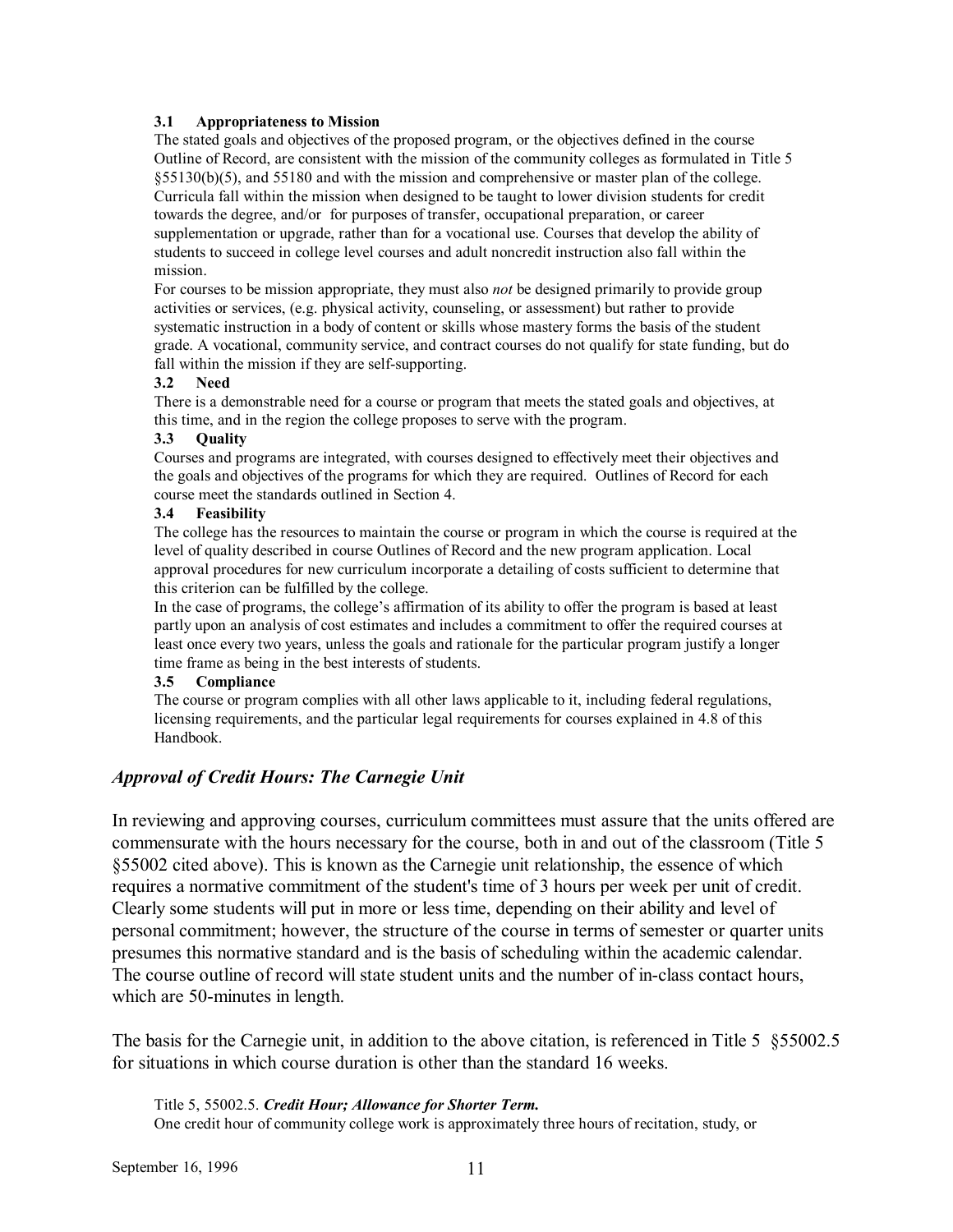laboratory work per week throughout a term of 16 weeks. Where a term is more or less than 16 weeks, more or less than one credit hour shall be allowed in the same ratio that the length of the term is to 16 weeks.

Credit for Cooperative Work Experience Education is based on a formula of 75 hours of paid work or 60 hours of non-paid work for each semester credit hour for a maximum of 16 semester credit hours (Title 5 ß55253 and ß55256.5).

The Carnegie unit relationship determines student units or "load;" however, faculty load is not exclusively determined by the Carnegie unit or the system's MIS classification categories, which are based on the Carnegie unit. Faculty load issues (e.g. regarding faculty unit credit for lecture, laboratory, studio, composition, *et al*.) are governed separately by agreement between the faculty's collective bargaining representative and the college district. Good practice suggests that when disputes regarding faculty load arise, the issue should be redirected to the faculty bargaining agent to be resolved apart from the curriculum committee. The curriculum committee's main role is to assign accurately and appropriately *student units.*

### *Approval of Prerequisites, Corequisites, and Advisories for Recommended Preparation*

Curriculum committees must approve prerequisites, corequisites and advisories and must do so by separate action from that used in approving the course. Title 5 ß55200-202 covers the requirements of prerequisites, the *Model District Policy*, endorsed by the Academic Senate Spring 1993 Plenary Session and adopted by the Board of Governors in September of 1993, gives state guidelines for the process, and *The Curriculum Standards Handbook* discusses prerequisites in section 4.7. In the fall of 1994 the Academic Senate issued a compilation of the prerequisite requirements and sample college implementation documents in the paper *Curriculum Orientation Package III, Prerequisites, Corequisites, and Advisories*. In addition the Academic Senate is in the process of developing a paper on good practices in the development, approval, and implementation of prerequisites, corequisites, advisories on recommended preparation, and other limitations on enrollment.

### *Approval of Distance Education Courses and Sections*

Courses and sections delivered by distance education must be separately reviewed and approved by the curriculum committee. Title 5 regulations for distance education appear in sections 55352 to 55380. Requirements and good practices are discussed in the Academic Senate paper *Curriculum Committee Review of Distance Learning Courses and Sections* adopted by the Fall 1995 Plenary Session.

### *Approval of Associate Degree Requirements*

Criteria established by the local board to implement Associate Degree requirements must follow the standards in Title 5 ß55002(a) including recommendation by the curriculum committee. In establishing the Associate Degree requirements, districts must adopt a board policy on its philosophy on general education (ß55805), include only courses of appropriate level (ß55805.5), and adhere to the minimum requirements set by the Board of Governors (ß55806).

Title 5, ß55805. *Philosophy and Criteria for Associate Degree and General Education*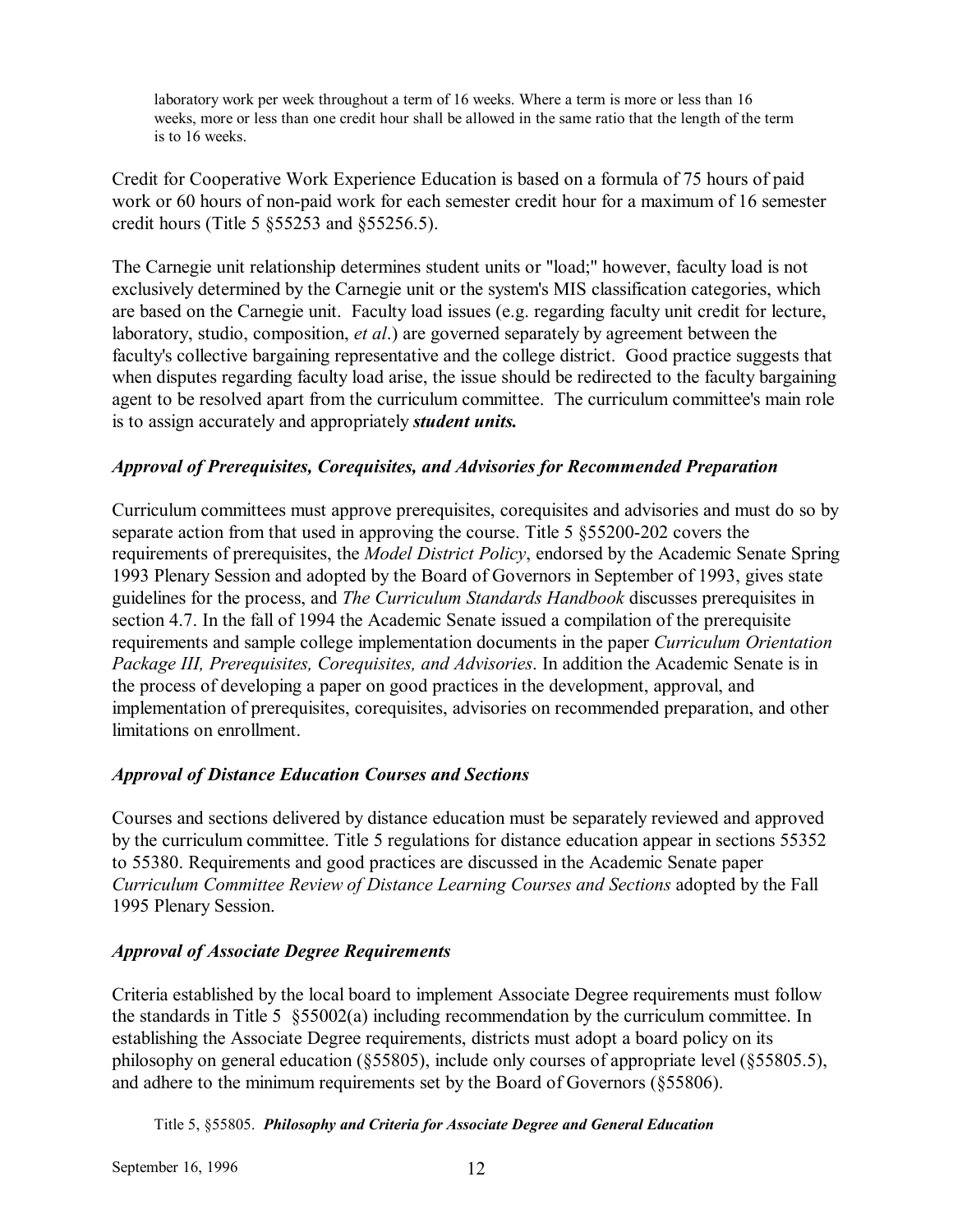(a) The governing board of a community college district shall adopt a policy which states its specific philosophy on General Education. In developing this policy governing boards shall consider the following policy of the Board of Governors:

The awarding of an Associate Degree is intended to represent more than an accumulation of units. It is to symbolize a successful attempt on the part of the college to lead students through patterns of learning experiences designed to develop certain capabilities and insights.

Among these are the ability to think and to communicate clearly and effectively both orally and in writing; to use mathematics; to understand the modes of inquiry of the major disciplines; be aware of other cultures and times; to achieve insights gained through experience in thinking about ethical problems; and to develop the capacity for self-understanding. In addition to these accomplishments, the student shall possess sufficient depth in some field of knowledge to contribute to lifetime interest. Central to an Associate Degree, General Education is designed to introduce students to the variety of means through which people comprehend the modern world. It reflects the conviction of colleges that those who receive their degrees must possess in common certain basic principles, concepts and methodologies both unique to and shared by the various disciplines. College educated persons must be able to use this knowledge when evaluating and appreciating the physical environment, the culture and the society in which they live. Most importantly, General Education should lead to better selfunderstanding.

 In establishing or modifying a general education program, ways shall be sought to create coherence and integration among the separate requirements. It is also desirable that general education programs involve students actively in examining values inherent in proposed solutions to major social problems.

(b) The governing board of a community college district shall also establish criteria to determine which courses may be used in implementing its philosophy on the associate degree and general education.

(c) The governing board of a community college district shall, on a regular basis, review the policy and criteria established pursuant to subsections (a) and (b) of this section.

#### Title 5, ß55805.5 *Types of Courses Appropriate to the Associate Degree*

The criteria established by the governing board of a community college district to implement its philosophy on the associate degree shall permit only courses that conform to the standards specified in Section 55002 (a) and that fall into the following categories to be offered for associate degree credit:

(a) All lower division courses accepted toward the baccalaureate degree by the California State University or University of California or designed to be offered for transfer.

(b) Courses that apply to the major in non-baccalaureate occupational fields.

(c) English courses not more than one level below the first transfer level composition course, typically known as English 1A. Each student may count only one such course as credit toward the associate degree.

(d) All mathematical courses above and including Elementary Algebra.

(e) Credit courses in English and mathematics taught in or on behalf of other departments and which, as determined by the local governing board, require entrance skills at a level equivalent to those necessary for the courses specified in sections (c) and (d) above.

#### Title 5, ß55806 *Minimum Requirements for the Associate Degree*

The governing board of a community college district shall confer the degree of Associate in Arts or Associate in Science upon a student who has demonstrated competence in reading, in written expression, and in mathematics, and who has satisfactorily completed at least 60 semester units or 90 quarter units of college work. This course work requirement must be fulfilled in a curriculum accepted toward the degree by a college within the district (as shown in its catalog.) It must include at least 18 semester or 27 quarter units in General Education and at least 18 semester or 27 quarter units in major as prescribed in this section. Of the required units, at least 12 semester or 18 quarter units must be completed in residence at the college granting the degree. Exceptions to residence requirements for the Associate Degree may be made by the governing board when it determines that an injustice or undue hardship would be placed on the student.

(a) Major Requirements. At least 18 semester or 27 quarter units of study taken in a single discipline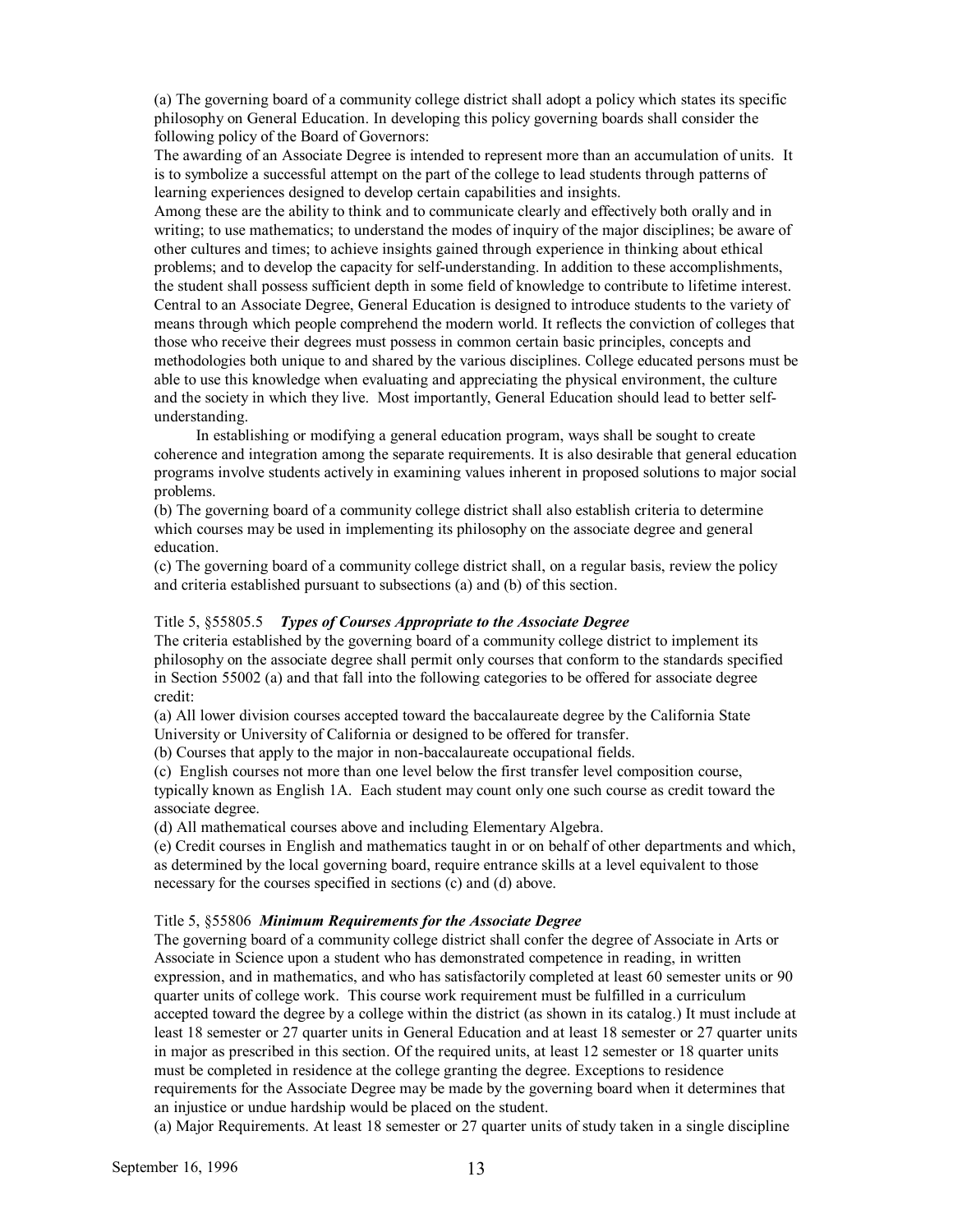or related disciplines, as listed in the Community Colleges "Taxonomy of Programs" shall be required.

(b) General Education Requirements.

(1) Students receiving an Associate Degree shall complete a minimum of 18 semester or 27 quarter units of general education, including a minimum of three semester or four quarter units in each of the areas  $(A)$ ,  $(B)$  and  $(C)$  and the same minimum in each pair of  $(D)$ . The remainder of the units requirement is also to be selected from among these four divisions or learning or as determined by local option:

(A) Natural Sciences.

Courses in the natural science are those which examine the physical universe, its life forms, and its natural phenomena. To satisfy the General Education Requirement in natural sciences, a course shall be designed to help the student develop an appreciation and understanding of the scientific method, and encourage an understanding of the relationships between science and other human activities. This category would include introductory or integrative courses in astronomy, biology, chemistry, general physical science, geology, meteorology, oceanography, physical geography, physical anthropology, physics and other scientific disciplines.

(B) Social and Behavioral Sciences.

Courses in the social and behavioral sciences are those which focus on people as members of society. To satisfy the general education requirement in social and behavioral sciences, a course shall be designed to develop an awareness of the methods of inquiry used by the social and behavioral sciences. It shall be designed to stimulate critical thinking about the ways people act and have acted in response to their societies and should promote appreciation of how societies and social subgroups operate. This category would include introductory or integrative survey courses in cultural anthropology, cultural geography, economics, history, political science, psychology, sociology and related disciplines.

(C) Humanities.

Courses in the humanities are those which study the cultural activities and artistic expressions of human beings. To satisfy the general education requirement in the humanities, a course shall be designed to help the student develop an awareness of the ways in which people through the ages and in different cultures have responded to themselves and the world around them in artistic and cultural creation and help the student develop aesthetic understanding and an ability to make value judgments. Such courses could include introductory or integrative courses in the arts, foreign language, literature, philosophy, and religion.

(D) Language and Rationality.

Courses in language that cover the principles and applications of language toward logical thought, clear and precise expression and critical evaluation of communication in whatever symbol system the student uses.

1. English Composition. Courses fulfilling the written composition requirement shall be designed to include both expository and argumentative writing.

2. Communication and Analytical Thinking. Courses fulfilling the communication and analytical thinking requirement include oral communication, mathematics, logic, statistics, computer languages and programming, and related disciplines.

(2) While courses might satisfy more than one general education requirement, it may not be counted more than once for these purposes. A course may be used to satisfy both a general education requirement and a major requirement. Whether it may be counted again for a different degree requirement is a matter for each college to determine. Students may use the same course to meet a general education requirement for the Associate Degree and to partially satisfy a general education requirement at the California State University, if such a course is eligible under the provisions of section 40405 of this title.

(3) Ethnic Studies will be offered in at least one of the required areas.

### *Course Repetition*

Courses may be repeated up to three times (that is, taken up to four total times) if the course content differs each time a student repeats it. Course repetition requires that the student gains an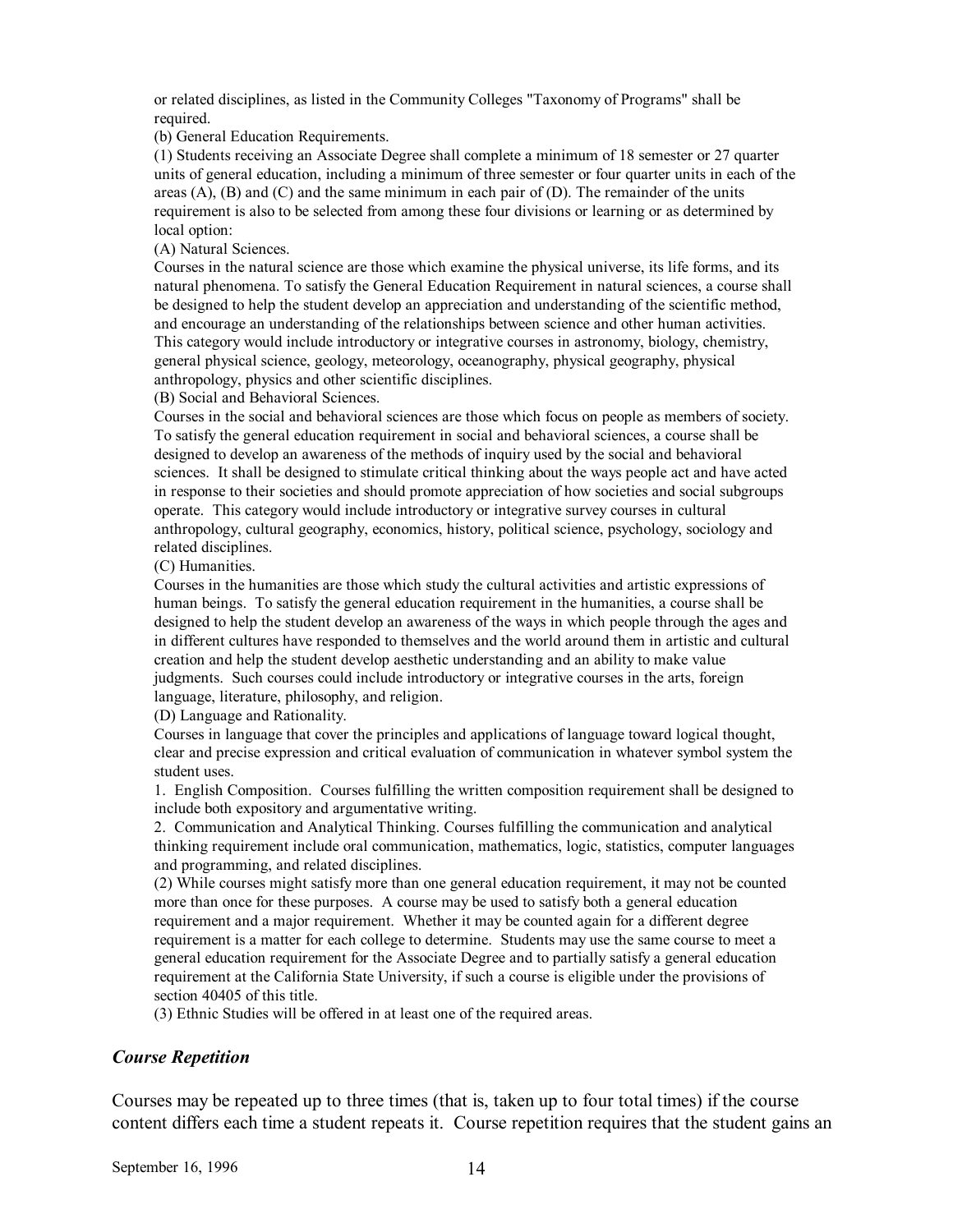added educational experience in which particular skills are enhanced or for which individual study or group assignments are the primary modes of instruction each time the course is taken. The curriculum committee must assure that the course outline of record clearly states the enhanced educational experience gained with each repetition or that the method of instruction is individual study or group assignments. The catalog description of the course must include the repeatability limitation, e.g., "this course may be repeated three times," "this course may be repeated for a total of 6 units earned,î or "may be taken four times." Colleges with delegation of curriculum approval authority may assign repeatability without Chancellor's Office approval (see the section of this paper on "Maintaining Delegated Approval Authority"); from Title 5:

#### Title 5, ß58161(c) *Course Repetition*

State apportionment for repetition of courses not expressly authorized by this section may be claimed upon approval of the Chancellor in accordance with the following procedure:

(1) The district must identify the courses which are to be repeatable, and designate such courses in it its catalog;

(2) The district must determine and certify that each identified course is one in which the course content differs each time it is offered, and that the student who repeats it is gaining an expanded educational experience for one of the two following reasons:

 (A) Skills or proficiencies are enhanced by supervised repetition and practice within class periods; or

 (B) Active participatory experience in individual study or group assignments is the basic means by which learning objectives are obtained.

(3) The district must develop and implement a mechanism for the proper monitoring of such repetition. The attendance of students repeating a course pursuant to this subsection when approved by the Chancellor, may be claimed for state apportionment for more than three semesters or five quarters.

*The Curriculum Standards Handbook* includes the following guidelines as well:

#### 4.8.2 Repeatable Courses

Courses that develop similar skills but (a) at increasingly sophisticated levels of practice, and/or (b) that are applied to different content (such as a drama course in which students master increasingly demanding roles in different plays) may be offered as repeatable courses, if approved for that purpose by the Chancellor's Office, or if the college has delegated course approval authority.

Each such repetition of a course must be designed to create a discernibly higher level of achievement such that the academic progress is clearly defined and the grading standards increase substantially with each repetition.

A given student may take the repeatable course for credit, and for state apportionment, for up to the number of times the college has specified, but for no more than a total of four times altogether. A college may indicate the sequence of repeatable courses with differing letters or numbers or course titles, such as 101A-D, or 101-4, or "Beginning", "Intermediate", and "Advanced". Or the college may simply permit a student to enroll up to three additional times after completion the course in question for the first time. But the college may *not* do both: it cannot both designate a series of courses of increasingly advanced work in the same subject area, and then permit repeated enrollment at each of those levels.

### *Approval of CSU-GE and IGETC Courses*

Approval of the curriculum committee and sign-off by the curriculum committee chair are required for the annual submission of courses for the California State University General Education-Breadth (CSU GE-Breadth) and the Intersegmental General Education Transfer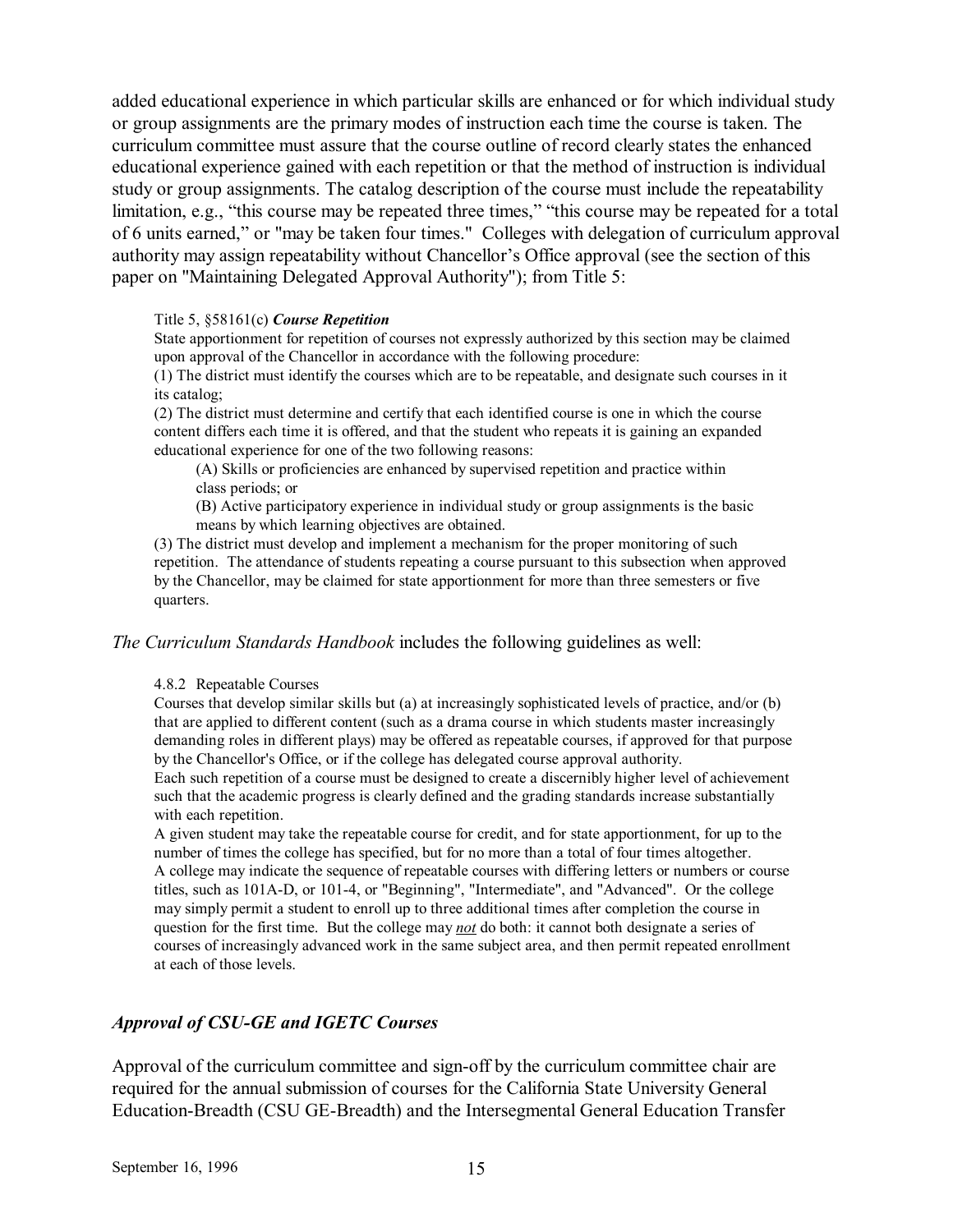Curriculum (IGETC) requirements. In the fall of 1994 the Academic Senate issued a compilation of the CSU GE-Breadth and IGETC requirements and sample college implementation documents in the paper *Curriculum Orientation Package II, Transfer General Education*.

### *Approval of New Degree and Certificate Programs*

An educational program is "an organized sequence of courses leading to a defined objective, a degree, a certificate, a diploma, a license, or transfer to another institution of higher education" (Title 5 ß55000). Programs may thus be considered to have one of two general goals: degree, certificate and licensing programs which prepare students to directly enter an occupation and programs which prepare students for transfer. Occupational and transfer program follow different approval procedures.

All programs must be 1) published in the college catalog with a specific title, 2) result in a degree or certificate, 3) consist of a specific set of required courses, and 4) have stated goals and objectives. Courses are a required part of a program if they are 1) required for a degree or certificate in the program major, 2) part of the general education requirements for that degree, or 3) part of a set of restricted electives, that is, a set of courses of which the student must complete at least one to meet the degree or certificate requirements. (*The Curriculum Standards Handbook*, Section 5.1)

Occupational programs must be approved by the Chancellor before being offered [Title 5  $\S55230(a)$ ]. No such state approval is required for "new transfer programs that are the subject of an articulation agreement that specifies that all courses required in the new community college program will be counted by a four year college towards the fulfillment of either its own general education or the major requirements in a specified discipline" (*The Curriculum Standards Handbook*, Section 5.2).

The approval process for new occupational programs is described in Title 5 ß55130 and in Chapter 5 of the *The Curriculum Standards Handbook*. Submission of a New Program Application requires the signature of both the curriculum committee chair and the academic senate president. The Academic Senate is also preparing a separate paper on good practices in developing, reviewing, and approving new occupational programs and a separate paper on good practices in articulation.

### *Discontinuation of Existing Programs*

Districts should have an agreed-upon process for discontinuing programs on the basis of criteria established in the Education Code, §78016. In addition, the Chancellor's Office, as authorized in Title 5 ß55130(d), may evaluate programs and determine that an educational program should no longer be offered. The *Curriculum Standards Handbook* does not yet address such criteria or processes, but guidelines are planned for the near future and will specify a key role for the curriculum committee.

### Title 5, ß55130(d)

An approval is effective until the program or implementation of the program is discontinued or modified in any substantial way. From time to time the Chancellor may evaluate an educational program, after its approval, on the basis of factors listed in this section. If on the basis of such an evaluation the Chancellor determines that an educational program should no longer be offered, the Chancellor may terminate the approval and determine the effective date of termination.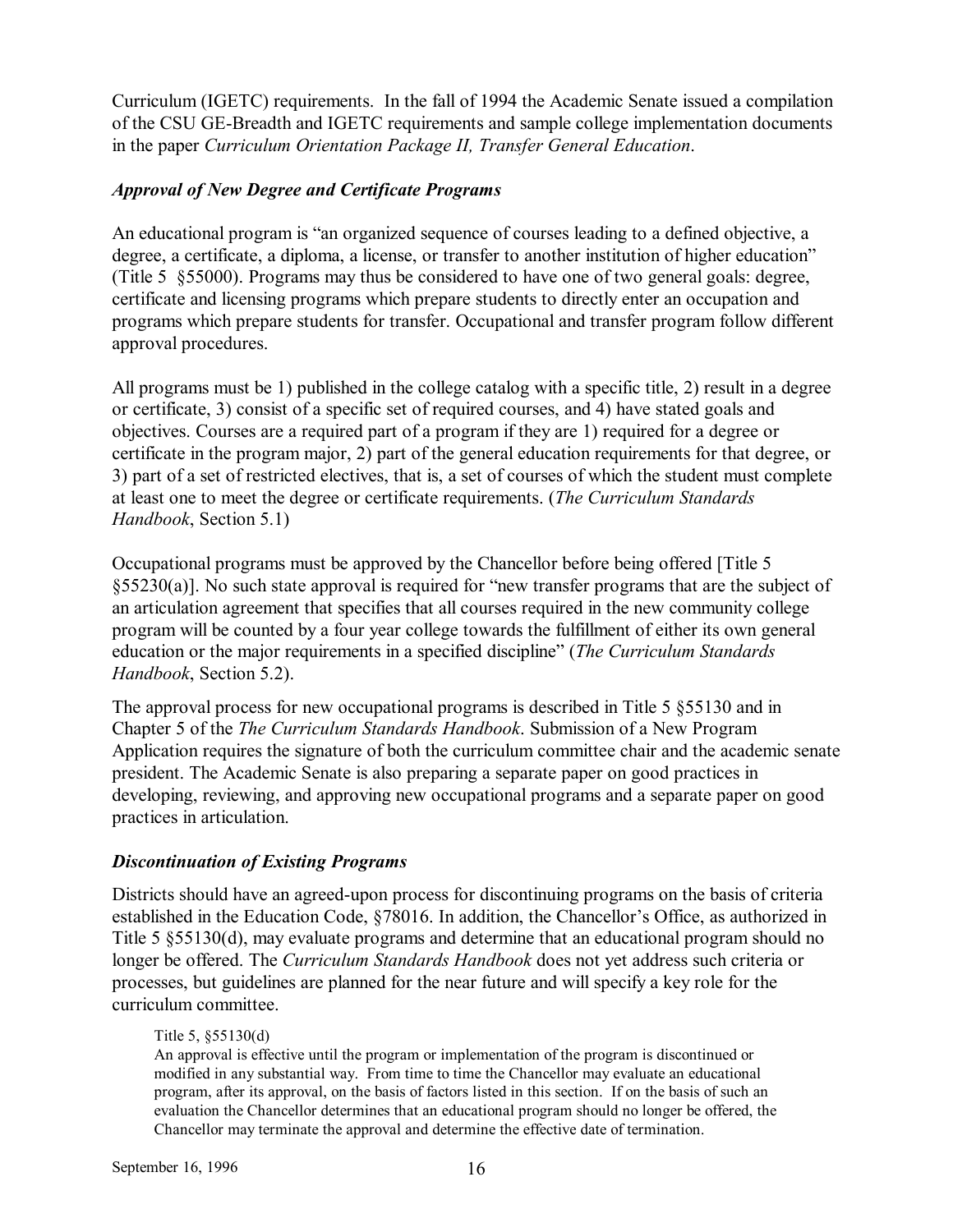Ed. Code, ß78016 Review of program; termination

(a) Every vocational or occupational training program offered by a community college district shall be reviewed every two years by the governing board of the district to assure that each program, as demonstrated by the California Occupational Labor Market Information Program established in Section 10533 of the Unemployment Insurance Code, or if this program is not available in the labor market area, other available sources of labor market information, does all of the following: (1) Meets a documented labor market demand

(2) Does not represent unnecessary duplication of other manpower training programs in the area.

(3) Is of demonstrated effectiveness as measured by the employment and completion success of its students.

(b) Any program that does not meet the requirements of subdivision (a) and the standards promulgated by the governing board shall be terminated within one year.

(c)The review process required by this section shall include the review and comments by the County Private Industry Council established pursuant to Division 8 (commencing with Section 15000) of the Unemployment Insurance Code, which review and comments shall occur prior to any decision by the appropriate governing body.

(d) The provisions of this section shall apply to each program commenced subsequent to July 28, 1983.

### **V. Other Duties Typically Assigned to Curriculum Committees**

### *Catalog and Schedule of Classes*

Colleges are required to publish complete information about each course (Title 5 § 55005):

- status as credit, noncredit, or community service
- transferability
- fulfillment of major and general education requirements
- availability of credit/non-credit option (§55752)

Colleges must also publish in the catalog the course work requirements for the Associate Degree, both in general education and in the major (§55806). The catalog description of each course must include any prerequisites, corequisites, advisories, or other limitations on enrollment. Elsewhere in the catalog must appear all other related prerequisite policies and procedures (ß55202). The catalog description of a course must also include the repeatability, if any  $(\frac{555161(c)(1)}{2})$ . Accreditation standards also require accurate and complete curriculum information in the catalog. As stated in the *Handbook of Accreditation And Policy Manual (1996)* produced by the Accrediting Commission for Community and Junior Colleges, Western Association of Schools and Colleges,

2.1 The institution represents itself clearly, accurately, and consistently to its constituencies, the public, and prospective students through its catalogues, publications, and statements, including those presented in electronic formats. Precise, accurate, and current information is provided in the catalog concerning (a) educational purposes; (b) degrees, curricular offerings, educational resources, and course offerings; © student fees and other financial obligations, student financial aid, and fee refund policies; (d) requirements for admission and for achievement of degrees, including the academic calendar and information regarding program length; and (e) the names of administrators, faculty, and governing board.

Curriculum committee involvement in the preparation of the catalog and schedule of classes sections dealing with the curriculum is good practice. Review of the accuracy of course catalog descriptions, particularly those recently added or revised, benefits tremendously from perusal by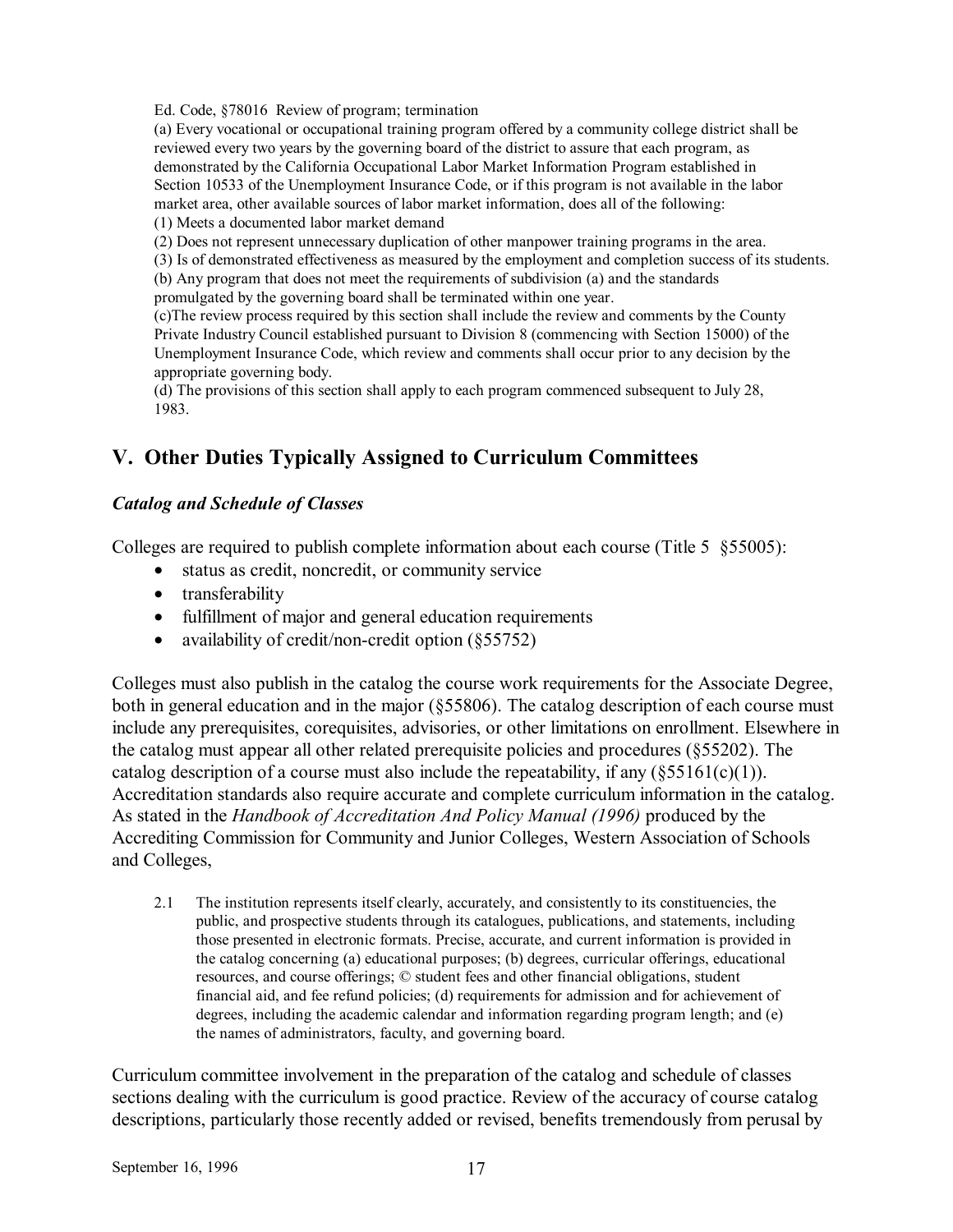those who approved that material. Such benefits apply equally to the catalog listings of program major course requirements, general education requirements, transferability to UC and CSU, prerequisite policies, and CSU GE-Breadth and IGETC course listings. It is also good practice for the course description used in the schedule of classes--usually more terse than the catalog description--to be included as part of the course outline of record. This gives the curriculum committee the opportunity to comment on the appropriateness of the wording in reflecting the overall course outline.

It is also good practice for the curriculum committee to receive copies of transfer articulation agreements and "major sheets." These agreements serve as the basis for the transfer programs reviewed and approved by the curriculum committee. Additionally, another "set of eyes" reviewing campus publications on curriculum can increase communication among campus segments and provide useful feedback to those preparing the publications.

### *Program Review*

As part of maintaining accreditation, colleges are required to regularly review their curriculum. As stated in the *Handbook of Accreditation And Policy Manual (1996)* produced by the Accrediting Commission for Community and Junior Colleges, Western Association of Schools and Colleges,

4D.1 The institution has clearly defined processes for establishing and evaluating all of its educational programs. These processes recognize the central role of faculty in developing, implementing, and evaluating the educational programs. Program evaluations are integrated into overall institutional evaluation and planning and are conducted on a regular basis.

The most direct implication of the accreditation standards is the need to review each course outline of record on a regular basis, at least within the six-year accreditation cycle. Good practice for occupational programs is to review the program to the standards required by Ed. Code ß78016 (see above) every two years and then do a course-by-course review for curriculum standards every six years. This specific review of the course outlines is much more effective if conducted within the scope of a review of the entire program of which the course is a part. It is good practice for such program-by-program reviews to be communicated to the curriculum committee. In this way, curriculum committees become more aware of the overall development plan into which future course outline proposals will fit.

Good practices for conducting program reviews can be found in the Academic Senate's paper *Program Review: Developing a Faculty Driven Process*, adopted in spring 1996. It is good practice to incorporate curriculum review as an integral part of the program review process. For example, a self-study questionnaire could be utilized each year to estimate the curriculum committee's workload that would, at the same time, elicit consideration of alterations in the course outline of record, prerequisites, and development of new courses. (See Appendix B for an example of such a questionnaire.)

### *Record Keeping and Dissemination*

It is good practice to establish filing systems that are discipline-based. Discipline files include Course Outlines of Record, program review documents, correspondence, advisory committee minutes (for occupational programs), copies of transfer agreements, and so on. These files should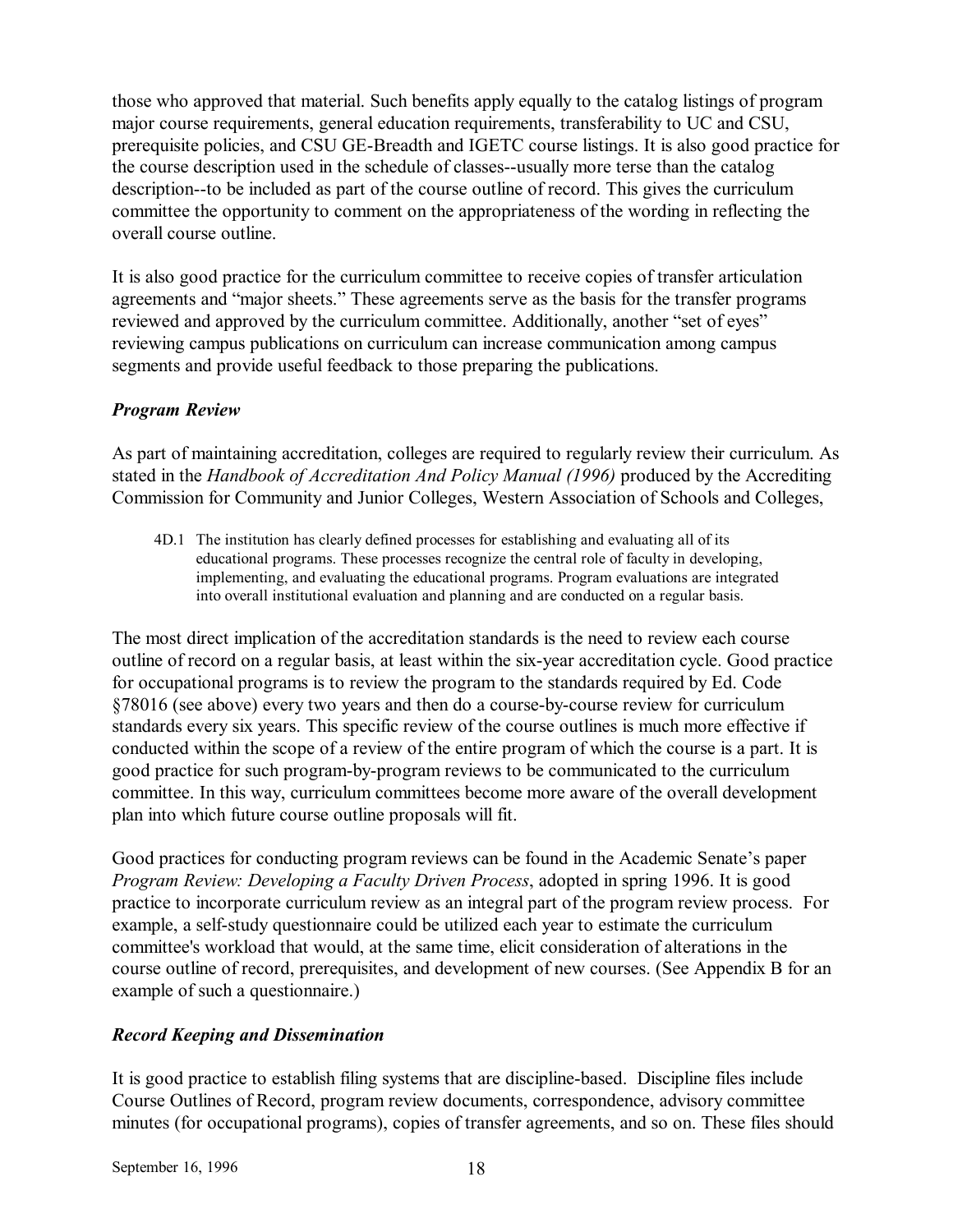be easily accessible in a central location such as the library or CIO's office. It is especially important that Course Outlines of Record be available to faculty, particularly part-time faculty, and to students.

### *Prerequisite Review*

Title 5, ß55201(b)(3), requires that prerequisites be reviewed on a regular six-year cycle. Although the *Model District Policy* does not specify the nature of such a review, it is good practice for this review to be part of the regular program review cycle adopted by the college and for the prerequisite review to be presented to the curriculum committee along with any changes identified by the discipline faculty for revisions or additions to existing prerequisites.

Title 5, ß55201(b)(3)

...These processes [reviewing prerequisites and corequisites] shall provide that at least once each six years all prerequisites and corequisites established by the district shall be reviewed. These processes shall also provide for the periodic review of advisories on recommended preparation.

#### *Articulation*

The curriculum committee plays an important role in articulation. The nature of that role is determined at the local campus. An essential communication link is that between the committee and the articulation officer, who should be a member of the committee. A central resource for the process is the *Handbook of California Articulation Policies and Procedures (1995)*. The *Handbook* was prepared by the California Intersegmental Articulation Council in collaboration with the three public higher education systems plus the Intersegmental Coordinating Council, the Association of Independent California Colleges and Universities, and the California Articulation Number System. The *Handbook* provides a useful definition of the process:

Course articulation . . . is the process of developing a formal, written agreement that identifies courses (or sequences of courses) on a "sending" campus that are comparable to, or acceptable in lieu of, specific course requirements at a "receiving" campus. Successful completion of an articulated course assures the student and the faculty that the student has taken the appropriate course, received the necessary instruction and preparation, and that similar outcomes can be assured, enabling progression to the next level of instruction at the receiving institution.

The *Handbook* goes on to comment on the role of faculty in articulation:

The actual process of developing and reviewing curriculum and coursework to determine course comparability between institutions rests with the faculty at the respective institutions. Faculty in each discipline are responsible for the actual review of course content, the identification of comparable courses, and the authorization of acceptance of specific courses for transferring students. Once this review, identification, and formal written acceptance process has occurred, a course (or courses) is said to have been "articulated." Implicit in the articulation process is involvement, communication, and cooperation between the respective faculties who mutually develop curriculum and establish requirements and standards for articulated courses.

It is important to note that articulated courses are not to be construed as "equivalent" but rather as comparable, or acceptable in lieu of each other. The content of the courses on the respective campuses is such that successful completion of the course on one campus assures the necessary background, instruction, and preparation to enable the student to progress to the next level of instruction at another campus.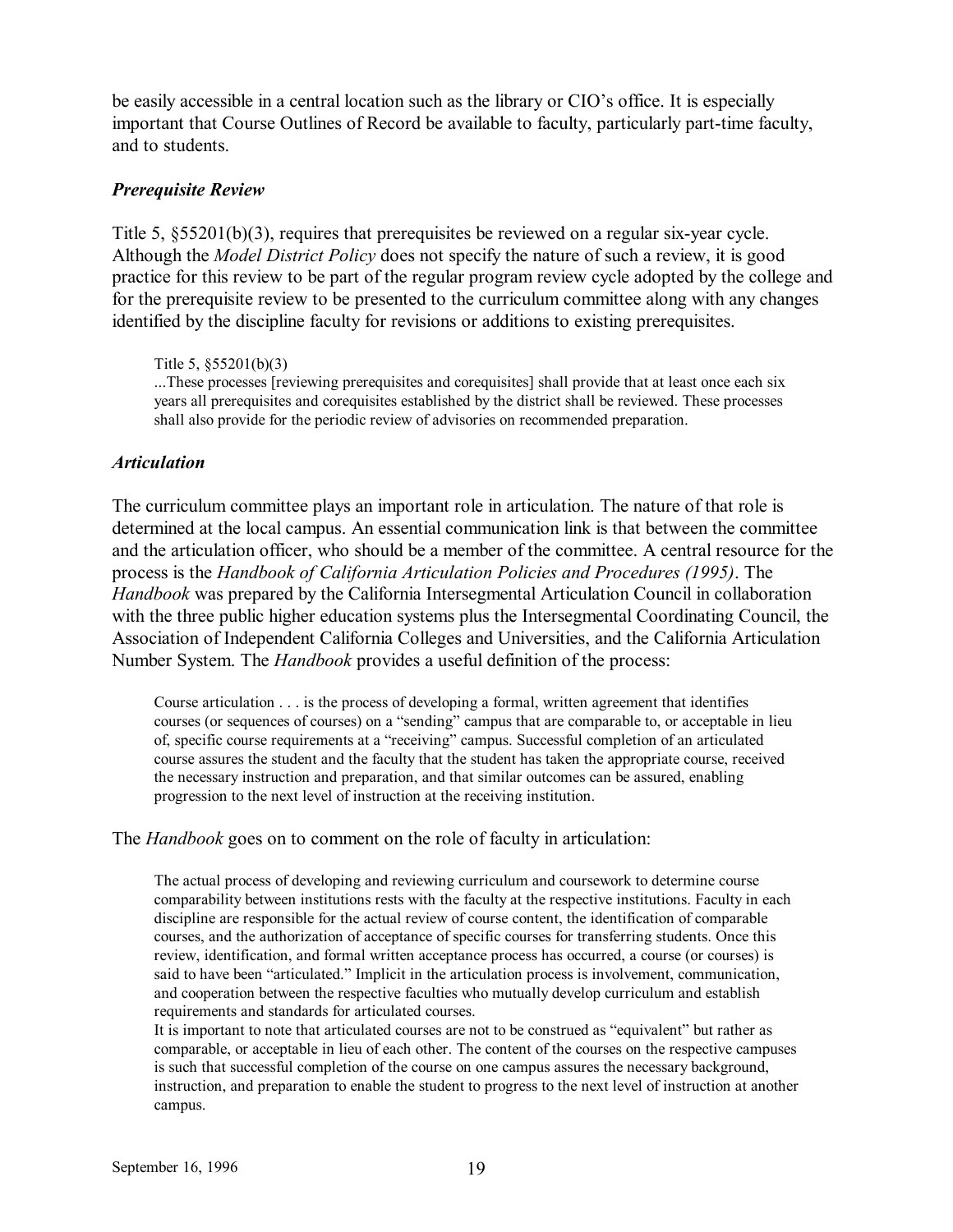The role of the articulation officer is to be the contact person and mediator between campuses, to be the liaison to the system level offices, to serve on the curriculum committee and other committees as appropriate, to maintain and communicate accurate articulation information, and to stay well informed and inform others on articulation issues.

In reviewing and approving courses, the curriculum committee should evaluate the appropriateness of the course to meet articulation standards. Articulation agreements fall into four distinct categories, each of which has its own standards: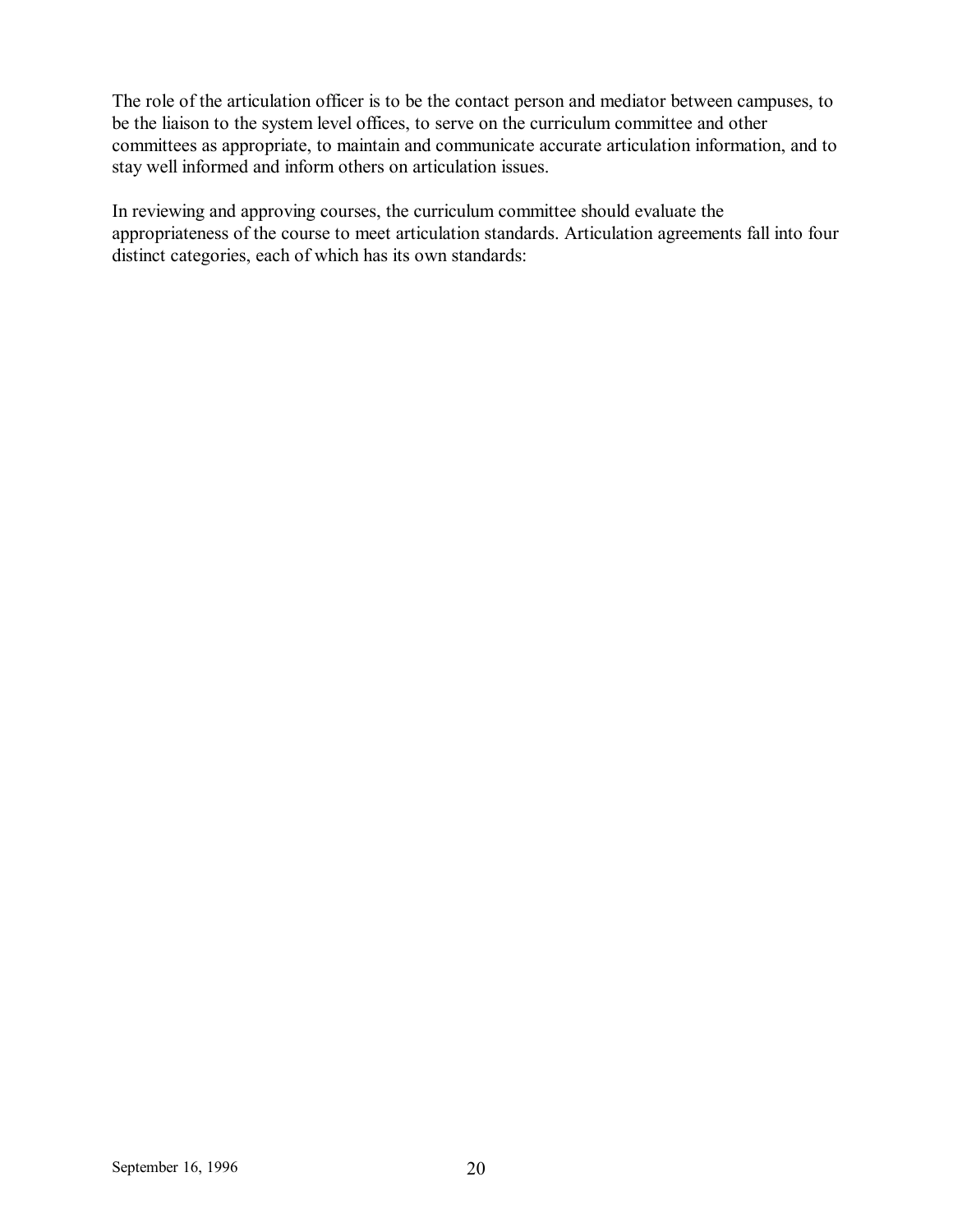- baccalaureate credit courses
- general education-breadth
- course-to-course articulation
- major preparation agreements

*Baccalaureate credit courses* transfer for elective credit only. For UC, the community college requests an update to the Transfer Course Agreement (TCA). The request is reviewed by UC and, if accepted, the course is added to the TCA.

The UC standards for TCAs are based on two principles, as stated in the *Handbook*:

- 1. The course should be comparable to one offered at the lower-division level on any of the UC campuses in the scope, level, and prerequisite.
- 2. If the course is not comparable to any offered at UC, it must be appropriate for a university degree in terms of its purpose, scope, and depth.

The review of TCA update requests is done annually and is also covered by the "Guidelines for Transfer Credit" (appendix B in the *Handbook*).

For CSU, Executive Order 167 allows a community college to place courses it deems appropriate on the "Baccalaureate List."

It is good practice for curriculum committees to request of course originators an explanation of whether or not the course meets baccalaureate standards and to identify comparable courses at UC and CSU campuses. Evaluation of the course on these standards should be part of the deliberations of the committee. Once approved, the articulation officer can proceed to place the course on the CSU Baccalaureate List and submit the course for the next UC TCA update.

*General Education-Breadth courses* can be certified at the system level following the CSU-GE Breadth and IGETC process discussed in the previous section of this paper. *Individual course-tocourse agreements* between specific CCC and UC or CSU campuses are the responsibility of the individual campuses, whether in general education areas or other courses.

*Major Preparations Agreements* specify comparable courses at the individual community college which, upon transfer, meet the lower-division major preparation requirements for a specific UC, CSU, or private four-year institution. Such courses are accepted in lieu of the specified major preparation courses at the receiving school. Those agreements are negotiated on a campus-tocampus basis through the services provided by the articulation officers at both institutions. Submission for major preparation agreements often require additional information beyond the course outline of record, such as syllabi, texts, and sample course materials. Such agreements are often of limited duration.

Lower division major preparation agreements serve as the basis for identifying the courses which are part of each "transfer program" at the college. In reviewing such courses, the curriculum committee has the responsibility to assure that the standards expected within the agreements are maintained. It is good practice for curriculum committees to maintain a file of current transfer articulation agreements or "major sheets."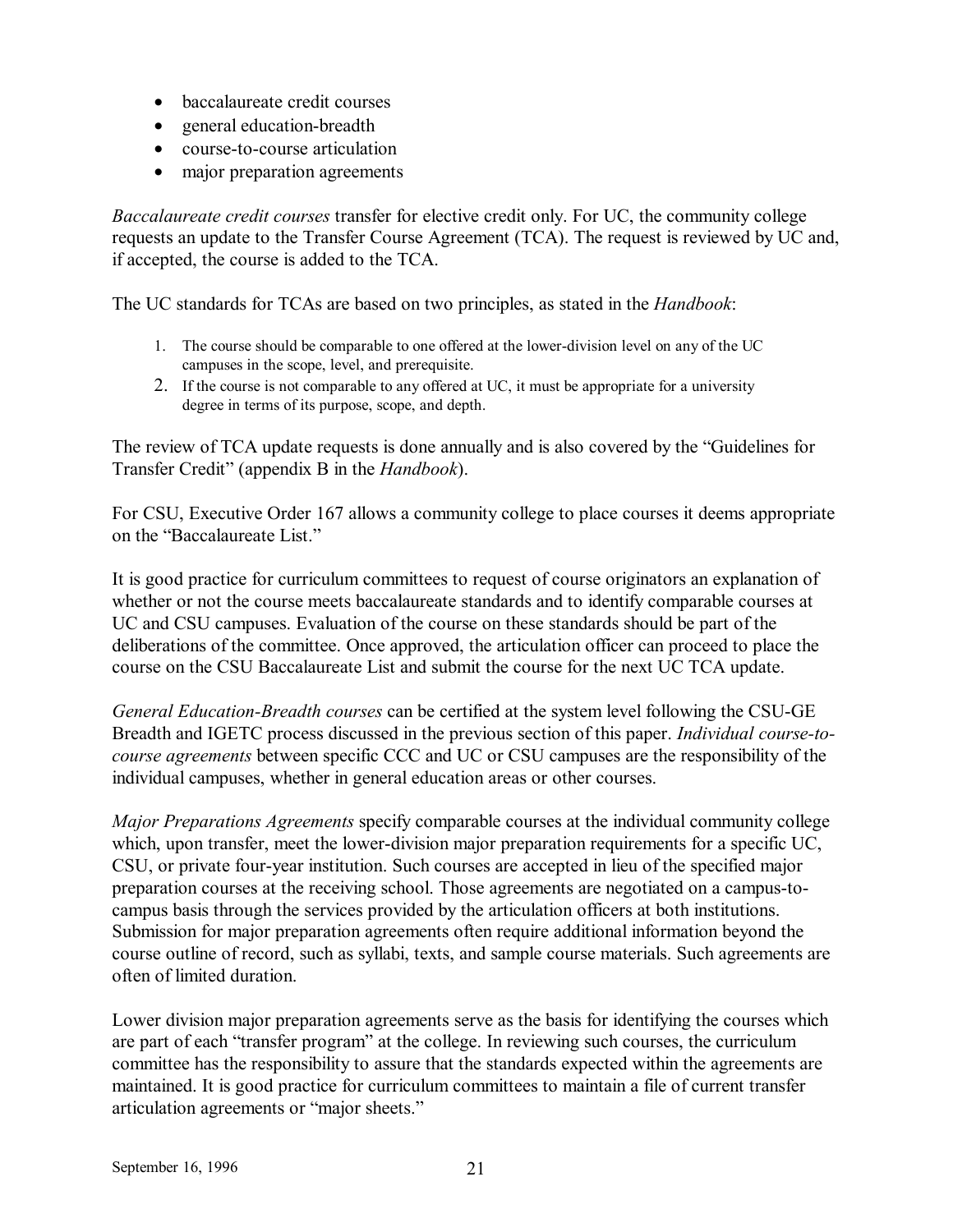### *Placing Courses in Disciplines*

AB 1725 replaced the credential system with minimum qualifications for each discipline. (The *Disciplines List* is updated every three years with the latest edition produced in spring 1996.) All the courses taught at a community college fall within one or more of the established disciplines. Only those faculty with minimum qualifications (or credentials, if hired prior to July 1, 1990), can teach courses within a given discipline. Essential to this process is the placing of all new and existing courses into one or more disciplines. In meeting the requirements of AB 1725, each local academic senate has established a process whereby all *existing* courses are placed in disciplines. As *new and substantially revised* courses are brought before the curriculum committee, it is good practice for the originator(s) to propose the discipline listing for the curriculum committee to review and approve.

The Academic Senate paper *Placement of Courses Within Disciplines* addresses this issue in more detail, and only a brief synopsis will be presented here. Generally, the department titles at a given campus correspond to one of the entries on the *Disciplines List*. In most cases the department names are the same as the discipline titles, but this is not always the case. For example, a certain college may offer courses within the Geology department which would correspond to the Earth Science discipline on the *Disciplines List*. A particular college may have a Criminology program which might be identified as Administration of Justice on the *Disciplines List*.

It may be that a given course is best listed in more than one discipline. This is referred to as **multiple listing**. For example, Business Management 101 might be listed in both the Business and Management disciplines. This would enable instructors with minimum qualifications in either Business or Management to teach the course. Another option is to list Business Management 101 as **interdisciplinary**. This would require the instructor to meet minimum qualifications in either Business or Management *plus* upper division or graduate work in the other. (The exact nature of the training in the other discipline would be specified locally.) The decision as to a multiple or interdisciplinary listing of the course should be made on the basis of the course content. If either discipline prepares the instructor to teach the course, multiple listing is appropriate. If the instructor needs the knowledge base of both disciplines, the curriculum committee should list the course as interdisciplinary.

A separate issue is the existence of two courses, Business 101 and Management 101, each of which is taught to an identical course outline of record. This is called **double listing** and is most often done to meet the major preparation needs of students. For example, a student majoring in business might sign up for the course as Business 101, and a management major might be in the same classroom but registered for Management 101. Double listing does not address the question of placement in a discipline. The content of the double listed Business 101/Management 101 course would still need to be examined to see if it could be taught with preparation in either discipline (multiple listing) or if it needs preparation in both (interdisciplinary).

### **VI. Curriculum Approval Good Practices**

The processes by which curriculum committees approve courses and programs for recommendation to the board of trustees is determined locally. These processes should be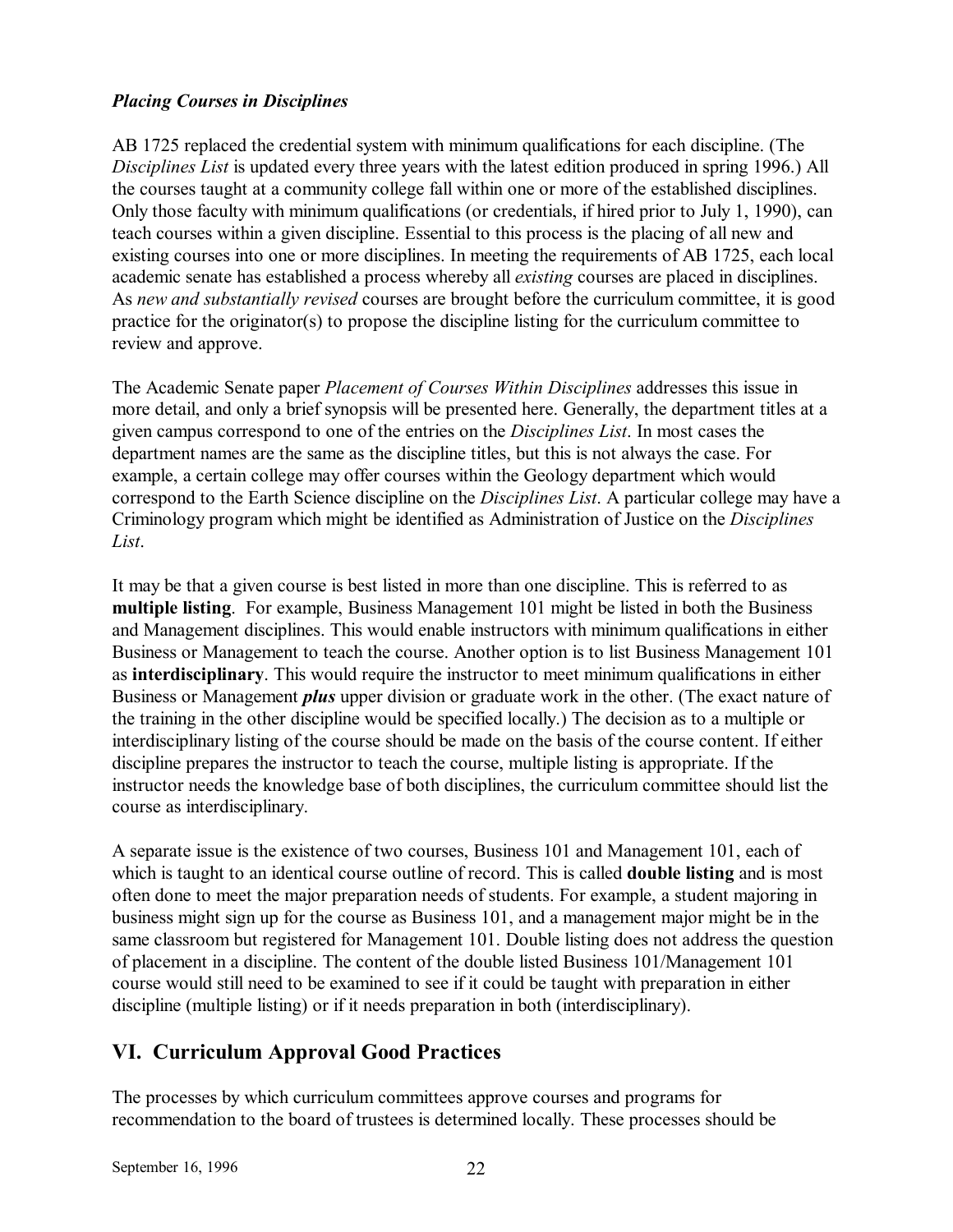approved by the academic senate and carried out by the curriculum committee. What follows are suggested good practices for carrying out that responsibility.

### *Origination of Proposals*

Proposals for new and revised courses and programs should come from the discipline faculty, not from the curriculum committee. It is good practice for the proposal forms to have a sign-off for the faculty originator(s) in the discipline responsible for the course or program.

In instances when a curriculum revision is underway which encompasses more than one program, it may be best for the academic senate to form a task force of faculty in affected disciplines. Examples might be the institution of an honors program, an interdisciplinary program, or the establishment of a new vocational program in which new foundation courses may be needed in related disciplines. When the task force completes its work and the plans are approved by the academic senate, a coherent, unified proposal will be the result. This process will tremendously enhance the curriculum committee's ability to review and approve the proposal.

### *Preliminaries: Review by Other Disciplines and District Colleges*

An individual course rarely stands alone. Almost always a course will serve the needs of students majoring outside the discipline of the course. A welding class may be taken by those working on an automotive repair degree or a physics class may prepare students for a major in engineering. When courses clearly affect curricula in other disciplines, it is good practice for the faculty in those disciplines to review those courses. It is good practice for the curriculum committee to request on the course submittal form whether such a review is needed and has been performed.

On many campuses this cross-discipline review is accomplished by reviewing curriculum proposals at the division level. This division review step in the curriculum development process may be accomplished by the entire division faculty or by a specially created division curriculum committee. Use of this division approach should be structured so that the primary goal of interdiscipline coordination is accomplished without impinging on the role of the college curriculum committee to review and recommend curriculum.

In multi campus districts, articulation of courses among the colleges is essential to maintain student access to the entire district curriculum. The extent of that articulation is a local matter. Some districts require identical course outlines for all colleges within the district. Others allow variability as long as clear equivalency is maintained between courses designed to meet the same requirements at different colleges.

It is good practice for the curriculum committee to require consultation among discipline faculty at colleges within the district. Where variation is allowed, the submittal form should indicate the equivalent courses on the other campus(es).

Preliminary review by faculty in related disciplines and at other campuses goes a long way toward producing a coherent curriculum and preventing future disagreements. This should be required practice before the curriculum committee accepts proposals for further review.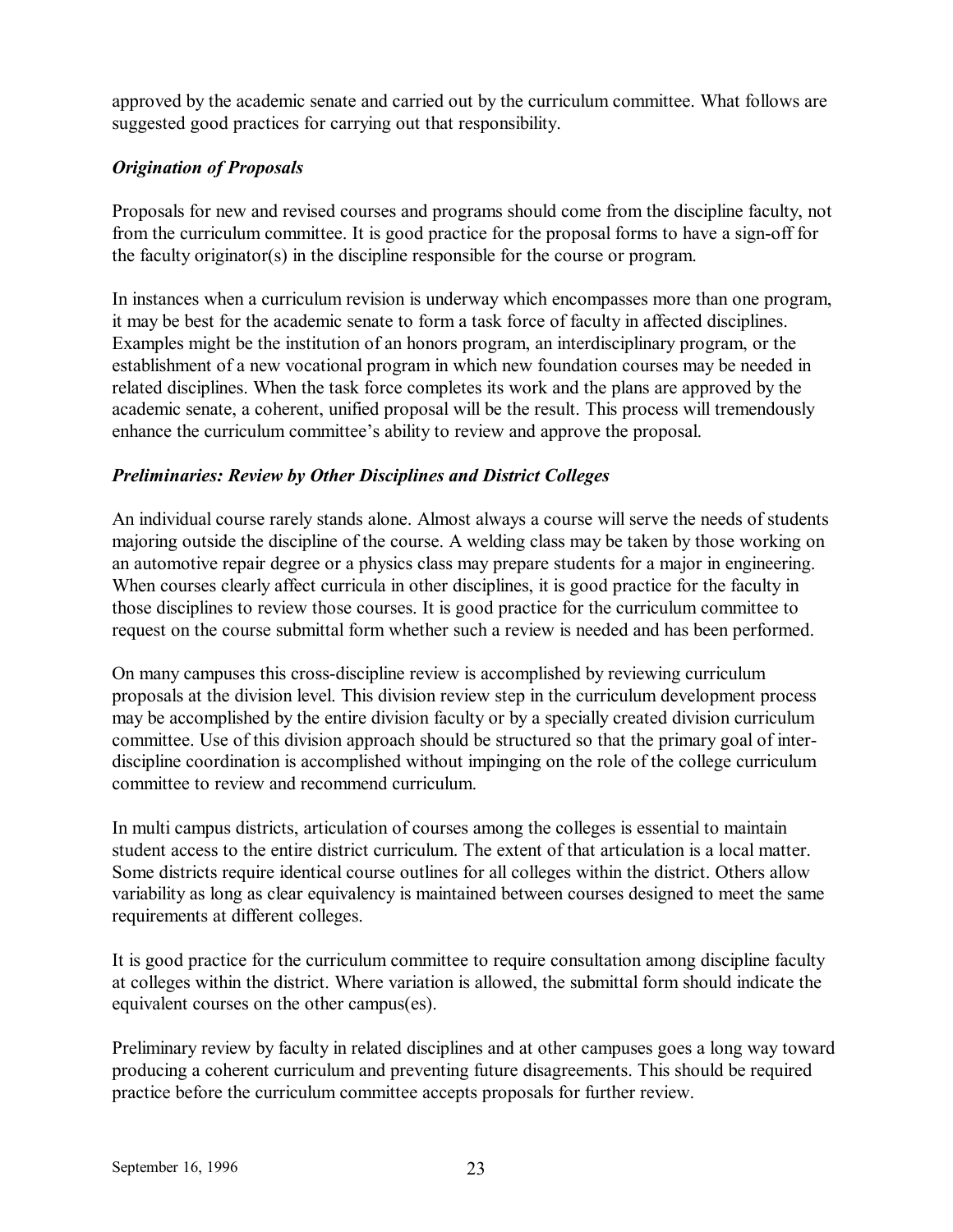A common good practice is the use of a district curriculum committee to coordinate the curriculum among the campuses. The duties of the district curriculum committee relative to those of the college curriculum committee are a local matter. However, the use of a district curriculum committee should be carefully crafted to achieve the aim of a coherent and unified curriculum without subjecting every proposal to the delays of another round of review.

### *Preliminaries: Library Sign-Off*

One of the requirements specified in *The Curriculum Standards Handbook* is the **feasibility** of offering the course. Among other factors, the availability of reference material and other instructional resources is significant. Prior to submitting the course outline for approval, it is good practice for discipline faculty to work cooperatively with library faculty to ascertain the need for instructional materials, assess the availability of such materials, and develop a plan for acquisition of those items not currently in the collection. A suggested process for accomplishing this task is presented in the Academic Senate paper *Joint Review for Library/Learning Resources by Classroom and Library Faculty for New Courses and Programs*.

It is good practice for the curriculum committee to require that the library sign-off form be attached to the proposal for all new and substantially revised courses and programs.

### *Preliminaries: Technical Review*

The primary task of the curriculum committee is to assure that state, college, and intersegmental standards are met. It is too often the case that committees use valuable time and resources doing "cross the t's and dot the i's" reviews. A great number of colleges have found that a preliminary technical review eliminates this edit-by-committee task. The use of a technical review subcommittee is described in the next section.

### *The Review Cycle: Reading, Discussion, Action*

The review of curriculum proposals should be set to a definite annual time sequence (see Appendix B for examples). A good practice is to use the fall semester to receive, review, and approve new proposals. Spring meetings can be reserved for development, training, and special projects such as receiving program review reports and reviewing the results of CSU-GE and IGETC submissions. This may mean weekly or semiweekly meetings in the fall and a more relaxed monthly meeting schedule in the spring.

Care should be taken to observe deadlines. CSU-GE and IGETC submissions are due each December 15th. Catalog publication deadlines are often as early as February 1st.

It is essential that adequate time be provided for a full, open review of all proposals. A good strategy is to provide sufficient time to have all proposals subjected to three phases of analysis: initial reading by committee members, full discussion of the proposal with the originator(s), and action by the committee for approval, disapproval, or referral for further modifications.

The *initial reading* puts the proposal in the hands of the full committee for their perusal. Usually, the proposal is accompanied by a written rationale which addresses the course approval standards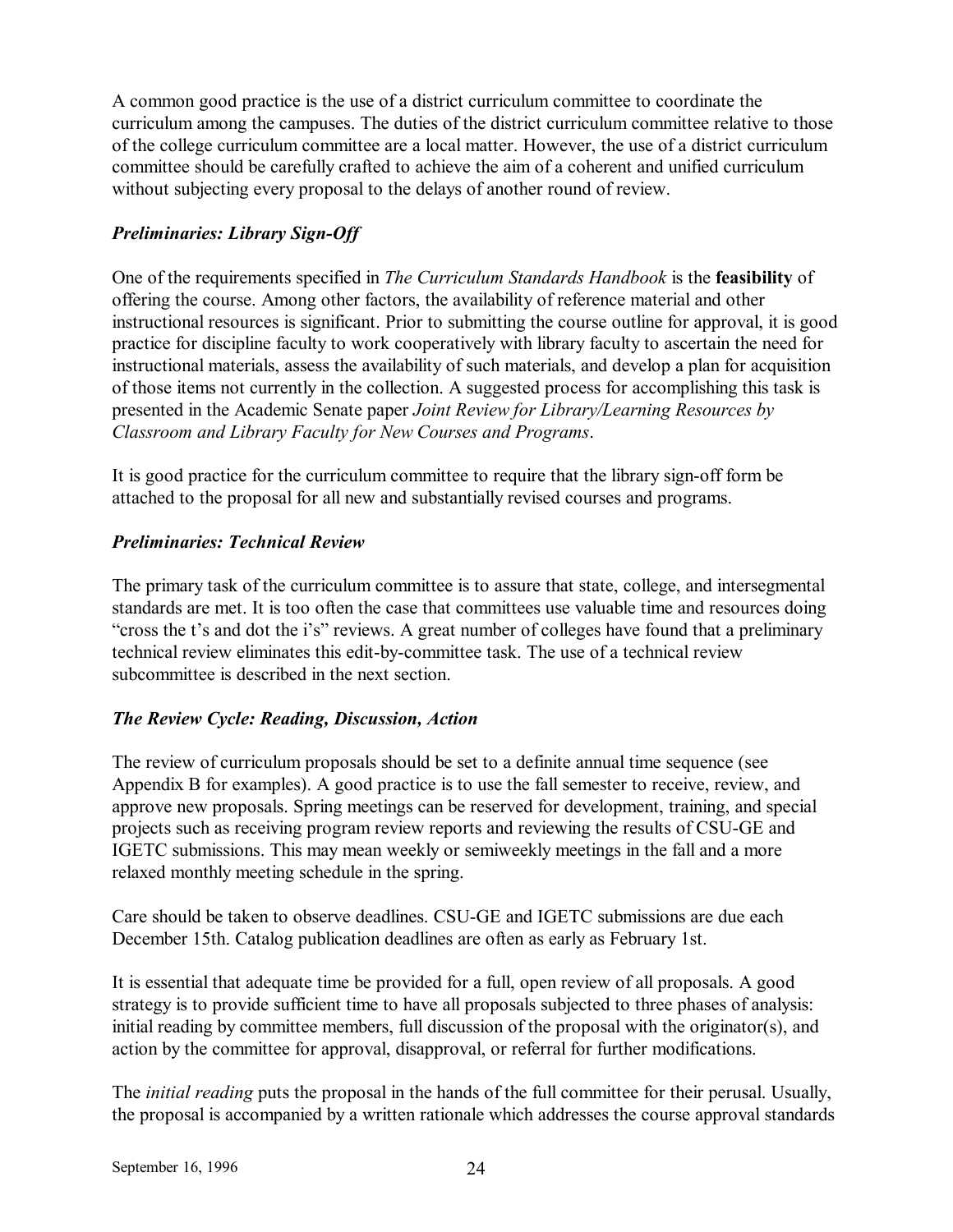(appropriateness to mission, need, quality, feasibility, and compliance--see above).

Following a thorough reading, the proposals are ready for in-depth *discussion*. The originator(s) should be present to address any issues raised by the committee. It should become apparent from the discussion whether the course will stand on its merits or if changes are needed. During the meeting, the nature of those changes should be communicated orally to the originator(s) as clearly as possible. It may even be possible to resolve issues immediately at the meeting--or soon thereafter--before a vote on approval is taken.

Finally, *action* is taken by voting on each proposal separately. In the case of an unfavorable outcome, a written rationale should be included in the minutes and communicated to the originator(s).

Many patterns of meeting schedules can be formulated to implement this three-step cycle. A three meeting schedule would have the three steps occur at sequential meetings, perhaps with divisional proposals staggered throughout the fall term. Another alternative would be to distribute the proposals to the committee members in advance and then use two subsequent meetings to discuss and act upon them. It may even be possible to discuss and take action in a single meeting if no uncertainties exist.

Whatever the plan, an adopted review schedule should not be so rigid that it cannot accommodate the needs of faculty to have sufficient time and opportunity to bring their proposals forward.

### *Final Sign-Off by Faculty Chair/Co-Chair*

It is often the case that alterations to course outlines are made during committee discussions with the originator(s). These modifications should be noted on a master copy of the outline for incorporation at a later date. It is good practice for the faculty chair or the faculty and administrative co-chairs to sign-off on the final revised copy of the course outline. The date of final approval should appear on the outline. This signed version can then be distributed to the originator(s) and committee members. This final approved version would be the official copy kept by the college, usually under the supervision of the CIO or in the curriculum office if provided with sufficient space and support. It would be this copy that is entered into the database for inclusion in the college catalog.

### **VII. Subcommittee Structure and Good Practice**

The major work of the curriculum committee takes place during meetings at which the proposals are discussed. However, the ground work which is laid before the proposal reaches the committee goes a long way toward ensuring speedy, affirmative approvals. The previous section mentioned some preliminary reviews which can smooth the process. This section makes a few recommendations on a subcommittee structure to do this preparatory work and more. While a formalized subcommittee structure may not be necessary for every campus, at minimum the identification of those with the knowledge in each of these specialties--and the willingness to perform the tasks--is essential.

*Technical Review* It is good practice to form a subcommittee for the purpose of technical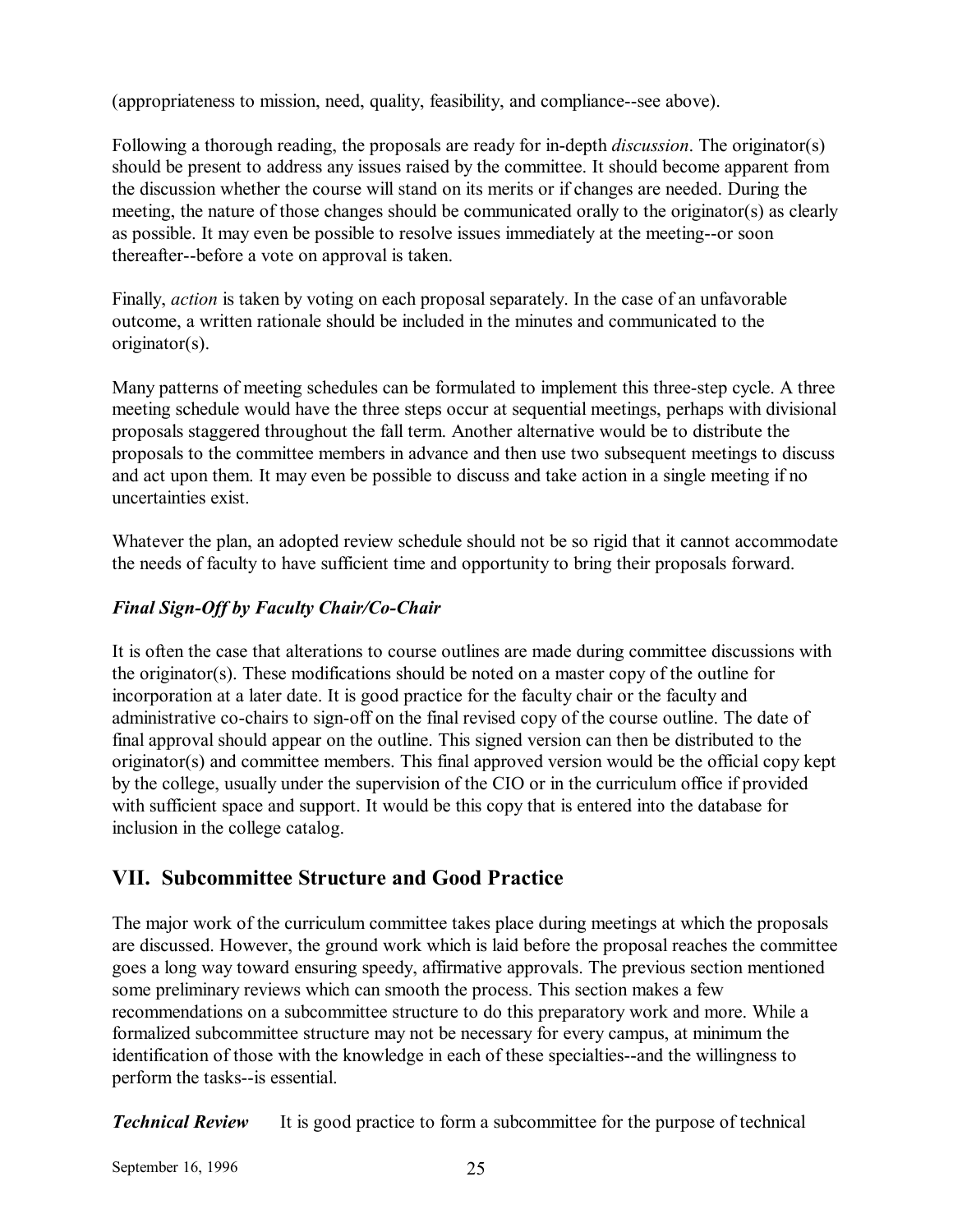review. Usually only two or three faculty are needed, perhaps the chair plus one or two committee members, at least one of whom is well versed in the structure and proper use of the English language. In addition to grammar and syntax, the review should assure that all required components of the proposal are present. Subcommittee members should work directly with the faculty originator(s) to iron out any problems. Revisions or additions are to be made before advancing the proposal to full committee review. This will usually necessitate a due date for the proposal at least a week prior to that set for distribution to the full committee.

*Prerequisites* The inclusion of prerequisites, corequisites, advisories on recommended preparation, and other limitations on enrollment requires the originator(s) to do some justification of the requirement before bringing the proposal--and appropriate documentation--to the curriculum committee to review. Where the use of prerequisites outside of the discipline is extensive, it is good practice to identify two or three people on campus, not all of whom need be on the curriculum committee, to aid those in the process of adding, revising, or justifying existing prerequisites. Those best-informed on the subject typically tend to be the faculty curriculum chair, matriculation coordinator, institutional researcher, and chief instructional officer. It is these individuals upon whom the task of constructing a college prerequisite procedure (in accord with the *Model District Policy*) most reasonably falls. A preliminary review of the prerequisite proposal and accompanying documentation by this group can assure that only courses which meet the regulations and college policy will go forward to the full committee. This core group is also of great use in doing "house calls" to those discipline faculty in the process of prerequisite preparation to assist them in the process.

**Distance Education** Courses and sections taught in distance education mode must be separately reviewed and approved by the curriculum committee. The preparation of curricula in distance education mode is a sufficiently specialized field that a subcommittee will be quite useful. Membership would reasonably consist of those faculty with experience preparing courses in this format. The Academic Senate paper *Curriculum Committee Review of Distance Learning Courses and Sections* contains a suggested process and check off sheet which can be attached to the proposed course outline.

### **VIII. Maintaining Delegated Approval Authority: Good Practices**

The Education Code places several curriculum review responsibilities in the hands of the Board of Governors. Some of these curriculum approval authorities have been delegated directly to the colleges--conditional upon college commitment to strict standards of excellence.

### *Approval Authority*

The approval authorities conditionally delegated to local colleges, as specified in *The Curriculum Standards Handbook*, Section 2.2, are the ability of the local college to:

- Approve new *credit* courses not part of approved programs....
- Determine that a given course meets the conditions of repeatability in accordance with provisions of Title 5 ß58161(c).
- Enter into conjoint programs between specified colleges within a district that allow one college in the district to offer introductory and intermediate courses to be counted toward a degree or certificate approved by the Chancellor's Office for a different college.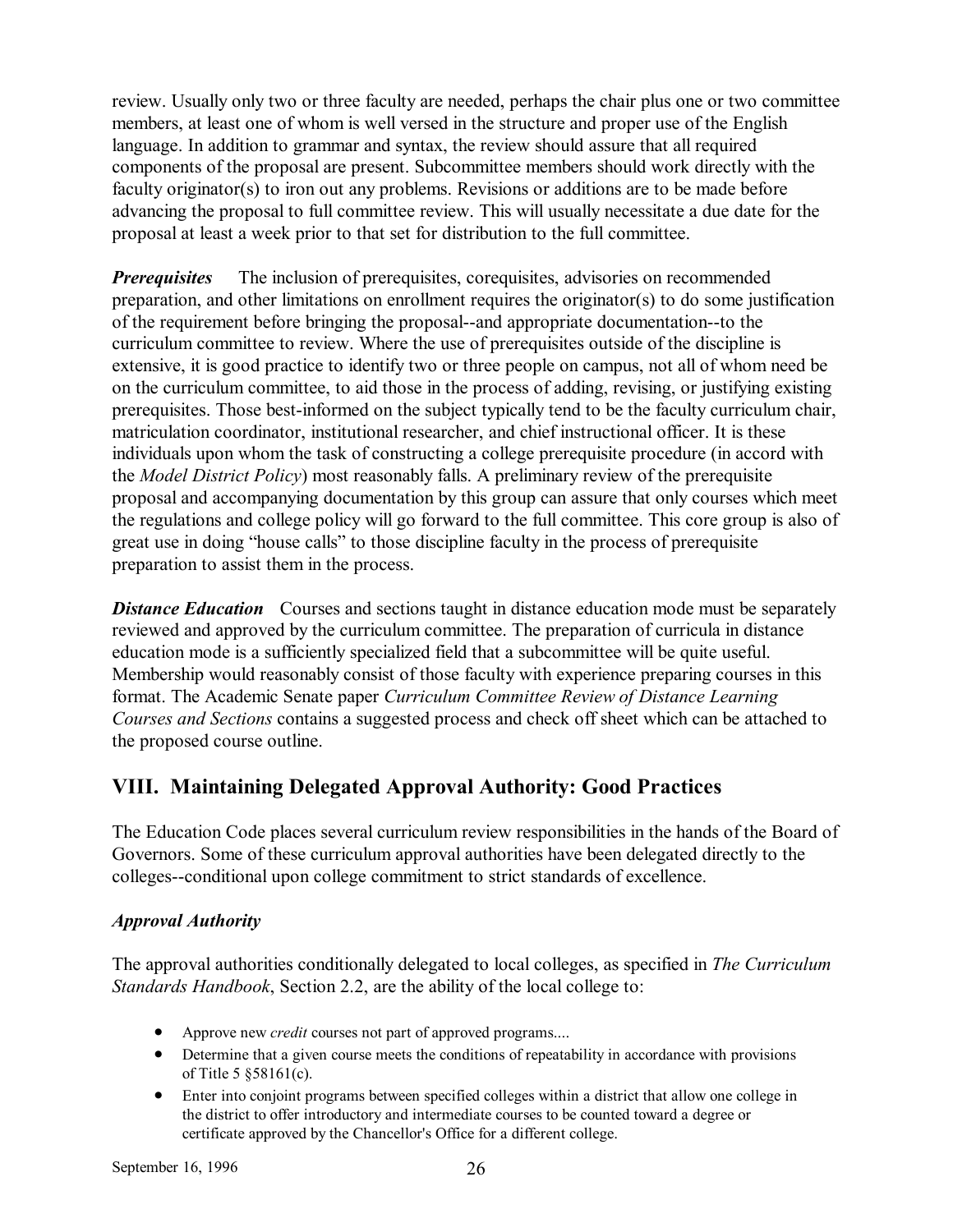To maintain these approval authorities the college must commit to the following standards, as specified in *The Curriculum Standards Handbook*, Section 2.4:

#### 2.4.1 Knowledge

The first standard is that faculty and staff charged with curriculum review will know state standards and requirements for curriculum review and approval, including in particular the information in this *Handbook* and addenda, as well as general standards of good practice in curriculum and instructional design.

#### 2.4.2 Procedures

The second standard is that the procedures employed both by the curriculum committee and in other phases of the local curriculum development and approval process assure that standards can be responsibly applied. Relevant indicators that this standard is met include:

- a) Reviewers follow a process that is systematic and well-publicized and that includes both those with disciplinary expertise in the subject matter at issue and those outside the discipline who are affected by the course.
- b) Handbooks, checklists, and model outlines, or other aids, used in the review process, correctly address this *Handbook's* standards.
- c) Faculty are accorded the scope of responsibilities mandated in law.
- d) Reviewers are provided information on the particular courses or programs that is substantive, complete, specific and timely enough to enable them to apply these standards independently and appropriately.

#### 2.4.3 Curriculum

The third standard is that continuing delegation requires that colleges be able to assure that they produce approvable Course Outlines of Record that are in compliance with the standards specified in Sections 3 and 5 of Volume I of this *Handbook*; and would typically be acceptable as meeting the requirements of transfer receiving institutions.

There are two conditions which colleges must meet to maintain delegated curriculum approval authority. First, the local college must submit to the Chancellor's Office, as evidence of the commitment to the above three standards, the Delegation Checklist, Appendix D in *The Curriculum Standards Handbook* (and appearing on the next two pages) along with appropriate documentation as specified in the checklist. To offer technical assistance in achieving the three standards, the Academic Senate Curriculum Committee and the Chancellor's Office Advisory Committee on Curriculum and Instructional Resources offer a series of day-long Regional Colloquia. A second condition of continued delegation is that colleges participate in the Regional Colloquia once each three years or make other arrangements for technical assistance from the Chancellor's Office at local expense. The Regional Colloquia are described in the *Handbook*:

#### 2.6 Regional Colloquia

To assist colleges in maintaining delegation of approval authority, Regional colloquia will be convened on a three year cycle, beginning with the first 1995-96 term. At that time, colleges will have the opportunity to share their supporting documentation, including such items as local Handbooks and training materials and sample course Outlines of Record, where appropriate. As currently envisioned, a college will have opportunity to participate in a colloquia for one day's duration once in every three years.

Each year the colloquia will be planned in consultation with the approximately thirty colleges that will be participating in that year, to cover:

- Updates on changes to law and state procedures
- Sharing of procedures and conceptions of good practice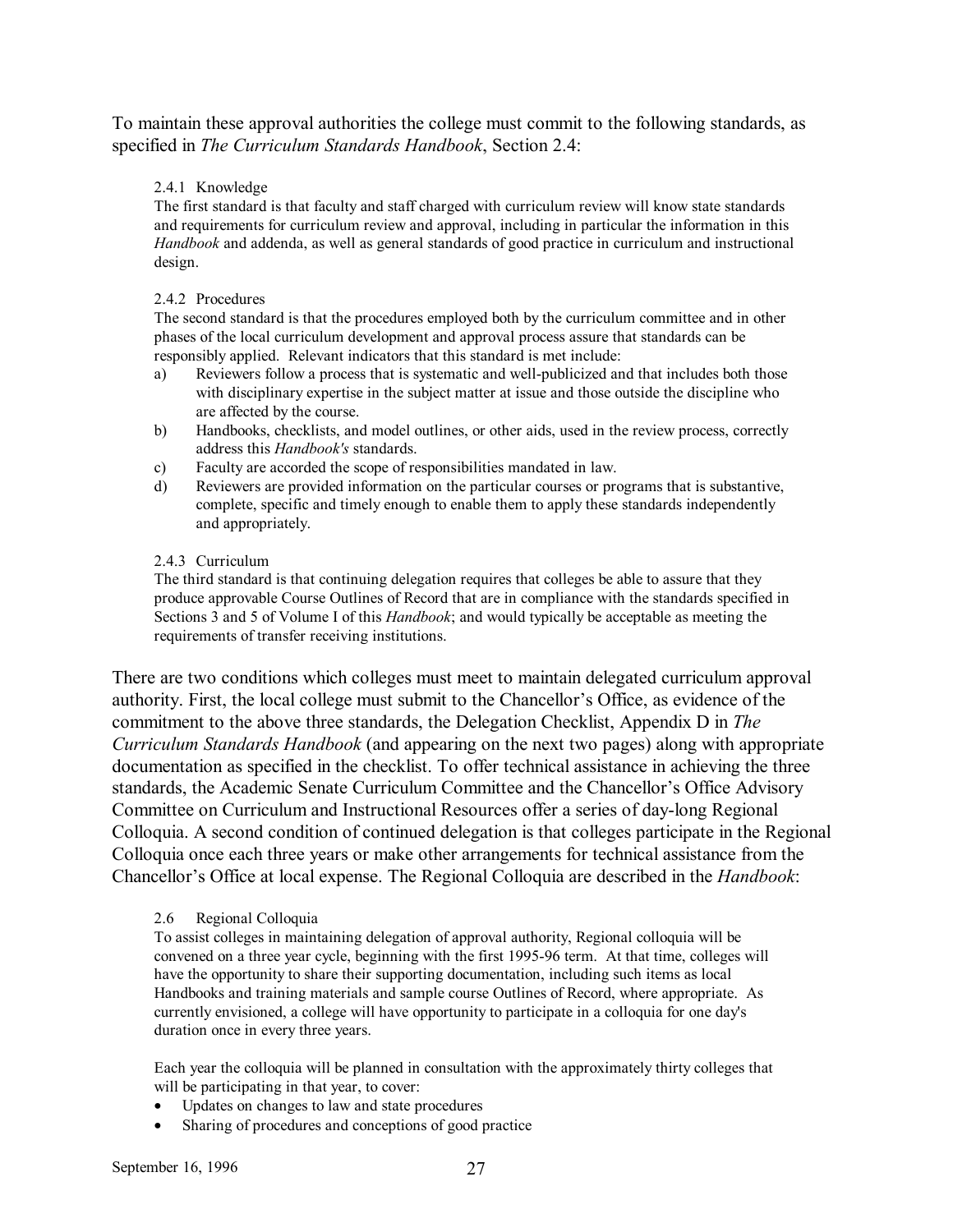- Sharing and discussion of Outlines of Record that are exemplary, typical, or problematic
- Issues of regional or systemwide concern
- Suggestions for improving systemwide procedures, revisions to the Handbook, etc.

Primary leadership for the colloquium process will be provided by the Academic Senate, coordinated by a standing Advisory Committee to the Chancellor's Office on Curriculum and Instruction, working with the colleges that will be participating in the colloquia in that year. Colloquia participants may suggest other assistance that can be provided to help colleges maintain intersegmental acceptance of their courses, fulfill the three standards of delegation, and otherwise meet the curriculum standards in this Handbook.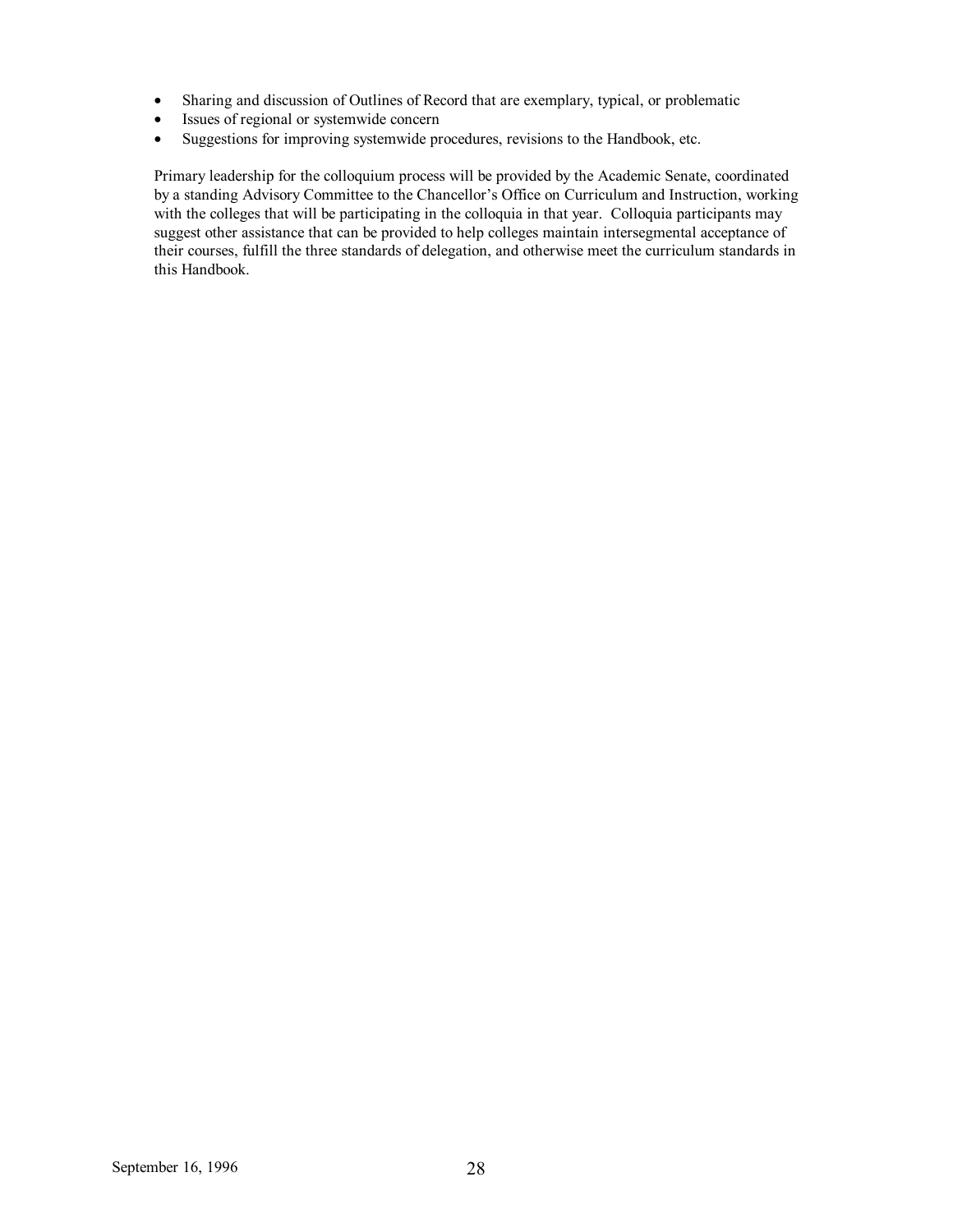# DELEGATION CHECKLIST

*This Form should be completed by college personnel and submitted to the Chancellor's Office annually according to a schedule to be published during 1995.* 

| <b>College:</b>                    |                                                                                                                                                                                                                                                                                      | Date:                                                                                                                                                                                                                                                                                                      |                                                                                                                                                   |                                                                                                                                                                                                                                                                                                                                                                                                                                          |  |
|------------------------------------|--------------------------------------------------------------------------------------------------------------------------------------------------------------------------------------------------------------------------------------------------------------------------------------|------------------------------------------------------------------------------------------------------------------------------------------------------------------------------------------------------------------------------------------------------------------------------------------------------------|---------------------------------------------------------------------------------------------------------------------------------------------------|------------------------------------------------------------------------------------------------------------------------------------------------------------------------------------------------------------------------------------------------------------------------------------------------------------------------------------------------------------------------------------------------------------------------------------------|--|
| <b>Chief Instructional Officer</b> |                                                                                                                                                                                                                                                                                      | <b>Faculty Curriculum Chair</b>                                                                                                                                                                                                                                                                            |                                                                                                                                                   | <b>Academic Senate President</b>                                                                                                                                                                                                                                                                                                                                                                                                         |  |
| <b>Signature</b>                   |                                                                                                                                                                                                                                                                                      | <b>Signature</b>                                                                                                                                                                                                                                                                                           |                                                                                                                                                   | <b>Signature</b>                                                                                                                                                                                                                                                                                                                                                                                                                         |  |
| <b>First</b><br><b>Standard</b>    | KNOWLEDGE on the part of all faculty and staff charged with curriculum review, of state standards<br>and requirements for curriculum review and approval, and of the information in this Handbook,<br>addenda, and related materials on curriculum design and instructional methods. |                                                                                                                                                                                                                                                                                                            |                                                                                                                                                   |                                                                                                                                                                                                                                                                                                                                                                                                                                          |  |
|                                    |                                                                                                                                                                                                                                                                                      | Curriculum Standards Handbook and addenda.                                                                                                                                                                                                                                                                 |                                                                                                                                                   | Availability of Materials This Handbook and/or locally developed handbooks or other materials are readily<br>available to all those responsible for reviewing and recommending or approving curriculum. Local materials<br>incorporate complete and correct explanations of the state standards as covered in the current version of the                                                                                                 |  |
|                                    |                                                                                                                                                                                                                                                                                      | Reviewer Training As indicated in records maintained by the college, the training afforded the reviewers at a<br>minimum includes current state standards, intersegmental expectations, and standards of good practice<br>covered in the current version of the Curriculum Standards Handbook and addenda. |                                                                                                                                                   |                                                                                                                                                                                                                                                                                                                                                                                                                                          |  |
|                                    |                                                                                                                                                                                                                                                                                      |                                                                                                                                                                                                                                                                                                            | and new reviewers are provided with appropriate materials and training.                                                                           | Updates & New Reviewer Orientation Maintained records also indicate that reviewers are regularly updated                                                                                                                                                                                                                                                                                                                                 |  |
| <b>Second</b><br><b>Standard</b>   | <b>PROCEDURES</b> employed by the curriculum committee and in other phases of the local curriculum<br>development and approval process assure that standards will be applied with consistency and rigor to<br>different cases, based upon input from all appropriate parties.        |                                                                                                                                                                                                                                                                                                            |                                                                                                                                                   |                                                                                                                                                                                                                                                                                                                                                                                                                                          |  |
|                                    | within their responsibilities.                                                                                                                                                                                                                                                       |                                                                                                                                                                                                                                                                                                            |                                                                                                                                                   | <b>Identification of Reviewer Roles</b> The roles and functions of all who review and recommend curriculum,<br>including both curriculum committee members and those who are part of the process, even when not on the<br>curriculum committee, are identified in the college handbook and are trained on this material wherever it falls                                                                                                |  |
|                                    | CCR \$51022<br>CCR §55002<br>CCR §55805.5<br>CCR §55182                                                                                                                                                                                                                              | <b>Instructional Programs</b>                                                                                                                                                                                                                                                                              | Standards and Criteria for Courses and Classes<br>Types of Courses Appropriate to the Associate Degree<br>On the Reinstatement of Deleted Courses | <b>Course Review Materials</b> Handbooks, checklists, sample outlines, and other aids used in the approval of<br>courses correctly embody the five criteria for Chancellor's Office approval defined in Volume I and in:                                                                                                                                                                                                                 |  |
|                                    | prerequisites (per CCR 55002)                                                                                                                                                                                                                                                        |                                                                                                                                                                                                                                                                                                            |                                                                                                                                                   | <b>Locally Developed Course Standards</b> The materials provide the definitions mandated in<br>CCR §55002 to local curriculum committees. They explicitly define and/or operationalize 'critical thinking'<br>and 'college level'. Insofar as possible, they also explain when a degree credit course is sufficiently<br>independent of reading or calculation skills as not to be covered by the requirement for essays or basic skills |  |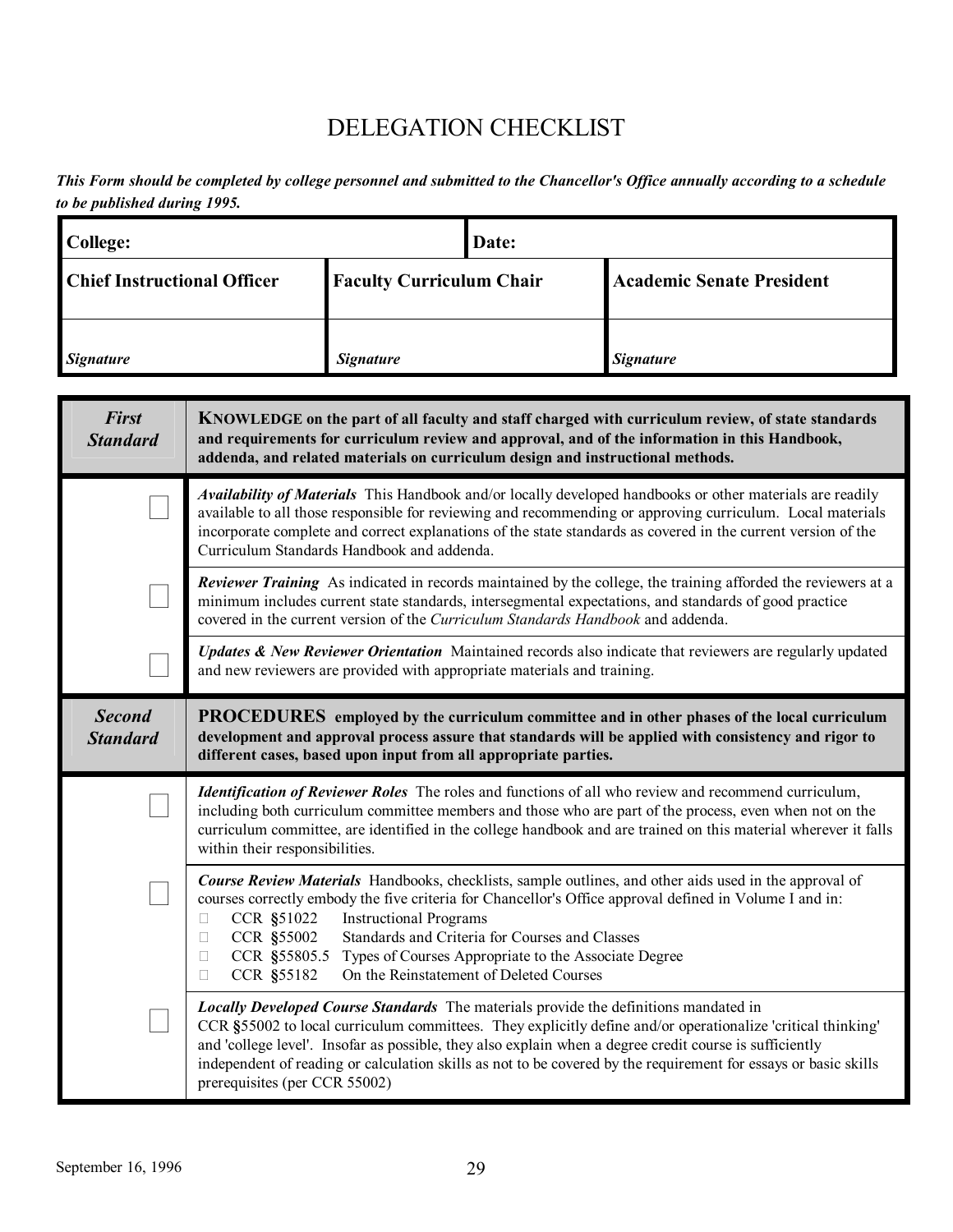# DELEGATION CHECKLIST *(Continued)*

| <b>Second</b><br><b>Standard</b> | <b>PROCEDURES</b> employed both by the curriculum committee and in other phases of the local<br>curriculum development and approval process assure that standards will be applied with consistency and<br>rigor to different cases. (CONTINUED)                                                                                                                                                                                                                           |
|----------------------------------|---------------------------------------------------------------------------------------------------------------------------------------------------------------------------------------------------------------------------------------------------------------------------------------------------------------------------------------------------------------------------------------------------------------------------------------------------------------------------|
|                                  | Formats and Instructions Formats used for presenting course Outlines of Record or new programs assure that<br>all components required in law are addressed. Forms require enough detail that the adequacy of each<br>component may be fairly assessed and instructors and students using Outlines of Record may readily understand<br>what is expected of them. Instructions for completion of course outlines and new program applications are<br>complete and accurate. |
|                                  | Approval Process The local handbook or other materials clearly explain the process for new course and<br>program approval including who is to be included, the criteria to be used, what information is to be supplied,<br>the reasons for the required information, and the time frame.                                                                                                                                                                                  |
|                                  | Cross Discipline Review The process provides for input from those with discipline-specific expertise, resource<br>expertise, and those outside the discipline who are affected by the course, such as instructors in courses specified<br>as a prerequisite to the course in question, or who teach in a degree or certificate program serviced by that<br>course, or who are at transfer institutions.                                                                   |
|                                  | Time Allowance The time frame is sufficient to allow those included in the process to apply the standards<br>responsibly.                                                                                                                                                                                                                                                                                                                                                 |
|                                  | Committee Composition and Charge The curriculum committee is constituted according to CCR §55002(a)1,<br>is charged with determining the approvability of courses and otherwise affords faculty the scope of<br>responsibilities mandated in CCR §53200, §53203, and §55002.                                                                                                                                                                                              |
| <b>Third</b><br><b>Standard</b>  | <b>CURRICULUM</b> Course Outlines of Record are in compliance with the criteria and standards specified<br>in Sections 3 and 4 of the Curriculum Standards Handbook.                                                                                                                                                                                                                                                                                                      |
|                                  | Availability of Outlines of Record Outlines of Record on file at the college are current, are routinely distributed<br>to faculty assigned to teach the courses they govern, and are made available to students.                                                                                                                                                                                                                                                          |
|                                  | Frequency of Curriculum Review Outlines of Record are reviewed frequently and thoroughly enough to assure<br>rigor, effectiveness, and currency in the curriculum and continuing conformity with the standards defined in this<br>Handbook and its updates. Prerequisites are reviewed at least every six years.                                                                                                                                                          |
|                                  | <b>Outlines of Record in New Program Applications</b> Outlines of Record included in applications for the approval<br>of new programs, when submitted to the Chancellor's Office for approval, are judged to be an acceptable part of<br>the application, relative to the general standards for courses explained in Sections 3 and 4 of this Handbook.                                                                                                                   |
|                                  | Intersegmental Review Results General education courses submitted for intersegmental review in connection<br>with the Intersegmental General Education Transfer Core or Executive Order 595 of the California State<br>University system are usually accepted.                                                                                                                                                                                                            |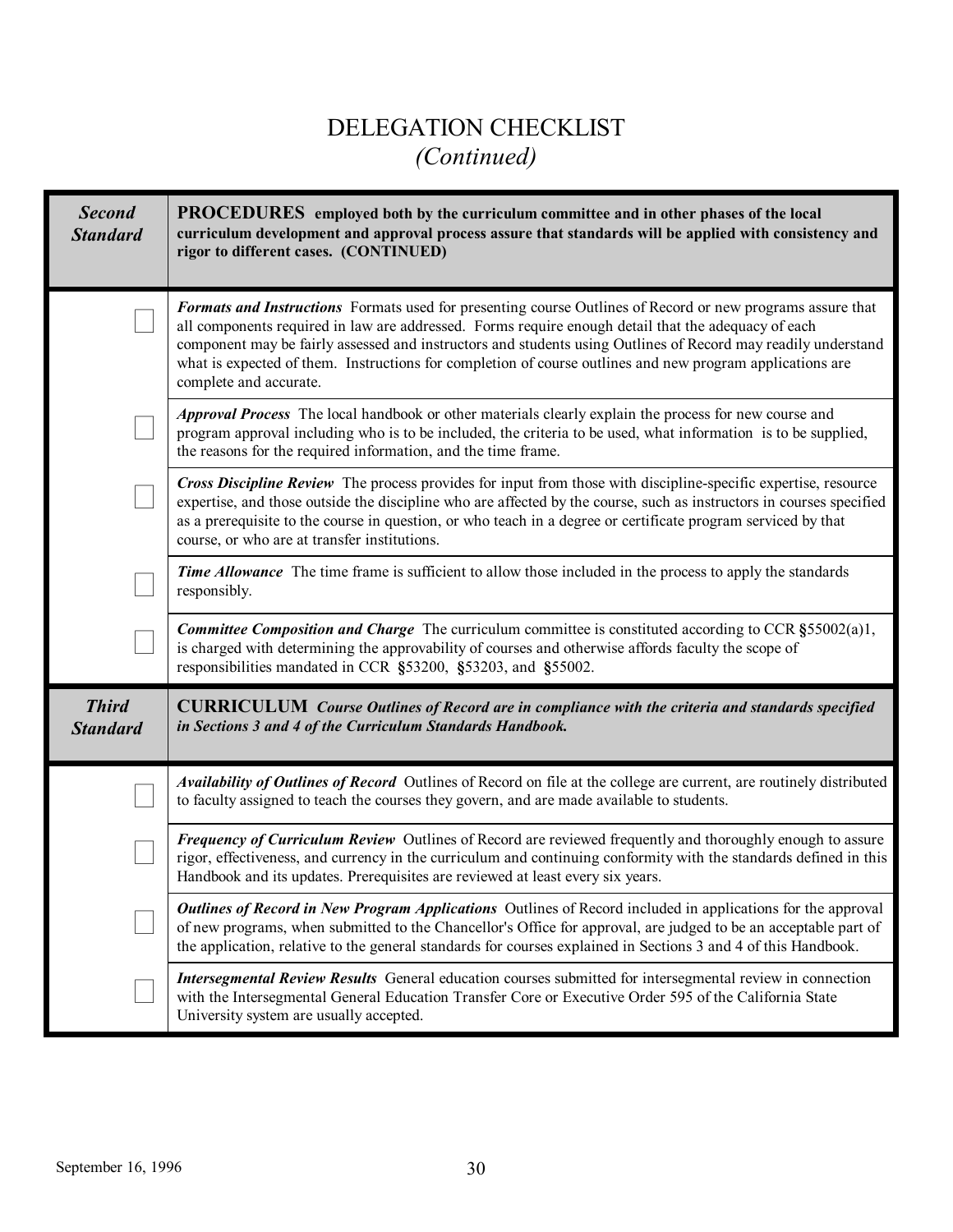### *The Knowledge Standard*

It is good practice for each college to develop a **Resource Manual** containing all pertinent reference materials. Each member of the curriculum committee should have a copy of this manual and additional copies should be in the library, office of instruction, counseling office, and each division office. Examples of the resource documents which are of most use are cited below.

### **CURRICULUM RESOURCE MATERIALS**

- **1. The Curriculum Standards Handbook, Volume I, 1995.**  Ed Code, Title 5, and Chancellor's Office legal requirements in the area of curriculum. Source: Each CIO and curriculum chair has one hard copy.
- **2. The Curriculum Committee: Role, Structure, Duties, and Good Practices, 1996** Summary of requirements and good practices for operation of the college curriculum committee. Source: The Academic Senate.
- **3. Joint Review for Library/Learning Resources by Classroom and Library Faculty for New Courses and Programs, 1995.**

Developed jointly by the Academic Senate and the Chancellor's Office Curriculum Advisory Committee this summary of mutual instructor/librarian review of needed instructional materials includes suggested forms for the review of both new courses and programs and is recommended as good practice for curriculum committees. Source: The Academic Senate.

### **4. Curriculum Orientation Package I: Degree Credit Standards, 1993.**

Designed for information and training of local curriculum committees, this packet is hands-on information on the curriculum standards for degree credit courses and was prepared jointly by the Academic Senate and the Chancellor's Office. Source: Curriculum Services & Instructional Resources Unit, Chancellor's Office.

#### **5. Components of a Model Course Outline of Record, 1995.**

Prepared by the Academic Senate to review all requirements for course outlines for degree credit courses including a suggested format and content for the course outline to meet those standards. Source: The Academic Senate.

#### **6. Handbook of California Articulation Policies and Procedures, 1995.**

This handbook, prepared by the California Intersegmental Articulation Council, contains an overview of the articulation process used by UC, CSU, and Independent Colleges and Universities and gives contact persons at each of these institutions. Source: California Intersegmental Articulation Council (Helena Bennett, CSU Sacramento).

### **7. California Articulation Number (CAN) System: Catalog (1996) and Guide (1995).**

CAN is a cross-reference course numbering system for lower division transferable major courses. It is based on course-to-course articulation between CCCs and CSU and assists students and colleges in identifying comparable (not identical) courses. Participating colleges agree to accept CAN courses in lieu of each other and use them in the same way their own CAN-qualified courses are used. Source: CAN System Office, California State University, 2763 E. Shaw, Suite 103, Fresno, CA 93710; 209/278-6880.

#### **8. CSU Executive Order 595, 1993.**

General education-breadth requirements for students transferring from CCC's to CSU. Replaces EOs 338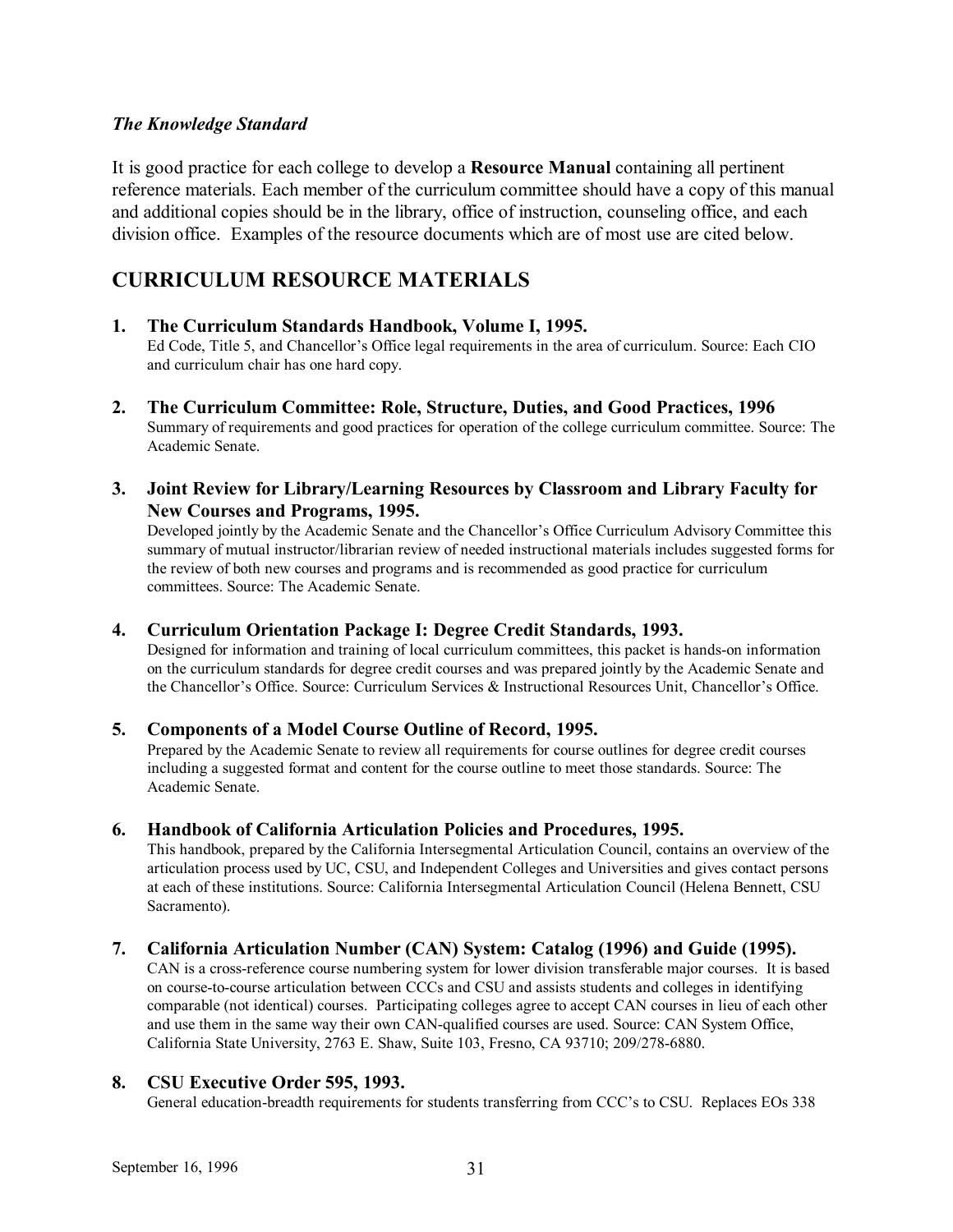and 342 which allowed self-certification. Source: CSU Chancellor's Office.

#### **9. Curriculum Orientation Package II: Transfer General Education, 1994.**

This package contains intersegmental expectations for credit course outlines of record; CSU Executive Order 595 on GE-Breadth and related forms; IGETC standards, notes, and other relevant documents; local college procedures to comply with CSU GE and IGETC requirements, and sample Course Outlines of Record for CSU GE areas C & E. Source: The Academic Senate.

#### **10. Model District Policy for Prerequisites, Corequisites, Advisories, and Other**

Limitations on Enrollment, 1993. This set of guidelines is recommended by the Board of Governors to implement the prerequisite regulations. The curriculum committee is intimately involved in establishing these limitations on enrollment. Source: Student Services Unit, Chancellor's Office.

#### **11. Establishing Prerequisites, 1992.**

The commentary on the Model District Policy was written by the Academic Senate representatives on the committee which wrote that document. Source: The Academic Senate.

- **12. Curriculum Orientation Package III: Prerequisites, Corequisites, and Advisories, 1994.**  This package gives examples of local college policies and procedures to implement Title 5 and the Model District Plan. Source: The Academic Senate.
- **13. Title 5, Sections 55300-55380. Regulations and Guidelines on Distance Learning.**  Requirements for courses and sections taught in distance learning mode are covered, including the role of the curriculum committee. Source: Curriculum Services & Instructional Resources Unit, Chancellor's Office.
- **14. Curriculum Committee Review of Distance Learning Courses & Sections, 1995.**  A review of the 1994 changes to Title 5 and their impact on curriculum committees, including suggested good practices to implement the regulations and guidelines. Source: The Academic Senate.

### **15. Distance Learning in Californiaís Community Colleges, 1993.**

This paper reviews the social, fiscal, and educational issues surrounding distance learning. Source: The Academic Senate.

#### **16. California Community Colleges Taxonomy of Programs, 1995.**

TOPs codes are the numeric coding system by which districts categorize degree and certificate programs and courses for both authorization by and reporting to the Chancellor's Office. As such, curriculum committees should recognize that each course and program approved must fall into an assigned TOP code area. (The Chancellor's Office plans to soon replace the TOP code system with a discipline/subject matter based system.) Source: Chancellor's Office

### **17. Minimum Qualifications for Faculty and Administrators in California Community Colleges, 1996.**

As of 1990, minimum qualifications replaced credentials for the hiring of new community college faculty. This document quotes relevant Ed Code and Title 5 sections and gives the Disciplines List and accompanying minimum qualifications. Source: The Academic Senate.

### **18. Placement of Courses Within Disciplines, 1994.**

Faculty hired to teach in a discipline, either under the credential or minimum qualifications systems, are allowed to teach any course in that discipline. As such, it becomes important for each college to assign courses to the subject matter areas identified in the Disciplines List. This document, prepared by the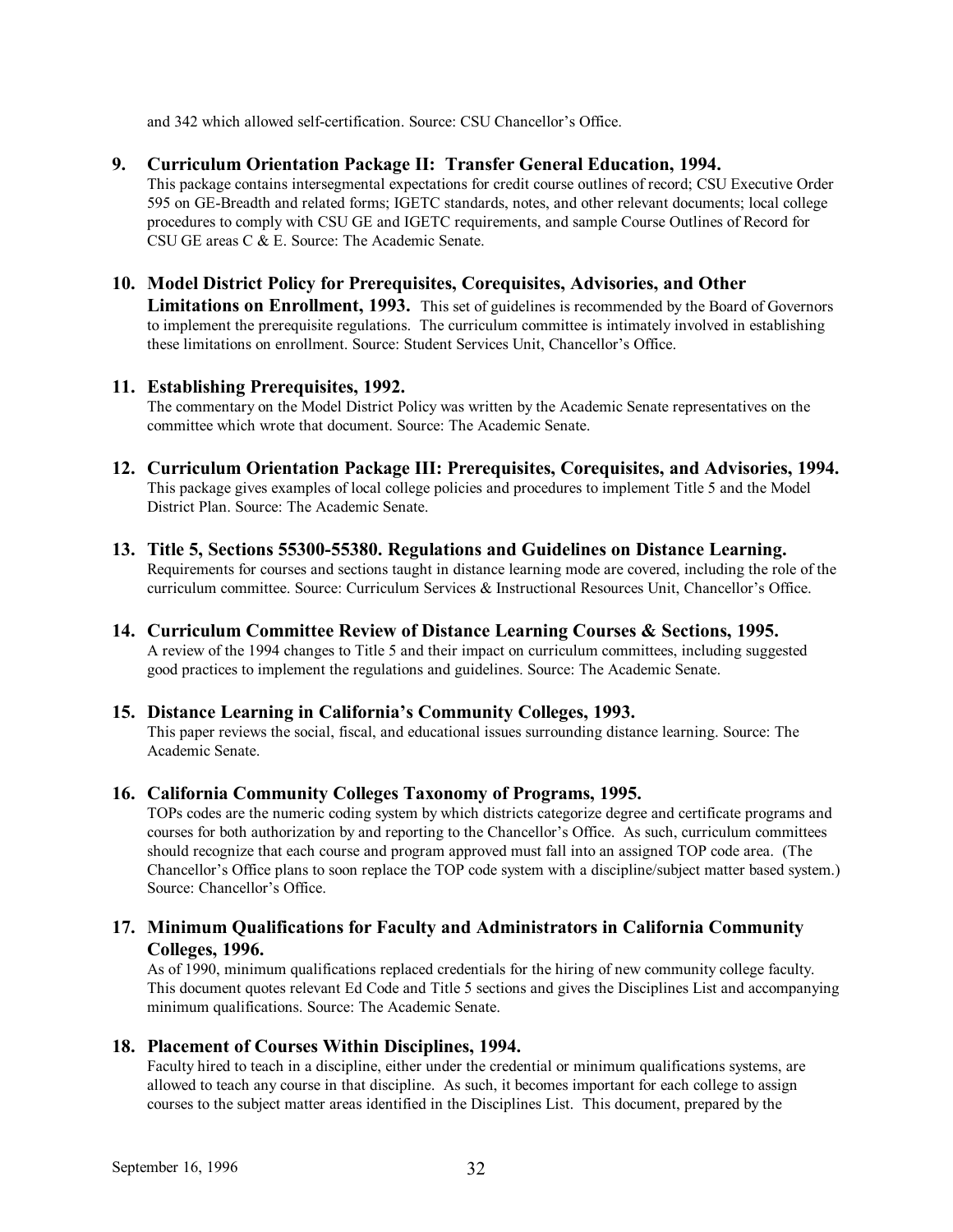Academic Senate, gives a suggested procedure for local academic senates to use in this process, including multiple listing and interdisciplinary listing. As new courses are approved by curriculum committees, recommendations to the senate for discipline assignment are needed. Source: The Academic Senate.

#### **19. Program Review: Developing a Faculty Driven Process, 1996.**

This paper discusses the salient features of an effective program review process. Source: The Academic Senate.

Reviewer training is essential to assimilate the technical information needed to make sound evaluations of curriculum proposals. It is good practice to hold an annual all-day training session for curriculum committee members, or some functional equivalent. New committee members should have a special orientation session before attending the all-day training. A good practice is to develop a **Training Booklet** designed to give an overview of the curriculum process, summaries of the standards and resource materials, sample curriculum proposal and approval forms filled out with sample information, hands-on examples of typical course outlines and how they are reviewed, and tips for new members.

During the year, a portion of each meeting should be devoted to updates on current curriculum issues. Training should go beyond that of the committee members. Regular workshops should be held for faculty and administrators on such topics as standards for course outlines, articulation processes for major preparation agreements, CSU GE-Breadth and IGETC, prerequisite procedures such as content review and research methods, and distance education guidelines and regulations.

The curriculum committee chair should document these training efforts and submit that documentation with the Delegation Checklist. Typically, this would include a list of the documents in the Resource Manual, a copy of the Training Booklet, and the dates, topics, facilitators, and attendees for training sessions and workshops.

### *The Procedures Standard*

It is good practice for each college curriculum committee to have a **Curriculum Handbook**. Typically, this handbook would contain the following information.

- The charge to the committee, membership (names and titles, including appointing body, terms, and selection process for chair/co-chairs), operating procedures (meeting times, dates, places, minutes of past meetings, plus any by-laws), and reporting responsibilities (e.g, to academic senate).
- A flow chart of the approval process with the roles and functions of all participants identified. In particular the process should include cross discipline review and a specific time line which demonstrates adequate allowance for a full review of each proposal.
- Summaries and abstracts of review standards from Title 5, the Curriculum Standards Handbook, CSU Executive Order 595, IGETC Guidelines, Distance Education Guidelines, Prerequisite Model District Policy, and Accreditation Standards.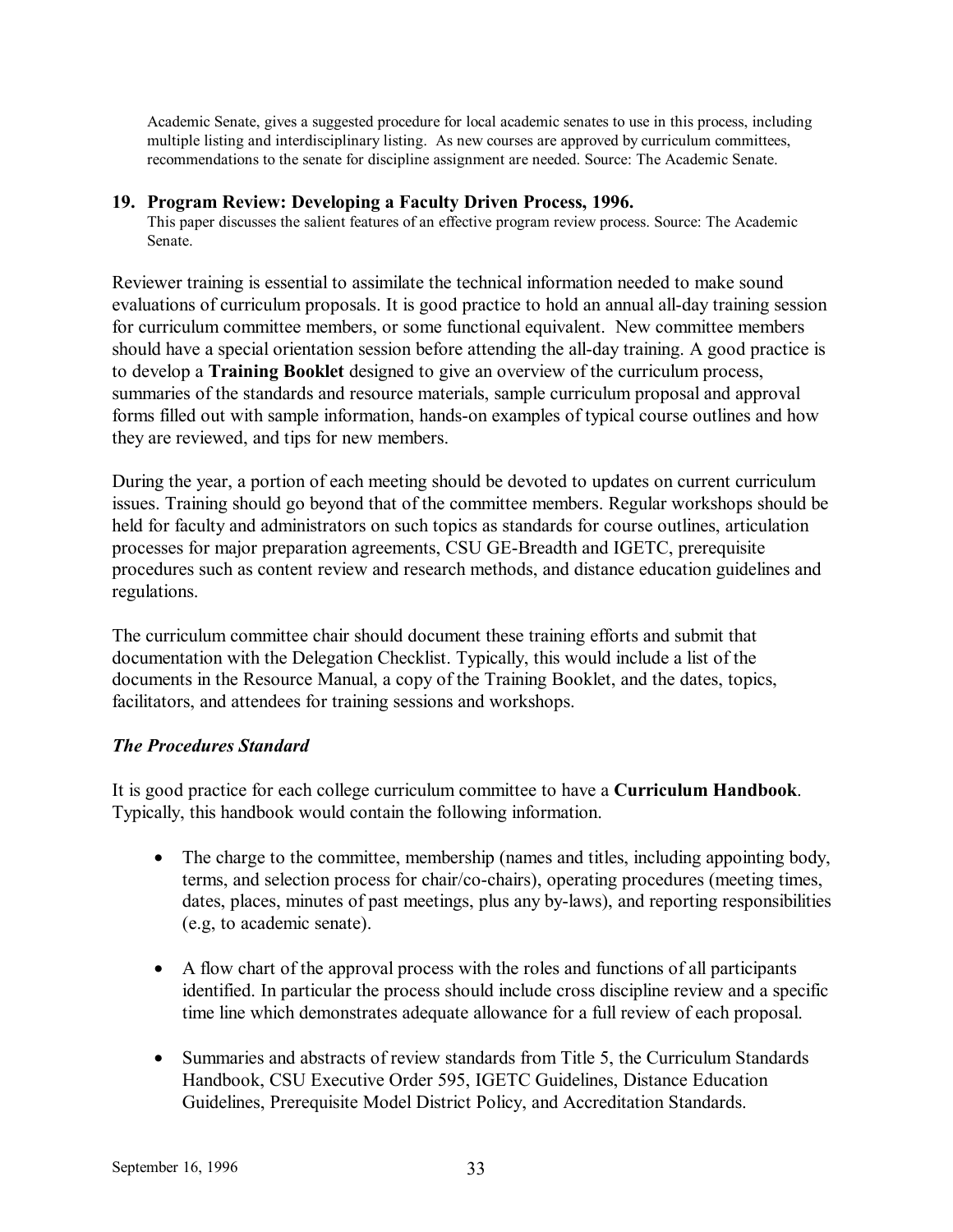- Locally developed standards for critical thinking, college level courses, prerequisite content review and research validation, distance education regular contact, and any other locally developed policies such as unit guidelines on lab or studio hours, contract language on class size, etc.
- Curriculum proposal and review forms (with instructions):
	- Proposal cover sheet for a new or revised course outline of record
	- Format for new or revised course outline of record
	- Library sign-off for new course or program
	- Prerequisite/Corequisite/Advisory content review
	- Prerequisite/Corequisite standard in 3 UC/CSU catalogs
	- Prerequisite/Corequisite research validation study
	- Distance Education checklist
	- Proposal for a new program

### *The Approvable Curricula Standard*

The course outlines of record must be reviewed on a regular basis to assure currency and rigor of the curriculum. It is good practice to do this regular review of the entire curriculum as part of the college's program review process. The curriculum committee should review this process to be sure that current curriculum standards are applied by the discipline faculty during their review. Also, it is good practice for the curriculum committee to receive these reports directly from the discipline faculty. A good way to accomplish this is to invite the faculty to a spring meeting of the committee to present their report and discuss it with the committee.

External reviews of the college curriculum are important in determining the approvability of its courses and programs. In particular, the college should have a favorable record of approvals of new program applications to the Chancellor's Office and of CSU GE-Breadth and IGETC submissions. Where problems are identified, the college should develop a strategy to address those problems and be able to demonstrate steady improvement.

### *Documentation*

Colleges should follow the Delegation Checklist when preparing documentation in support of their commitment to the standards for maintenance of delegated curriculum approval authority. Typically, this documentation would consist of the following.

- For the *knowledge standard,* colleges should submit a list of the documents in their Resource Manual, a copy of their Training Booklet, and a list of training activities for the year (dates, topics, facilitators, and attendees).
- For the *procedures standard*, colleges should submit their Curriculum Handbook containing, at a minimum, the items listed in the above discussion.